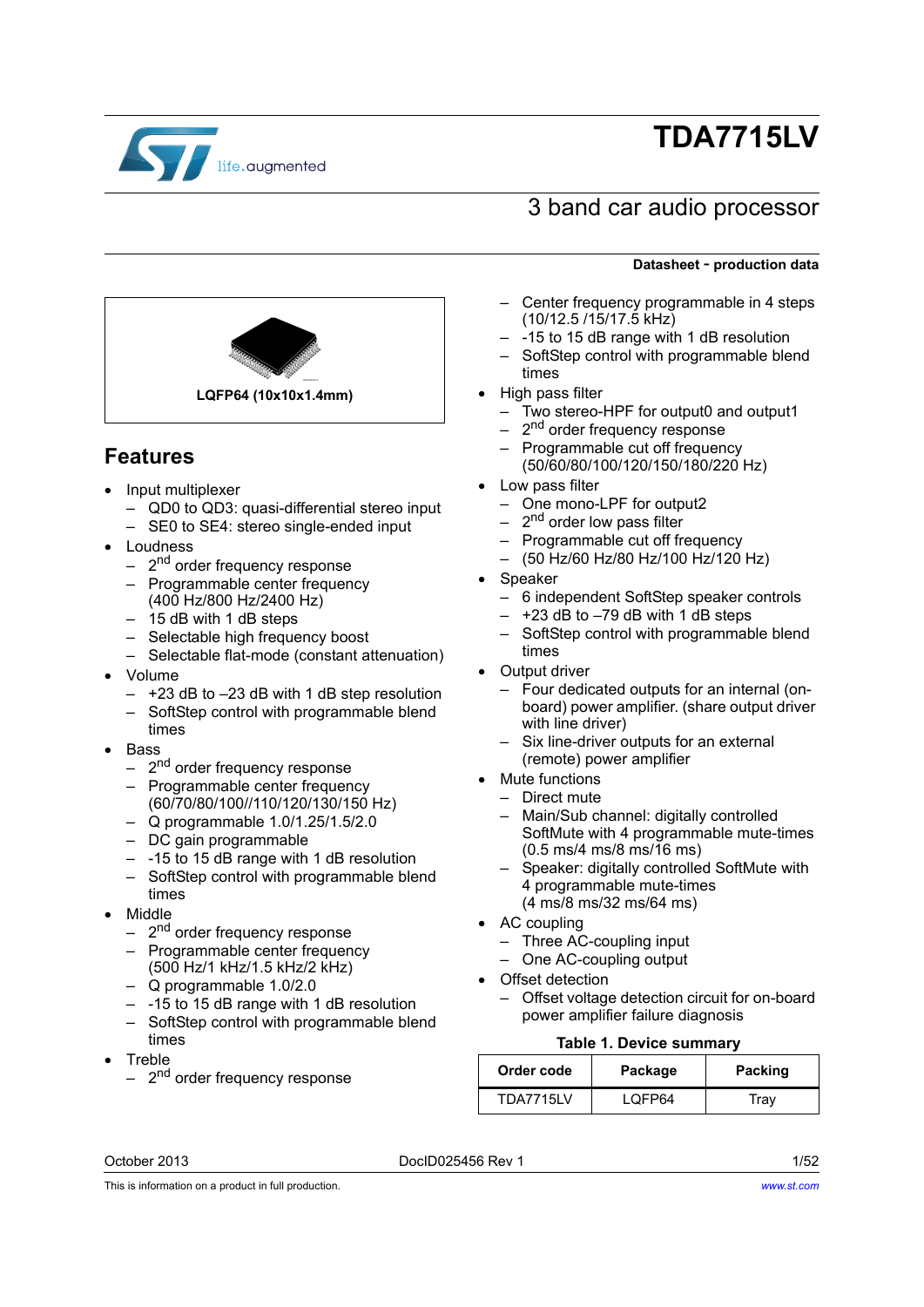## **Contents**

| 1              |     |       | Description and block circuit diagram  6                |  |
|----------------|-----|-------|---------------------------------------------------------|--|
|                | 1.1 |       |                                                         |  |
|                | 1.2 |       |                                                         |  |
| $\overline{2}$ |     |       |                                                         |  |
|                | 2.1 |       |                                                         |  |
|                | 2.2 |       |                                                         |  |
|                |     |       |                                                         |  |
| 3              |     |       |                                                         |  |
|                | 3.1 |       |                                                         |  |
|                | 3.2 |       |                                                         |  |
|                | 3.3 |       |                                                         |  |
| 4              |     |       |                                                         |  |
|                | 4.1 |       |                                                         |  |
|                |     | 4.1.1 | Single-ended stereo input (SE0, SE1, SE2, SE3, SE4)  16 |  |
|                |     | 4.1.2 | Quasi-differential stereo Input (QD0, QD1, QD2, QD3) 16 |  |
|                |     | 4.1.3 |                                                         |  |
|                | 4.2 |       |                                                         |  |
|                | 4.3 |       |                                                         |  |
|                |     | 4.3.1 |                                                         |  |
|                |     | 4.3.2 |                                                         |  |
|                |     | 4.3.3 |                                                         |  |
|                |     | 4.3.4 |                                                         |  |
|                | 4.4 |       |                                                         |  |
|                | 4.5 |       |                                                         |  |
|                |     | 4.5.1 |                                                         |  |
|                |     | 4.5.2 |                                                         |  |
|                |     | 4.5.3 |                                                         |  |
|                |     | 4.5.4 |                                                         |  |
|                | 4.6 |       |                                                         |  |
|                |     | 4.6.1 |                                                         |  |
|                |     | 4.6.2 |                                                         |  |

2/52 DocID025456 Rev 1

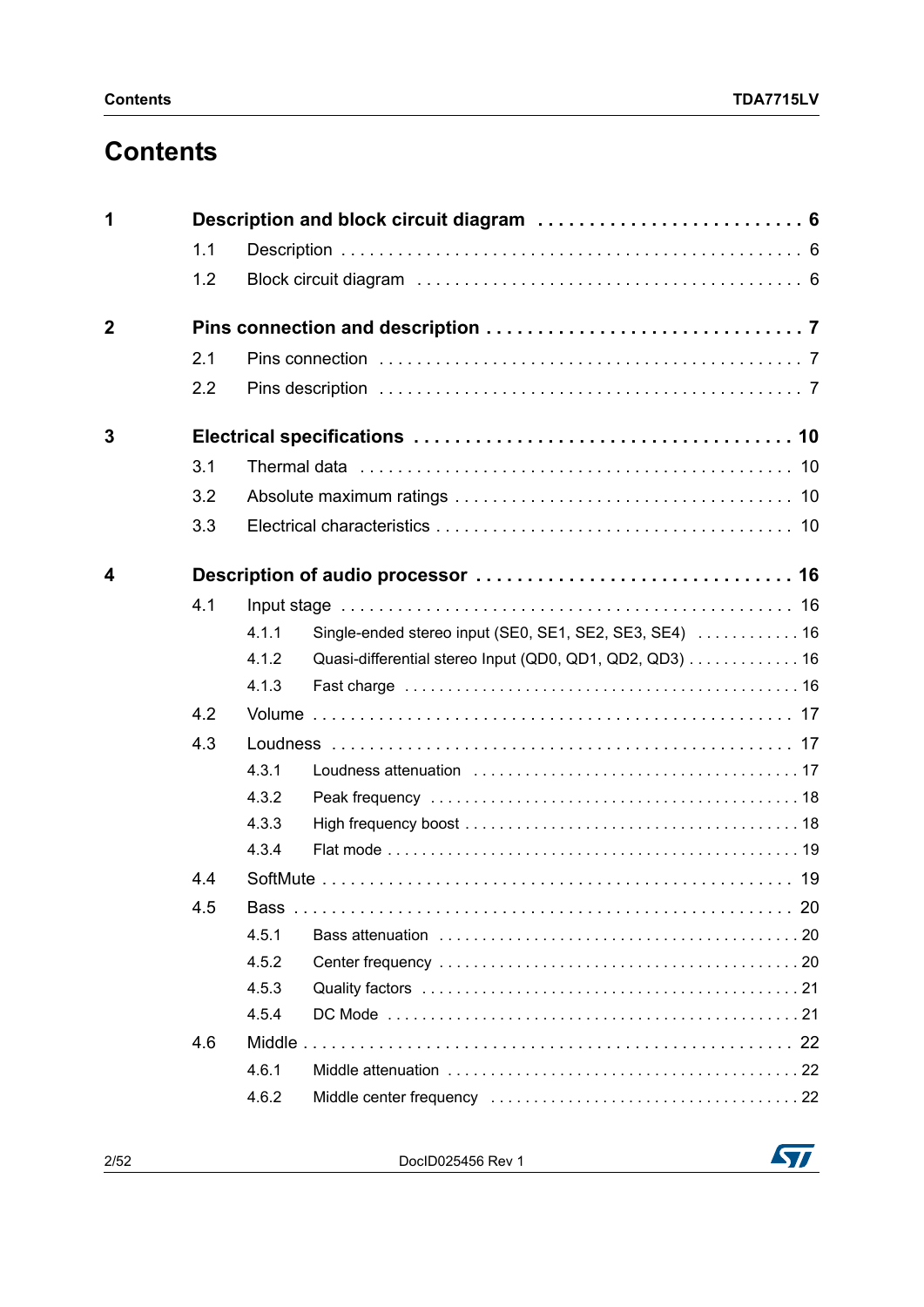|   |      | 4.6.3 |
|---|------|-------|
|   | 4.7  |       |
|   |      | 4.7.1 |
|   |      | 4.7.2 |
|   | 4.8  |       |
|   | 4.9  |       |
|   | 4.10 |       |
|   | 4.11 |       |
|   | 4.12 |       |
|   | 4.13 |       |
|   | 4.14 |       |
|   | 4.15 |       |
|   | 4.16 |       |
| 5 |      |       |
|   | 5.1  |       |
|   | 5.2  |       |
|   |      | 5.2.1 |
|   |      | 5.2.2 |
|   |      | 5.2.3 |
|   | 5.3  |       |
| 6 |      |       |
| 7 |      |       |

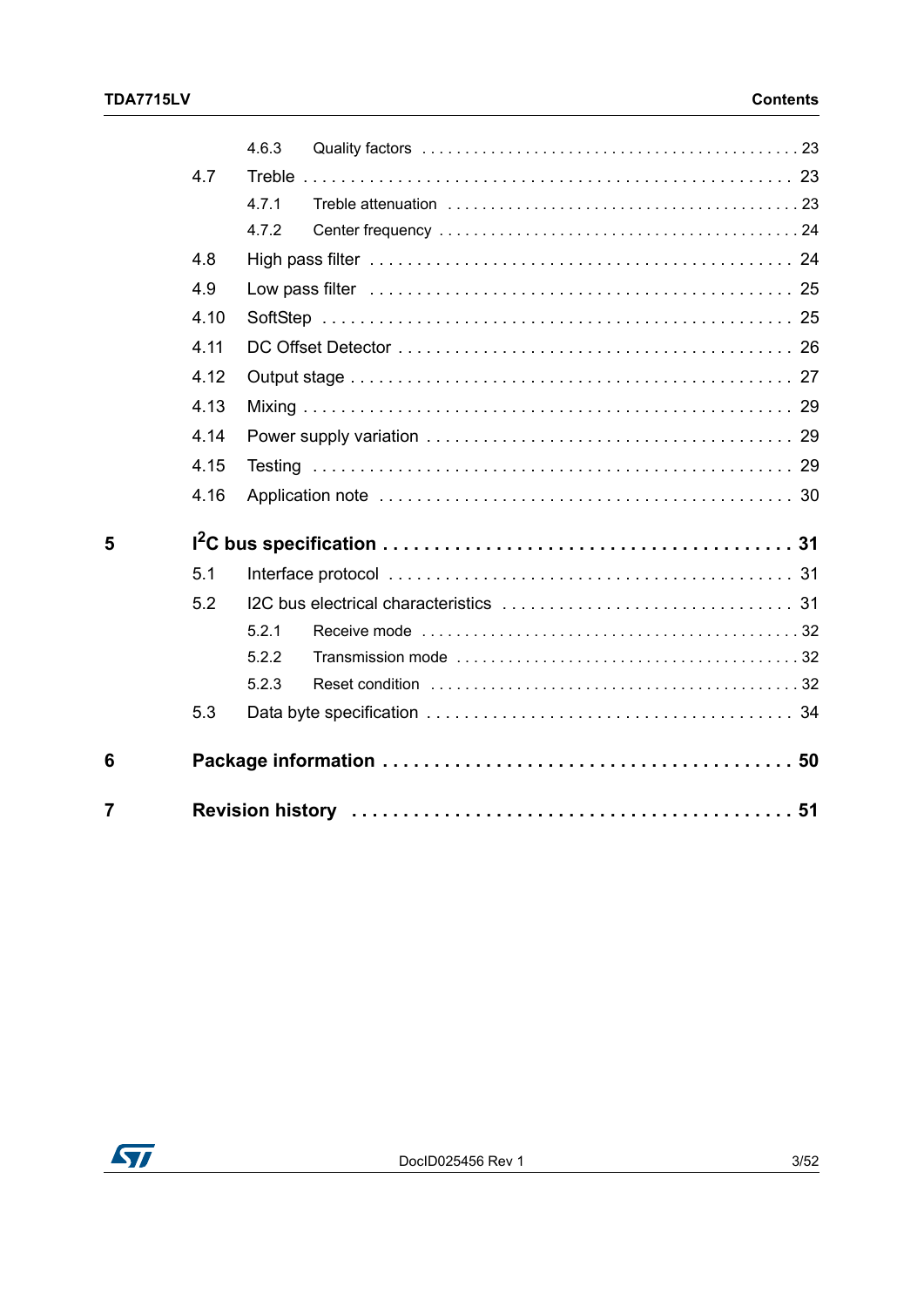# **List of tables**

| Table 1.  |  |
|-----------|--|
| Table 2.  |  |
| Table 3.  |  |
| Table 4.  |  |
| Table 5.  |  |
| Table 6.  |  |
| Table 7.  |  |
| Table 8.  |  |
| Table 9.  |  |
| Table 10. |  |
| Table 11. |  |
| Table 12. |  |
| Table 13. |  |
| Table 14. |  |
| Table 15. |  |
| Table 16. |  |
| Table 17. |  |
| Table 18. |  |
| Table 19. |  |
| Table 20. |  |
| Table 21. |  |
| Table 22. |  |
| Table 23. |  |
| Table 24. |  |
| Table 25. |  |
| Table 26. |  |
| Table 27. |  |
| Table 28. |  |

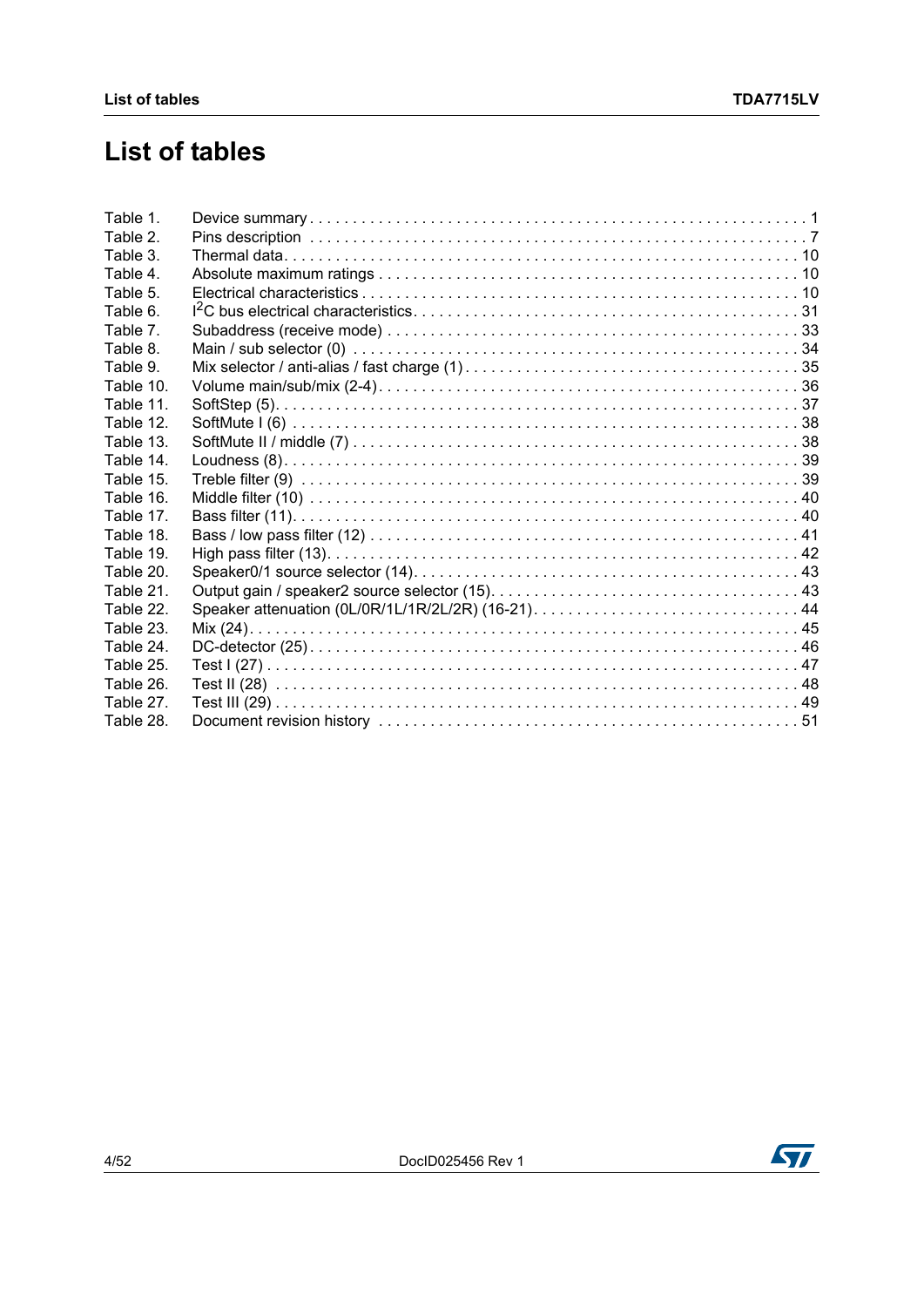# **List of figures**

| Figure 1.  |                                                  |  |
|------------|--------------------------------------------------|--|
| Figure 2.  |                                                  |  |
| Figure 3.  |                                                  |  |
| Figure 4.  |                                                  |  |
| Figure 5.  |                                                  |  |
| Figure 6.  |                                                  |  |
| Figure 7.  |                                                  |  |
| Figure 8.  |                                                  |  |
| Figure 9.  |                                                  |  |
| Figure 10. |                                                  |  |
| Figure 11. |                                                  |  |
| Figure 12. |                                                  |  |
| Figure 13. |                                                  |  |
| Figure 14. |                                                  |  |
| Figure 15. |                                                  |  |
| Figure 16. |                                                  |  |
| Figure 17. |                                                  |  |
| Figure 18. |                                                  |  |
| Figure 19. |                                                  |  |
| Figure 20. |                                                  |  |
| Figure 21. |                                                  |  |
| Figure 22. |                                                  |  |
| Figure 23. |                                                  |  |
| Figure 24. |                                                  |  |
| Figure 25. | LFQP64 mechanical data and package dimensions 50 |  |

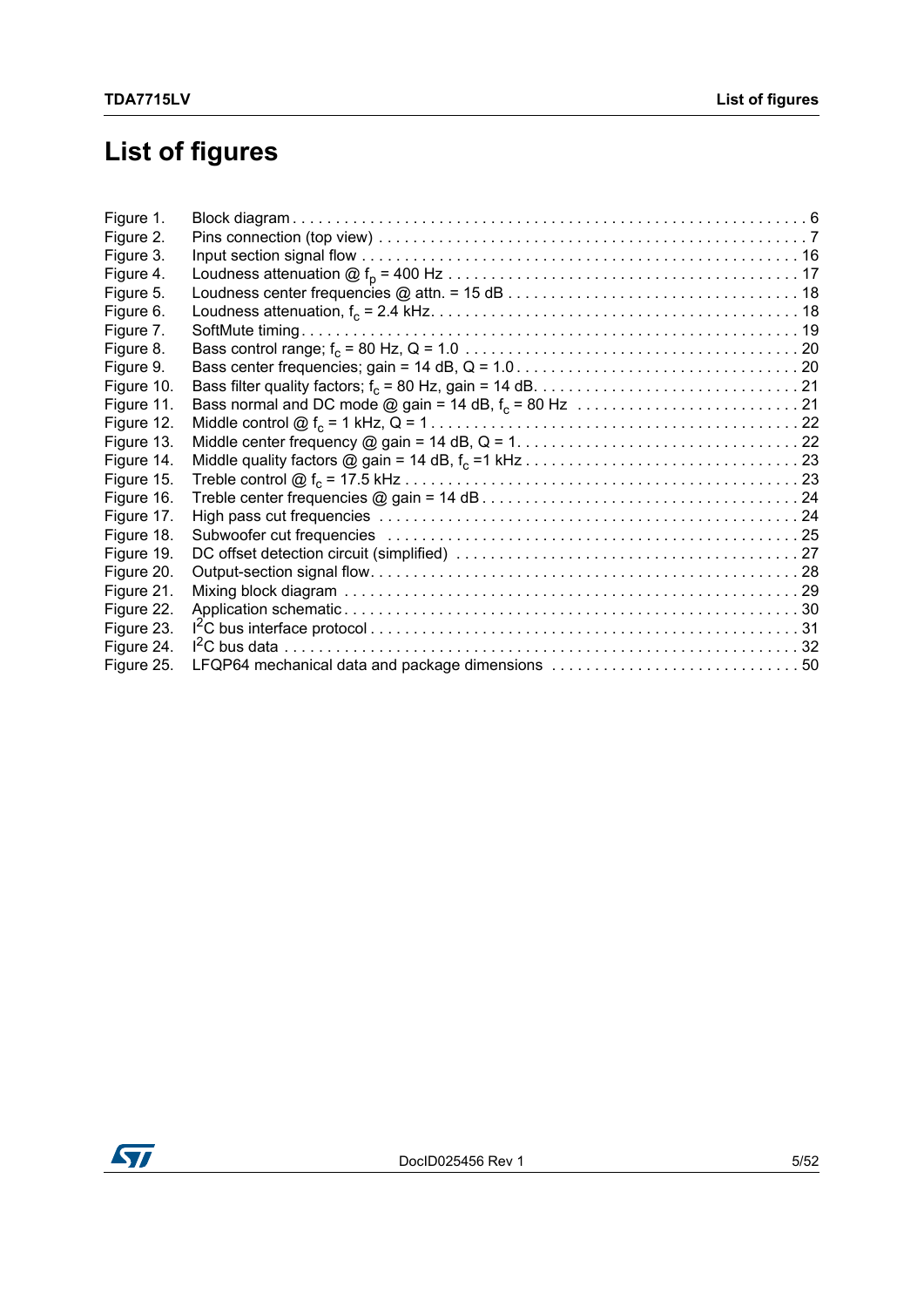### <span id="page-5-0"></span>**1 Description and block circuit diagram**

### <span id="page-5-1"></span>**1.1 Description**

The TDA7715LV is a high performance signal processor specifically designed for car radio applications.

The device includes a high performance audio processor with fully integrated audio filters and new SoftStep architecture. The digital control allows programming in a wide range of filter characteristics.

### <span id="page-5-2"></span>**1.2 Block circuit diagram**

<span id="page-5-3"></span>

**Figure 1. Block diagram**

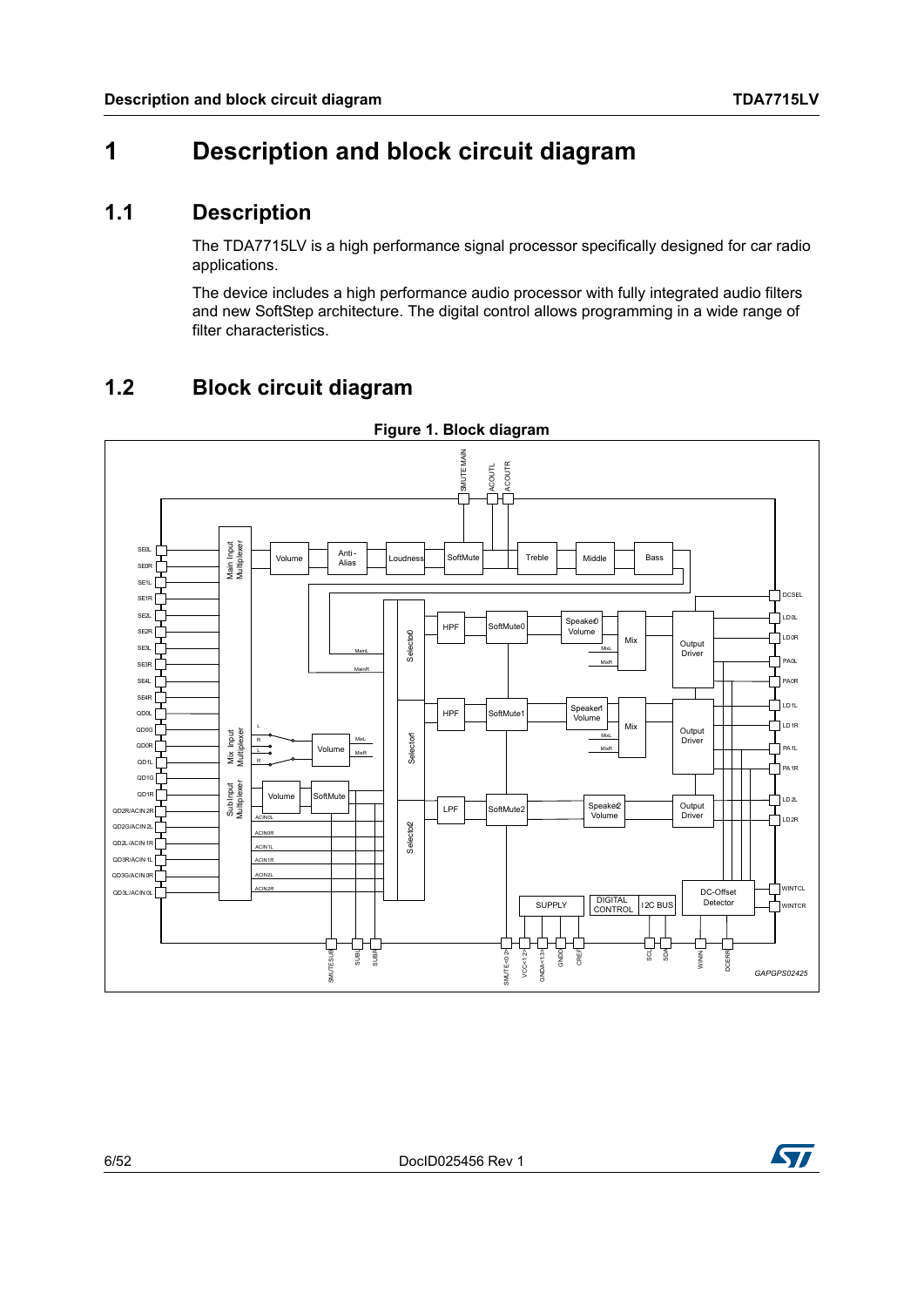## <span id="page-6-0"></span>**2 Pins connection and description**

### <span id="page-6-1"></span>**2.1 Pins connection**

<span id="page-6-4"></span>

### <span id="page-6-2"></span>**2.2 Pins description**

#### **Table 2. Pins description**

<span id="page-6-3"></span>

| <b>N#</b> | Pin name     | <b>Description</b>        | <b>I/O</b> |
|-----------|--------------|---------------------------|------------|
| 1         | <b>DCERR</b> | DC offset detector output | O          |
| 2         | <b>WININ</b> | DC offset detector input  |            |
| 3         | <b>NC</b>    | No connected              | <b>NC</b>  |
| 4         | GNDA3        | Analog Ground             | S          |
| 5         | <b>CREF</b>  | Reference capacitor       | O          |
| 6         | GNDA1        | Analog Ground             | S          |
| 7         | <b>GNDD</b>  | Digital Ground            | S          |
| 8         | <b>NC</b>    | No connected              | <b>NC</b>  |

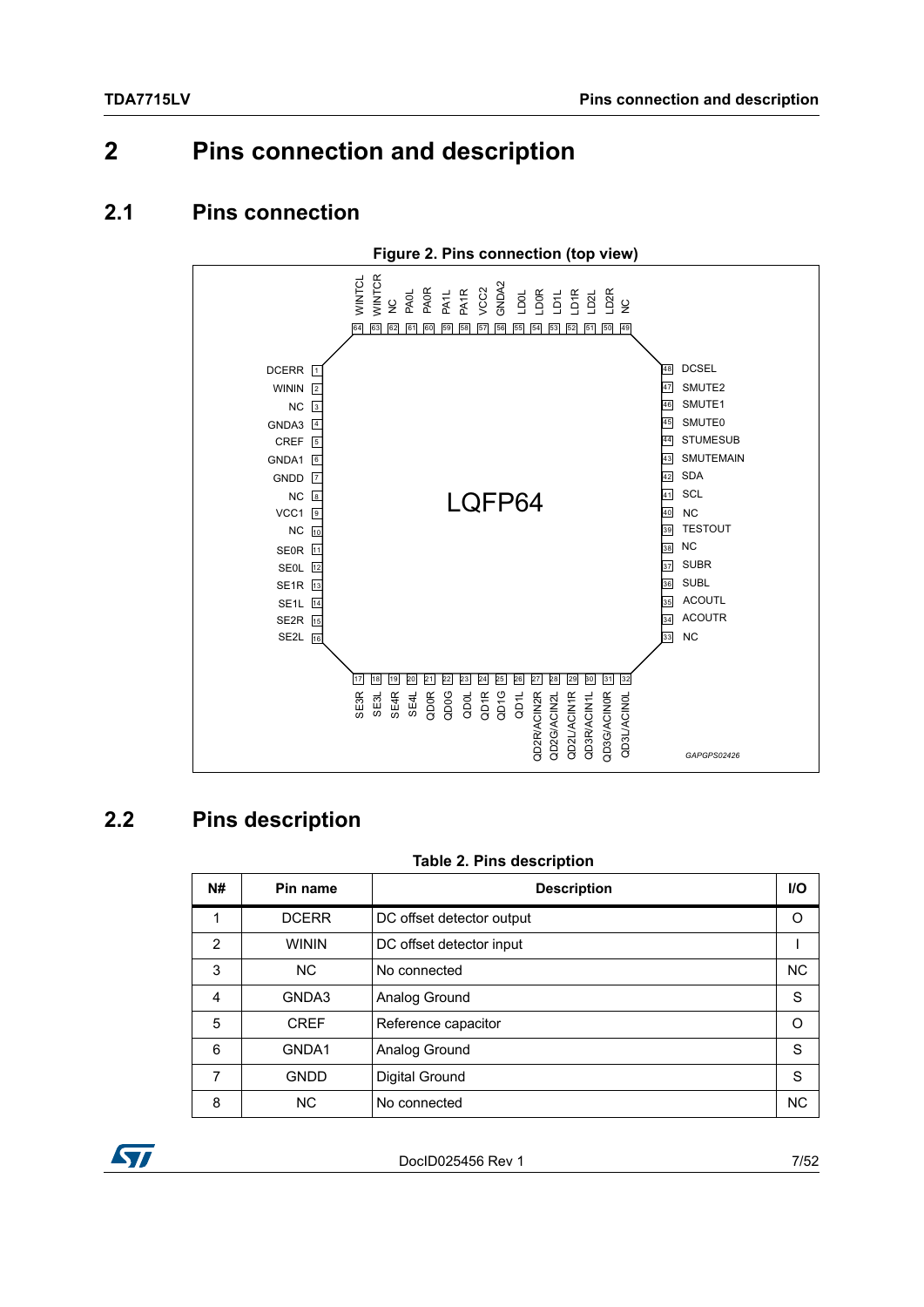| N# | Pin name          | <b>Description</b>                                           | I/O          |
|----|-------------------|--------------------------------------------------------------|--------------|
| 9  | VCC1              | Supply                                                       | S            |
| 10 | ΝC                | No connected                                                 | <b>NC</b>    |
| 11 | <b>SE0R</b>       | Single-end input right                                       | $\mathbf{I}$ |
| 12 | <b>SE0L</b>       | Single-end input left                                        | L            |
| 13 | SE <sub>1R</sub>  | Single-end input right                                       | $\mathsf{I}$ |
| 14 | SE <sub>1</sub> L | Single-end input left                                        | $\mathsf{I}$ |
| 15 | SE <sub>2R</sub>  | Single-end input right                                       | $\mathsf{I}$ |
| 16 | SE <sub>2</sub> L | Single-end input left                                        | $\mathsf{I}$ |
| 17 | SE3R              | Single-end input right                                       | $\mathsf{I}$ |
| 18 | SE3L              | Single-end input left                                        | $\mathbf{I}$ |
| 19 | SE <sub>4</sub> R | Single-end input right                                       | $\mathsf{I}$ |
| 20 | SE4L              | Single-end input left                                        | $\mathsf{I}$ |
| 21 | <b>QD0R</b>       | Quasi-differential stereo inputs right                       | $\mathsf{I}$ |
| 22 | QD <sub>0</sub> G | Quasi-differential stereo inputs common                      | $\mathsf{I}$ |
| 23 | QD0L              | Quasi-differential stereo inputs left                        | $\mathsf{I}$ |
| 24 | QD <sub>1</sub> R | Quasi-differential stereo inputs right                       | $\mathbf{I}$ |
| 25 | QD <sub>1</sub> G | Quasi-differential stereo inputs common                      | $\mathbf{I}$ |
| 26 | QD1L              | Quasi-differential stereo inputs left                        | $\mathsf{I}$ |
| 27 | QD2R/ACIN2R       | Quasi-differential stereo inputs right or ac-coupling input  | $\mathsf{I}$ |
| 28 | QD2G/ACIN2L       | Quasi-differential stereo inputs common or ac-coupling input | $\mathsf{I}$ |
| 29 | QD2L/ACIN1R       | Quasi-differential stereo inputs left or ac-coupling input   | $\mathsf{I}$ |
| 30 | QD3R/ACIN1L       | Quasi-differential stereo inputs right or ac-coupling input  | $\mathsf{I}$ |
| 31 | QD3G/ACIN0R       | Quasi-differential stereo inputs common or ac-coupling input | $\mathsf{I}$ |
| 32 | QD3L/ACIN0L       | Quasi-differential stereo inputs left or ac-coupling input   | $\mathsf{I}$ |
| 33 | <b>NC</b>         | No connected                                                 | <b>NC</b>    |
| 34 | <b>ACOUTR</b>     | AC coupling output, right channel                            | O            |
| 35 | <b>ACOUTL</b>     | AC coupling output, left channel                             | O            |
| 36 | <b>SUBL</b>       | Sub channel output left                                      | O            |
| 37 | <b>SUBR</b>       | Sub channel output right                                     | O            |
| 38 | <b>NC</b>         | No connected                                                 | NC           |
| 39 | <b>TESTOUT</b>    | Test pin                                                     | O            |
| 40 | <b>NC</b>         | No connected                                                 | NC           |
| 41 | SCL               | $12C$ bus clock                                              | $\mathbf{I}$ |
| 42 | <b>SDA</b>        | I <sup>2</sup> C bus data                                    | I/O          |
| 43 | <b>SMUTEMAIN</b>  | External mute pin for main channel                           | T            |

8/52 DocID025456 Rev 1

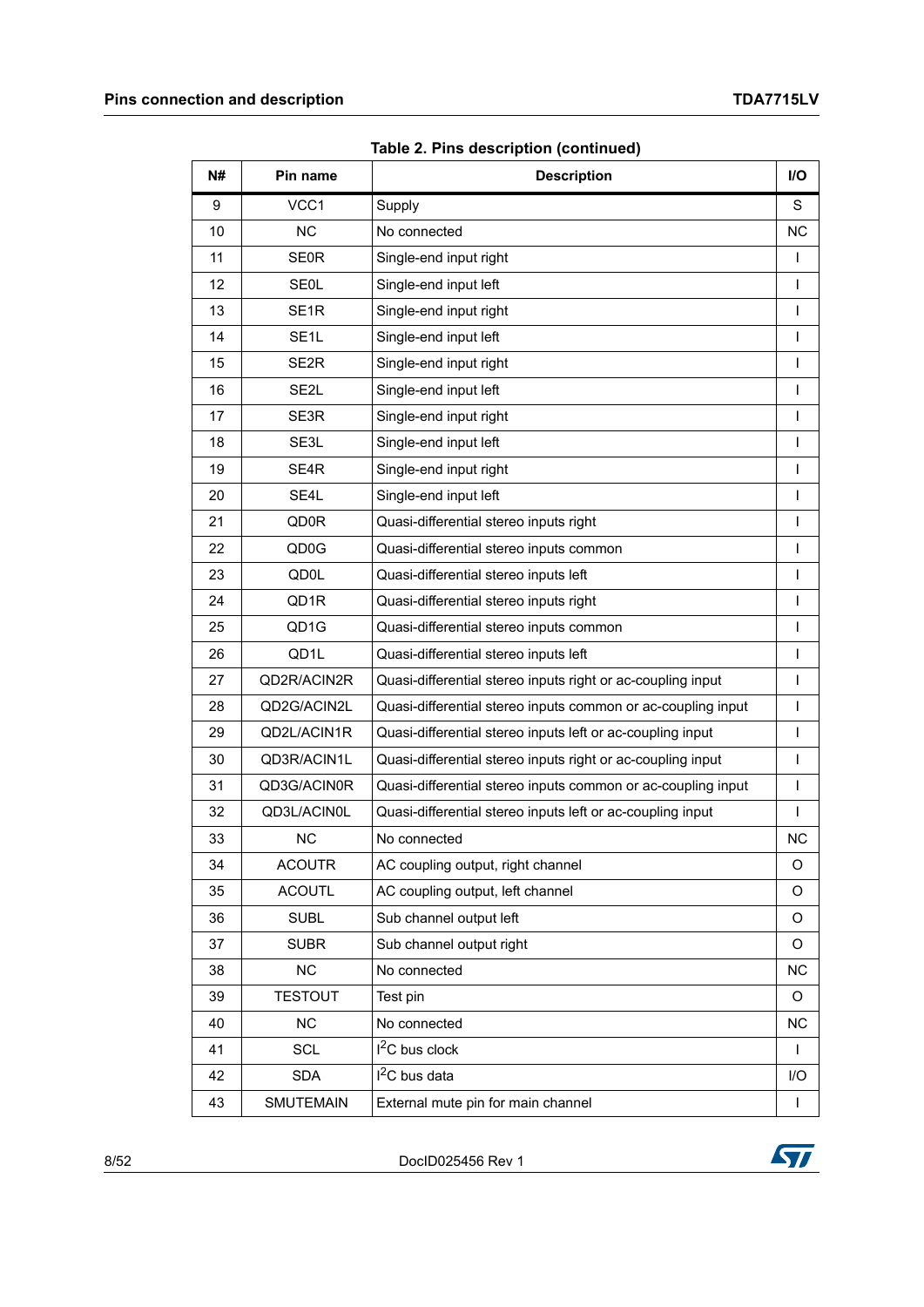| N# | Pin name          | <b>Description</b>                             | $II$         |
|----|-------------------|------------------------------------------------|--------------|
| 44 | <b>SMUTESUB</b>   | External mute pin for sub channel              | $\mathsf{I}$ |
| 45 | SMUTE0            | External mute pin for speaker, signal path 0   | $\mathbf{I}$ |
| 46 | SMUTE1            | External mute pin for speaker, signal path 1   | $\mathsf{I}$ |
| 47 | SMUTE2            | External mute pin for speaker, signal path 2   | $\mathsf{I}$ |
| 48 | <b>DCSEL</b>      | Output DC level select                         | $\mathsf{I}$ |
| 49 | <b>NC</b>         | No connected                                   | <b>NC</b>    |
| 50 | LD <sub>2R</sub>  | Line driver output right                       | O            |
| 51 | LD <sub>2</sub> L | Line driver output left                        | O            |
| 52 | LD <sub>1R</sub>  | Line driver output right                       | O            |
| 53 | LD <sub>1</sub> L | Line driver output left                        | O            |
| 54 | LD <sub>0R</sub>  | Line driver output right                       | O            |
| 55 | LD0L              | Line driver output left                        | O            |
| 56 | GNDA2             | Analog Ground                                  | S            |
| 57 | VCC <sub>2</sub>  | Supply                                         | S            |
| 58 | PA <sub>1</sub> R | Out-section rear output, right channel         | O            |
| 59 | PA <sub>1</sub> L | Out-section rear output, left channel          | O            |
| 60 | PA0R              | Out-section front output, right channel        | O            |
| 61 | PA0L              | Out-section front output, left channel         | O            |
| 62 | <b>NC</b>         | No connected                                   | <b>NC</b>    |
| 63 | <b>WINTCR</b>     | DC offset detector filter output right channel | O            |
| 64 | <b>WINTCL</b>     | DC offset detector filter output left channel  | O            |

**Table 2. Pins description (continued)**

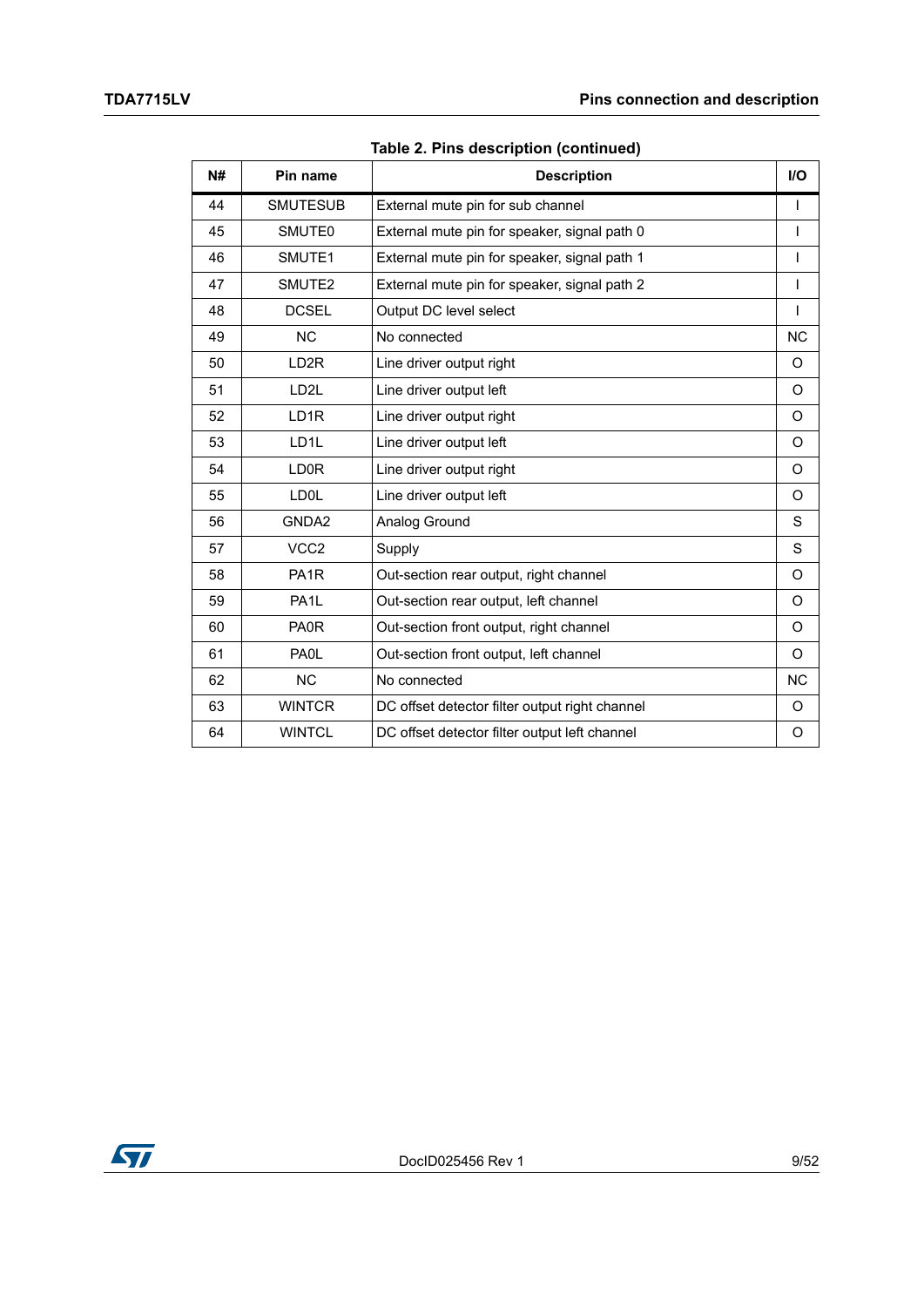## <span id="page-9-0"></span>**3 Electrical specifications**

### <span id="page-9-1"></span>**3.1 Thermal data**

<span id="page-9-4"></span>

| Table 3. Thermal data |                                        |       |               |  |
|-----------------------|----------------------------------------|-------|---------------|--|
| Symbol                | <b>Description</b>                     | Value | Unit          |  |
| $R_{th\,$ i-amb       | Thermal resistance junction-to-ambient | 50    | $\degree$ C/W |  |

### <span id="page-9-2"></span>**3.2 Absolute maximum ratings**

<span id="page-9-5"></span>

| Symbol                      | <b>Parameter</b>                      | Value           | Unit |
|-----------------------------|---------------------------------------|-----------------|------|
| $V_{CC}$                    | Operating supply voltage              | 13              | ν    |
| V <sub>in max</sub>         | Maximum voltage for signal input pins |                 | V    |
| $\mathsf{T}_{\mathsf{amb}}$ | Operating ambient temperature         | $-40$ to 85     | °C   |
| $T_{\text{stg}}$            | Storage temperature range             | $-55$ to 150    | °C   |
|                             | ESD withstand voltage:                |                 |      |
| $\rm V_{ESD}$               | Human body model                      | $\geq \pm 2000$ | v    |
|                             | Charged device model                  | $\geq \pm 500$  |      |

### <span id="page-9-3"></span>**3.3 Electrical characteristics**

 $V_{\text{CC}}$  = 8.5 V; T<sub>amb</sub> = 25 °C; R<sub>L</sub> = 10 kΩ; all gains = 0 dB; f = 1 kHz; Input = SE1; Output = PAout; unless otherwise specified.

<span id="page-9-6"></span>

|                |                                             | <b>Table 5. Electrical characteristics</b> |      |       |      |                  |  |  |
|----------------|---------------------------------------------|--------------------------------------------|------|-------|------|------------------|--|--|
| Symbol         | <b>Parameter</b>                            | <b>Test condition</b>                      | Min. | Typ.  | Max. | Unit             |  |  |
| <b>Supply</b>  |                                             |                                            |      |       |      |                  |  |  |
| $V_{cc}$       | Supply voltage                              | -                                          | 4.5  | 8.5   | 12.5 | V                |  |  |
| ls             | 36<br>Supply current<br>60<br>48<br>mA<br>- |                                            |      |       |      |                  |  |  |
| Input selector |                                             |                                            |      |       |      |                  |  |  |
| $R_{IN}$       | Input resistance                            | All single ended inputs                    | 70   | 100   | 130  | kΩ               |  |  |
|                |                                             | All flat, $V_{CC} \ge 5$ V, THD = 1%       | 1    | 1.06  | 1.1  | V <sub>RMS</sub> |  |  |
| $V_{CL}$       | Clipping level                              | All flat, $V_{CC}$ ≥4.5 V, THD = 1%        | 0.65 | 0.707 | 0.75 | V <sub>RMS</sub> |  |  |
| $S_{IN}$       | Input separation                            | $\overline{\phantom{a}}$                   | 80   | 100   |      | dB               |  |  |
|                | Differential stereo inputs                  |                                            |      |       |      |                  |  |  |
| $R_{in}$       | Input resistance                            | <b>Differential</b>                        | 70   | 100   | 130  | kΩ               |  |  |

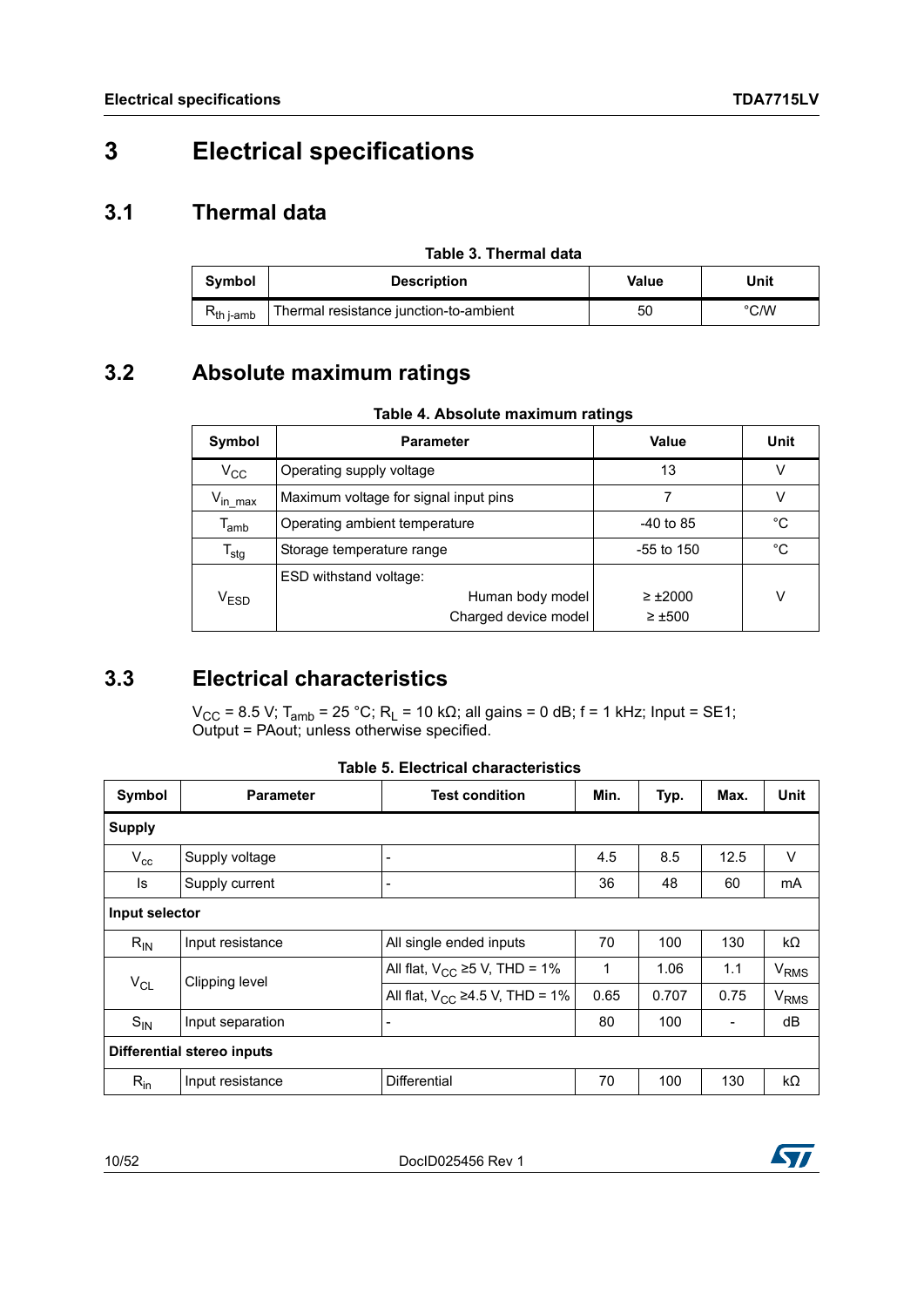| Symbol                  | <b>Parameter</b>                | <b>Test condition</b>                       | Min.                     | Typ.                     | Max.                     | Unit |
|-------------------------|---------------------------------|---------------------------------------------|--------------------------|--------------------------|--------------------------|------|
| <b>CMRR</b>             | Common mode rejection ratio     | V <sub>CM</sub> =1 V <sub>RMS</sub> @ 1 kHz | 46                       | 60                       | $\blacksquare$           | dB   |
|                         | for main source                 | $V_{CM}$ =1 $V_{RMS}$ @ 10 kHz              | 46                       | 60                       | $\blacksquare$           | dB   |
| <b>Loudness control</b> |                                 |                                             |                          |                          |                          |      |
| $A_{MAX}$               | Max attenuation (1)             | $\overline{\phantom{0}}$                    | 14                       | 15                       | 16                       | dB   |
| ASTEP                   | Step resolution (1)             | $\overline{a}$                              | 0.5                      | $\mathbf{1}$             | 1.5                      | dB   |
|                         |                                 | $f_{P1}$                                    | $\blacksquare$           | 400                      | $\overline{\phantom{a}}$ | Hz   |
| $f_{\sf Peak}$          | Peak frequency <sup>(2)</sup>   | $f_{P2}$                                    | $\blacksquare$           | 800                      | $\overline{\phantom{a}}$ | Hz   |
|                         |                                 | $f_{P3}$                                    | $\overline{\phantom{a}}$ | 2400                     | $\blacksquare$           | Hz   |
| Volume control          |                                 |                                             |                          |                          |                          |      |
| $G_{MAX}$               | Max gain (1)                    | $\overline{\phantom{0}}$                    | 21                       | 23                       | 25                       | dB   |
| $A_{MAX}$               | Max attenuation (1)             |                                             | $-26$                    | $-23$                    | $-20$                    | dB   |
| ASTEP                   | Step resolution (1)             | $\overline{\phantom{0}}$                    | 0.5                      | $\mathbf{1}$             | 1.5                      | dB   |
| $E_A$                   | Attenuation set error           | $G = -23$ to $+23$ dB                       | $-1.5$                   | 0                        | 1.5                      | dB   |
| $E_T$                   | Tracking error                  | Gain difference of left/right               | $\blacksquare$           | $\equiv$                 | 0.8                      | dB   |
|                         |                                 | Adjacent gain step from +23<br>to $+15$ dB  | $-15$                    | $\overline{\phantom{a}}$ | $+15$                    | mV   |
| $V_{DC}$                | DC steps                        | Adjacent gain step from +15<br>to 0 dB      | $-5$                     | $\blacksquare$           | $+5$                     | mV   |
|                         |                                 | Adjacent attenuation step                   | $-2$                     | $\equiv$                 | $\overline{2}$           | mV   |
| <b>SoftStep</b>         |                                 |                                             |                          |                          |                          |      |
|                         |                                 | $T_{1}$                                     | 5                        | 7.5                      | 12.5                     | ms   |
| $T_{SS}$                | Soft step time                  | $T_{2}$                                     | 10                       | 15                       | 25                       | ms   |
| <b>SoftMute</b>         |                                 |                                             |                          |                          |                          |      |
| A <sub>MUTE</sub>       | Mute attenuation                | $\overline{\phantom{0}}$                    | 80                       | 100                      | $\overline{\phantom{0}}$ | dB   |
|                         |                                 | $T_1$                                       | 0.4                      | 0.5                      | 0.6                      | ms   |
|                         | Delay time (main & sub          | $\mathsf{T}_2$                              | 3                        | $\overline{\mathbf{4}}$  | 5                        | ms   |
| $T_{D1}$                | channel)                        | $T_3$                                       | 6                        | 8                        | 10                       | ms   |
|                         |                                 | $\mathsf{T}_4$                              | 14                       | 16                       | 18                       | ms   |
|                         |                                 | $\mathsf{T}_1$                              | 3                        | 4                        | 5                        | ms   |
|                         | Delay time (speaker)            | $T_{2}$                                     | 6                        | 8                        | 10                       | ms   |
| $T_{D2}$                |                                 | $\mathsf{T}_3$                              | 29                       | 32                       | 35                       | ms   |
|                         |                                 | T <sub>4</sub>                              | 60                       | 64                       | 68                       | ms   |
| V <sub>TH_Low</sub>     | Low threshold for MUTE pin (3)  |                                             | $\overline{\phantom{a}}$ | $\overline{\phantom{a}}$ | 0.8                      | V    |
| V <sub>TH_High</sub>    | High threshold for MUTE pin (3) | $\frac{1}{2}$                               | 2.4                      | $\qquad \qquad -$        | $\qquad \qquad -$        | V    |

|  | Table 5. Electrical characteristics (continued) |  |
|--|-------------------------------------------------|--|
|  |                                                 |  |

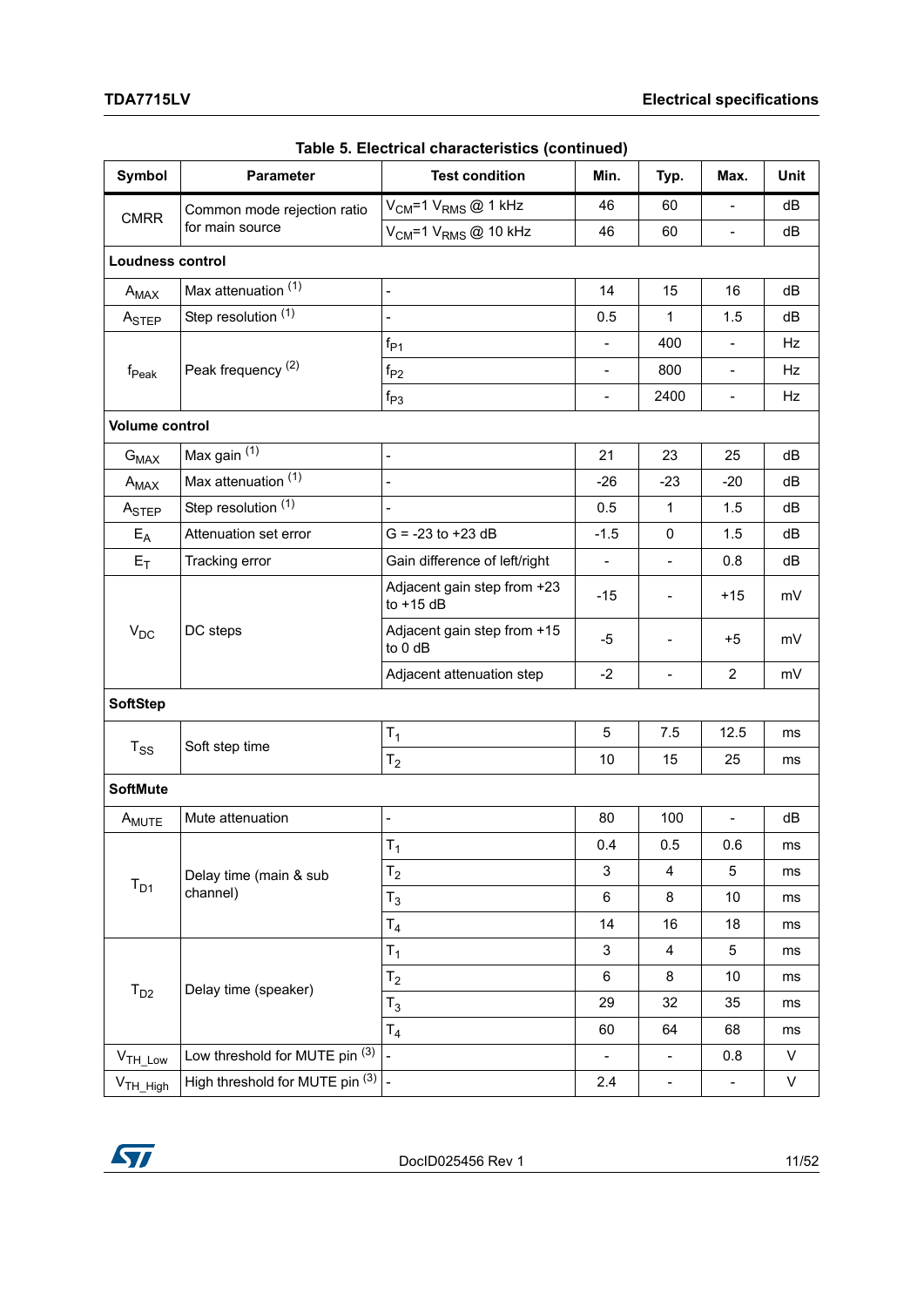#### **Electrical specifications TDA7715LV**

| <b>Symbol</b>            | Parameter                                        | <b>Test condition</b>    | ,<br>Min.                    | Typ.           | Max.                     | Unit                     |
|--------------------------|--------------------------------------------------|--------------------------|------------------------------|----------------|--------------------------|--------------------------|
| <b>RPU</b>               | Internal pull-up resistor for<br><b>MUTE Pin</b> |                          | 25                           | 45             | 65                       | $k\Omega$                |
| <b>VPU</b>               | Internal pull-up Voltage for<br><b>MUTE Pin</b>  |                          | 3.1                          | 3.3            | 3.5                      | $\mathsf{V}$             |
| <b>Bass control</b>      |                                                  |                          |                              |                |                          |                          |
|                          |                                                  | $f_{\rm CO}$             | $\overline{\phantom{0}}$     | 60             | $\blacksquare$           | Hz                       |
|                          |                                                  | $f_{C1}$                 | $\overline{a}$               | 70             | $\overline{\phantom{a}}$ | Hz                       |
|                          |                                                  | $f_{C2}$                 | $\overline{a}$               | 80             | $\overline{\phantom{0}}$ | Hz                       |
| Fc                       | Center frequency <sup>(2)</sup>                  | $f_{C3}$                 | $\overline{a}$               | 100            | $\overline{a}$           | Hz                       |
|                          |                                                  | $f_{C4}$                 | $\blacksquare$               | 110            | $\Box$                   | Hz                       |
|                          |                                                  | $f_{C5}$                 | $\blacksquare$               | 120            | $\overline{\phantom{a}}$ | Hz                       |
|                          |                                                  | $f_{C6}$                 | $\qquad \qquad \blacksquare$ | 130            | $\qquad \qquad -$        | Hz                       |
|                          |                                                  | $f_{C7}$                 | $\overline{a}$               | 150            | $\overline{\phantom{a}}$ | Hz                       |
|                          |                                                  | $Q_1$                    | $\frac{1}{2}$                | $\mathbf{1}$   | $\overline{\phantom{0}}$ |                          |
| Q <sub>BASS</sub>        | Quality factor (2)                               | $Q_2$                    | $\overline{a}$               | 1.25           | L,                       | $\blacksquare$           |
|                          |                                                  | $Q_3$                    | $\blacksquare$               | 1.5            | $\overline{\phantom{a}}$ | $\overline{\phantom{a}}$ |
|                          |                                                  | $Q_4$                    | $\frac{1}{2}$                | $\overline{2}$ | $\blacksquare$           | $\blacksquare$           |
| $C_{\sf RANGE}$          | Control range (1)                                | ÷,                       | ±14                          | ±15            | ±16                      | dB                       |
| A <sub>STEP</sub>        | Step resolution $(1)$                            |                          | 0.5                          | $\mathbf{1}$   | 1.5                      | dB                       |
| <b>DC<sub>GAIN</sub></b> | Bass DC gain (1)                                 | $DC = off$               | $-1$                         | 0              | $+1$                     | dB                       |
|                          |                                                  | DC = on, Gain= 14 dB     | 3.5                          | 4.4            | 5.5                      | dB                       |
| Middle control           |                                                  |                          |                              |                |                          |                          |
| C <sub>RANGE</sub>       | Control range (1)                                | $\overline{\phantom{0}}$ | ±14                          | ±15            | ±16                      | dB                       |
| A <sub>STEP</sub>        | Step resolution $(1)$                            | $\overline{a}$           | 0.5                          | $\mathbf{1}$   | 1.5                      | dB                       |
|                          |                                                  | $f_{C1}$                 | $\overline{a}$               | 500            | ÷,                       | Hz                       |
| $\mathsf{Fc}$            | Center frequency <sup>(2)</sup>                  | $f_{C2}$                 | $\qquad \qquad \blacksquare$ | $\mathbf 1$    | $\blacksquare$           | kHz                      |
|                          |                                                  | $f_{C3}$                 | $\overline{a}$               | 1.5            | $\blacksquare$           | kHz                      |
|                          |                                                  | $f_{C4}$                 | $\qquad \qquad \blacksquare$ | $\overline{2}$ | $\blacksquare$           | kHz                      |
|                          | Quality factor (2)                               | $Q_1$                    | $\qquad \qquad -$            | $\mathbf 1$    | $\overline{\phantom{a}}$ | $\overline{\phantom{a}}$ |
| Q <sub>Middle</sub>      |                                                  | $Q_2$                    | $\qquad \qquad \blacksquare$ | $\overline{2}$ | $\blacksquare$           | $\overline{\phantom{a}}$ |
| <b>Treble control</b>    |                                                  |                          |                              |                |                          |                          |
| $C_{\sf{RANGE}}$         | Control Range <sup>(1)</sup>                     | $\blacksquare$           | ±14                          | ±15            | ±16                      | dB                       |
| A <sub>STEP</sub>        | Step Resolution (1)                              | $\overline{\phantom{0}}$ | 0.5                          | $\mathbf 1$    | 1.5                      | dB                       |

**Table 5. Electrical characteristics (continued)**

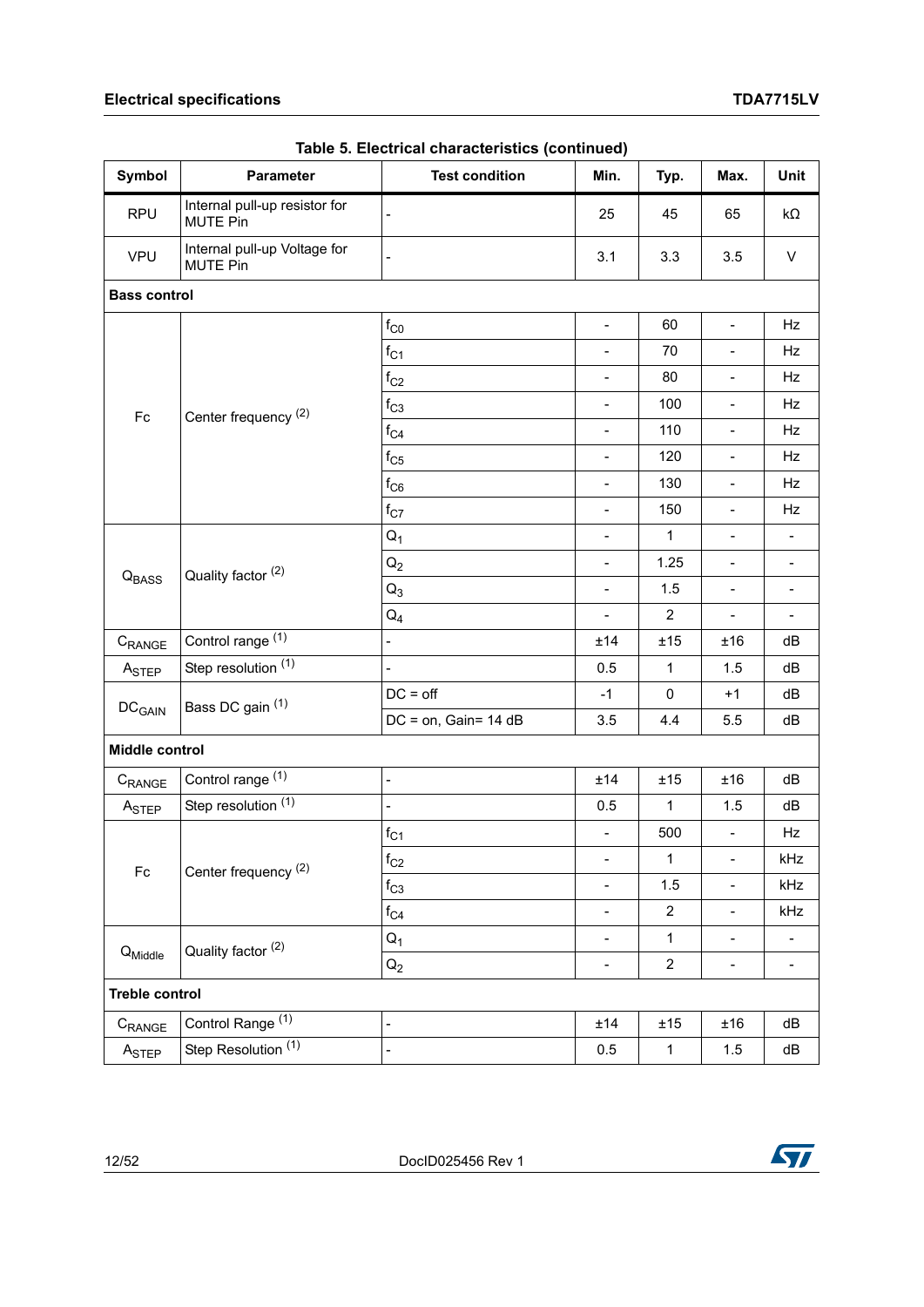| Symbol             | Parameter                       | <b>Test condition</b>                      | Min.                     | Typ.           | Max.                         | Unit       |
|--------------------|---------------------------------|--------------------------------------------|--------------------------|----------------|------------------------------|------------|
|                    |                                 | $f_{C1}$                                   | $\overline{a}$           | 10             |                              | kHz        |
| $\mathsf{Fc}$      | Center frequency <sup>(2)</sup> | $f_{C2}$                                   | $\overline{\phantom{a}}$ | 12.5           | $\blacksquare$               | <b>kHz</b> |
|                    |                                 | $f_{C3}$                                   | $\blacksquare$           | 15             | $\blacksquare$               | kHz        |
|                    |                                 | $f_{C4}$                                   | $\overline{\phantom{a}}$ | 17.5           | $\overline{\phantom{a}}$     | kHz        |
| <b>AC coupling</b> |                                 |                                            |                          |                |                              |            |
| $R_{IN}$           | Input resistance                | AC inputs                                  | 70                       | 100            | 130                          | $k\Omega$  |
| $\rm V_{CL}$       | Clipping level                  | flat, $THD = 1%$                           | $\mathbf{1}$             | 1.06           | 1.1                          | $V_{RMS}$  |
| $R_{OUT}$          | Output impedance                | AC outputs                                 | $\blacksquare$           | 20             | 50                           | $\Omega$   |
| Speaker volume     |                                 |                                            |                          |                |                              |            |
| $G_{MAX}$          | Max gain (1)                    | $\frac{1}{2}$                              | 22                       | 23             | 24                           | dB         |
| $A_{MAX}$          | Max attenuation (1)             | $\overline{a}$                             | $-85$                    | $-79$          | $-73$                        | dB         |
| ASTEP              | Step resolution (1)             | $\overline{a}$                             | 0.5                      | $\mathbf{1}$   | 1.5                          | dB         |
| A <sub>MUTE</sub>  | Mute attenuation                |                                            | 80                       | 90             | $\blacksquare$               | dB         |
|                    | Attenuation set error           | $G = -20$ to $+15$ dB                      | $-1$                     |                | $\mathbf{1}$                 | dB         |
| $E_{E}$            |                                 | $G = -20$ to $-79$ dB                      | $-4$                     | $\blacksquare$ | 4                            | dB         |
|                    | DC steps                        | Adjacent gain step from +23<br>to $+15$ dB | $-20$                    | $\frac{1}{2}$  | $+20$                        | mV         |
| $V_{DC}$           |                                 | Adjacent gain step from +15<br>to 0 dB     | $-10$                    | $\overline{a}$ | $+10$                        | mV         |
|                    |                                 | Adjacent attenuation step                  | $-2$                     | $\overline{a}$ | $\overline{c}$               | mV         |
| <b>Highpass</b>    |                                 |                                            |                          |                |                              |            |
|                    |                                 | $f_{\rm CO}$                               | $\blacksquare$           | 50             | $\blacksquare$               | Hz         |
|                    |                                 | $f_{C1}$                                   | $\blacksquare$           | 60             |                              | Hz         |
|                    |                                 | $f_{C2}$                                   | $\overline{\phantom{a}}$ | 80             | $\blacksquare$               | Hz         |
|                    | High-pass corner frequency (2)  | $f_{C3}$                                   | $\overline{\phantom{a}}$ | 100            |                              | Hz         |
| $F_{HP}$           |                                 | $f_{C4}$                                   | $\blacksquare$           | 120            | $\Box$                       | Hz         |
|                    |                                 | $f_{C5}$                                   | $\overline{a}$           | 150            | $\frac{1}{2}$                | Hz         |
|                    |                                 | $f_{\rm C6}$                               | $\frac{1}{2}$            | 180            | $\qquad \qquad \blacksquare$ | Hz         |
|                    |                                 | $\rm{f_{C7}}$                              | $\frac{1}{2}$            | 220            | $\blacksquare$               | Hz         |

**Table 5. Electrical characteristics (continued)**

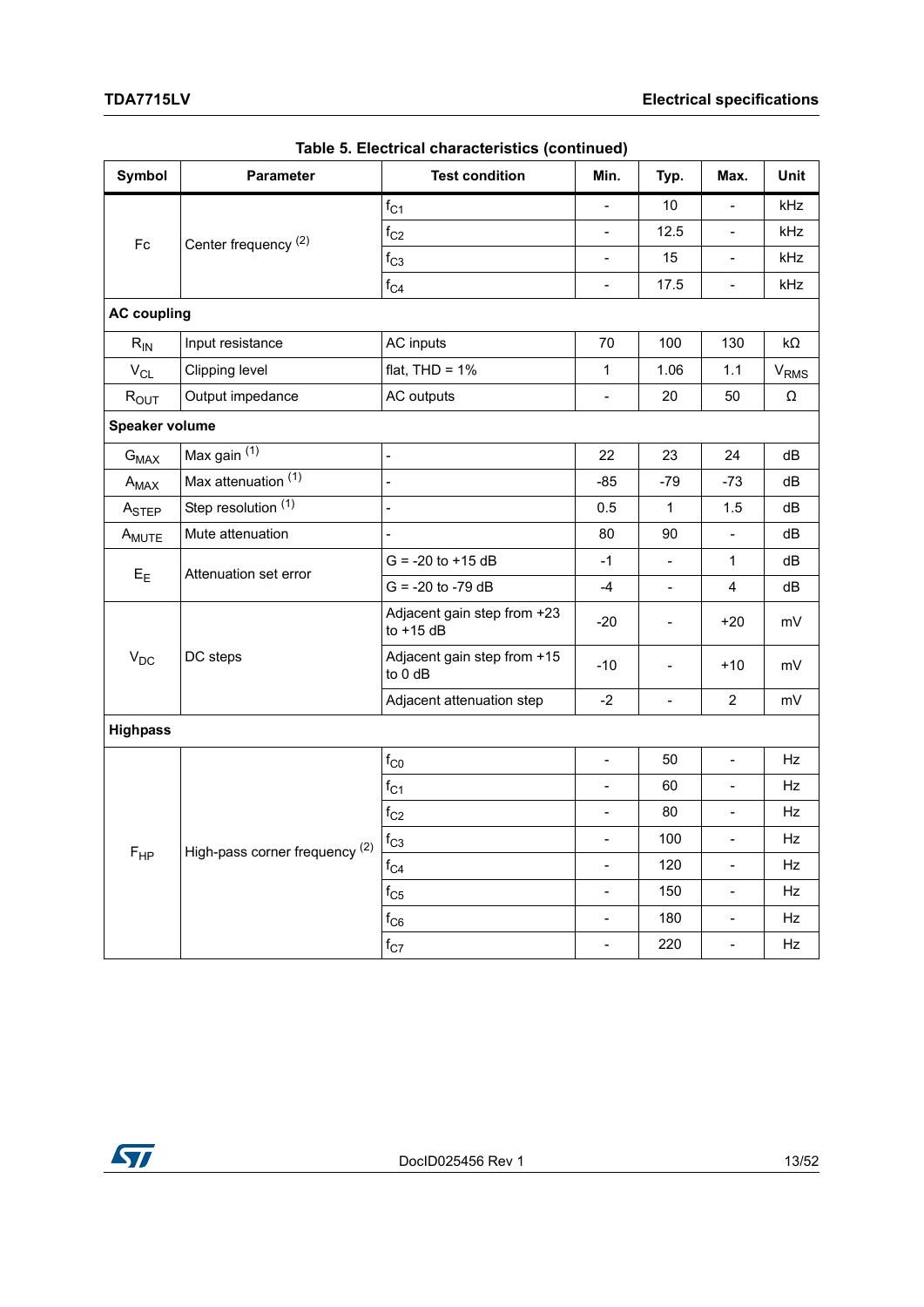| Symbol                    | Parameter                                        | <b>Test condition</b>              | Min.                     | Typ.                         | Max.                     | Unit                   |
|---------------------------|--------------------------------------------------|------------------------------------|--------------------------|------------------------------|--------------------------|------------------------|
| Low pass                  |                                                  |                                    |                          |                              |                          |                        |
|                           |                                                  | $f_{\rm CO}$                       | $\blacksquare$           | 50                           | $\blacksquare$           | Hz                     |
|                           |                                                  | $f_{C1}$                           | $\frac{1}{2}$            | 60                           | $\overline{\phantom{0}}$ | Hz                     |
| $F_{LP}$                  | Low pass corner frequency (2)                    | $f_{C2}$                           | $\overline{\phantom{a}}$ | 80                           | $\blacksquare$           | Hz                     |
|                           |                                                  | $f_{C3}$                           | $\frac{1}{2}$            | 100                          | $\overline{a}$           | Hz                     |
|                           |                                                  | $f_{C4}$                           | $\frac{1}{2}$            | 120                          | ÷,                       | Hz                     |
| <b>Audio outputs</b>      |                                                  |                                    |                          |                              |                          |                        |
|                           |                                                  | THD = 1%; $V_{CC}$ = 5 V Option1   | 1.6                      | 1.7                          | 1.8                      | V <sub>RMS</sub>       |
|                           |                                                  | THD = 1%; $V_{CC}$ = 6 V Option2   | 1.9                      | 2.0                          | 2.1                      | <b>V<sub>RMS</sub></b> |
| $\rm V_{CL}$              |                                                  | THD = 1%; $V_{CC}$ = 8.5 V Option3 | 2.7                      | 2.8                          | 2.9                      | <b>V<sub>RMS</sub></b> |
|                           | Clipping level                                   | THD = 1%; $V_{CC}$ = 4.5 V Option1 | 1.1                      | 1.27                         | 1.35                     | V <sub>RMS</sub>       |
|                           |                                                  | THD = 1%; $V_{CC}$ = 4.5 V Option2 | 0.9                      | 0.95                         | 1.0                      | V <sub>RMS</sub>       |
|                           |                                                  | THD = 1%; $V_{CC}$ = 4.5 V Option3 | 0.15                     | 0.21                         | 0.27                     | <b>V<sub>RMS</sub></b> |
|                           | Output impedance                                 | PA Output                          | $\frac{1}{2}$            | 40                           | 100                      | Ω                      |
| $R_{OUT}$                 |                                                  | LD Output                          | $\blacksquare$           | 20                           | 50                       | Ω                      |
| $R_L$                     | Output load resistance                           | $\overline{a}$                     | 2                        | $\overline{\phantom{a}}$     | $\overline{a}$           | kΩ                     |
| $C_L$                     | Output load capacitor                            | $\overline{a}$                     |                          |                              | 10                       | nF                     |
|                           |                                                  | Option1                            | 2.3                      | 2.5                          | 2.7                      | $\sf V$                |
| $V_{DC}$                  | Output DC level                                  | Option2                            | 2.8                      | 3                            | 3.2                      | V                      |
|                           |                                                  | Option3                            | 3.8                      | 4                            | 4.2                      | $\sf V$                |
|                           |                                                  | Option1                            | 3.5                      | 3.7                          | 3.9                      | dB                     |
| G <sub>OUT</sub>          | Output gain                                      | Option2                            | 5.8                      | 6.0                          | 6.2                      | dB                     |
|                           |                                                  | Option3                            | 8.3                      | 8.5                          | 8.7                      | dB                     |
| $\mathbf{G}_{\text{mix}}$ | Mixing gain                                      |                                    | 5                        | 6                            | $\overline{7}$           | dB                     |
| $VTH_Low$                 | Low threshold for DCSEL pin<br>(3)               |                                    |                          | $\qquad \qquad \blacksquare$ | 0.8                      | V                      |
| V <sub>TH_High</sub>      | High threshold for DCSEL pin<br>(3)              |                                    | 2.4                      | -                            |                          | $\sf V$                |
| $R_{PU}$                  | Internal pull-up resistor for<br>DCSEL pin       | $\frac{1}{2}$                      | 32                       | 50                           | 68                       | kΩ                     |
| $V_{PU}$                  | Internal pull-up voltage for<br><b>DCSEL Pin</b> |                                    | 3.1                      | 3.3                          | 3.5                      | V                      |

**Table 5. Electrical characteristics (continued)**

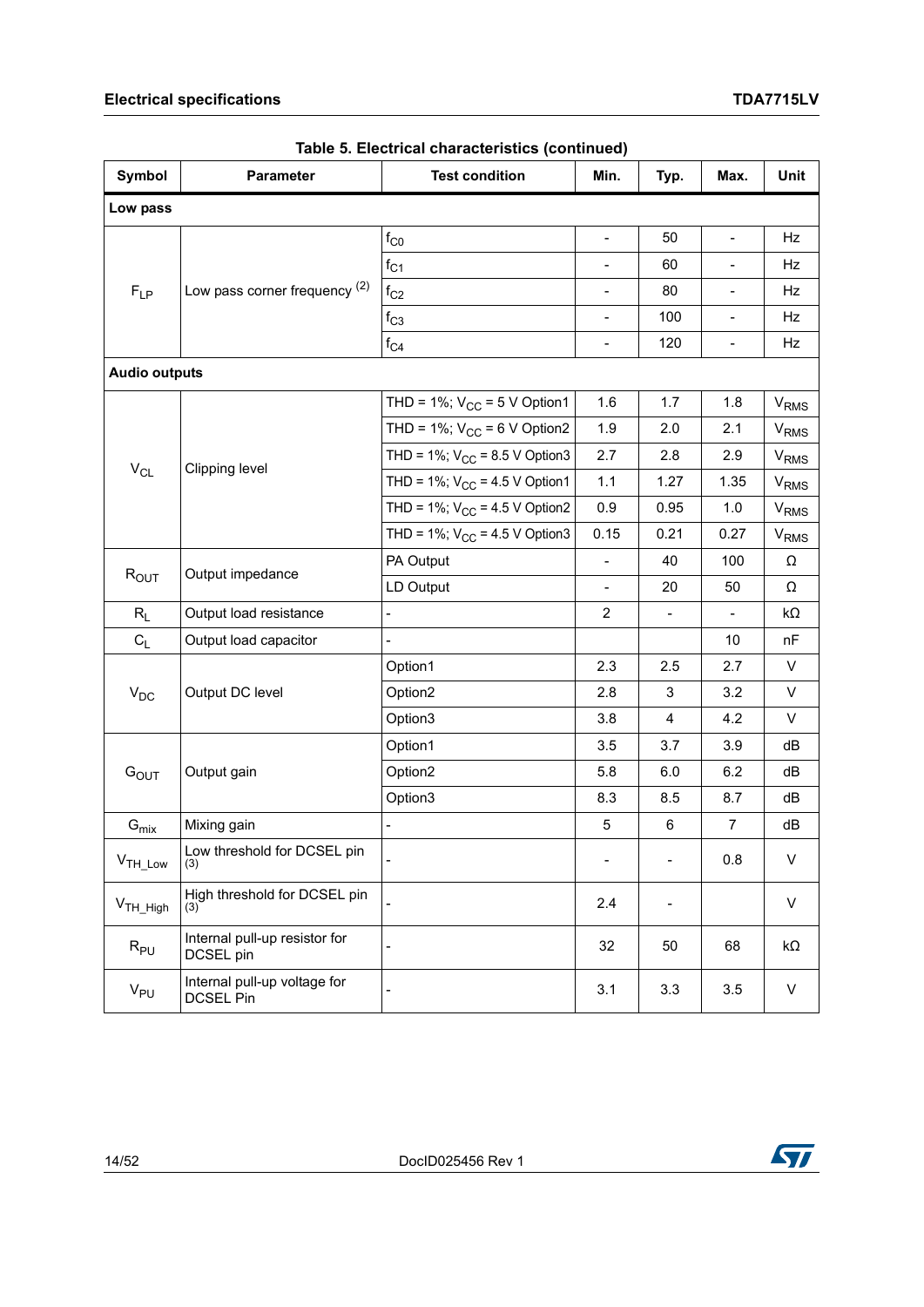| Symbol               | <b>Parameter</b>                           |                                      | <b>Test condition</b> | Min.                         | Typ.           | Max.                         | Unit      |
|----------------------|--------------------------------------------|--------------------------------------|-----------------------|------------------------------|----------------|------------------------------|-----------|
| DC offset detection  |                                            |                                      |                       |                              |                |                              |           |
|                      |                                            | $V_1$                                | $\blacksquare$        | ±30                          | $\blacksquare$ | mV                           |           |
|                      |                                            | $V_2$                                |                       | $\overline{a}$               | ±45            | $\blacksquare$               | mV        |
| $V_{th}$             | Zero comp. window size                     | $V_3$                                |                       | $\overline{a}$               | ±60            | $\blacksquare$               | mV        |
|                      |                                            | $V_4$                                |                       | $\overline{a}$               | ±90            | $\blacksquare$               | mV        |
|                      |                                            | $\overline{a}$                       |                       | 4                            | 11             | 25                           | μs        |
| $T_{sp}$             | Max rejected spike length                  | $\blacksquare$                       |                       | 8                            | 22             | 38                           | μs        |
|                      |                                            | $\overline{a}$                       |                       | 10                           | 33             | 55                           | μs        |
| <b>I</b> CHDCErr     | DCErr charge current                       | $\overline{\phantom{a}}$             |                       | 3                            | 5              | 6                            | μA        |
| <b>IDISDCErr</b>     | DCErr discharge current                    | $\overline{a}$                       |                       | 3.5                          | 5              | 7.5                          | mA        |
| $V_{\text{OutH}}$    | DCErr high voltage                         | $\overline{a}$                       |                       | 3.1                          | 3.3            | 3.6                          | $\vee$    |
| $V_{\text{OutH}}$    | DCErr low voltage                          | $\overline{a}$                       |                       | $\overline{a}$               | 100            | 500                          | mV        |
| V <sub>TH_Low</sub>  | Low threshold for Winln pin (3)            | $\overline{a}$                       |                       | $\overline{a}$               | $\blacksquare$ | 0.8                          | V         |
| V <sub>TH_High</sub> | High threshold for Winln pin (3)           | $\overline{\phantom{a}}$             |                       | 2.4                          | $\blacksquare$ | $\overline{\phantom{a}}$     | V         |
| $R_{PU}$             | Internal pull-up resistor for<br>Winln pin |                                      |                       | 32                           | 50             | 68                           | $k\Omega$ |
| $V_{PU}$             | Internal pull-up voltage for<br>Winln pin  |                                      |                       | 3.1                          | 3.3            | 3.5                          | V         |
| General              |                                            |                                      |                       |                              |                |                              |           |
|                      |                                            | $BW = 20 Hz to$                      | Option1               | $\overline{a}$               | 14             | 20                           | μV        |
|                      |                                            | 20 kHz;<br>A-Weighted;               | Option2               | $\overline{a}$               | 17             | 23                           | μV        |
|                      |                                            | all gain = $0dB$                     | Option3               | $\overline{a}$               | 23             | 28                           | μV        |
| $e_{NO}$             | Output noise                               | $BW = 20 Hz to$                      | Option1               | $\overline{a}$               | 12             | 18                           | μV        |
|                      |                                            | 20 kHz;<br>A-Weighted,               | Option2               | $\overline{a}$               | 14             | 21                           | μV        |
|                      |                                            | Output muted                         | Option3               |                              | 18             | 26                           | μV        |
|                      |                                            |                                      | Option1               | 99                           | 101            | $\frac{1}{2}$                | dB        |
| S/N                  | Signal to noise ratio                      | A-weighted;<br>all gain = $0dB$      | Option2               | 99                           | 101            | $\qquad \qquad \blacksquare$ | dB        |
|                      |                                            |                                      | Option3               | 99                           | 101            | $\overline{\phantom{a}}$     | dB        |
|                      |                                            |                                      | Option1               | $\overline{a}$               | 0.01           | 0.1                          | $\%$      |
| D                    | Distortion                                 | $VIN=0.5V_{RMS}$<br>all gain = $0dB$ | Option2               | $\qquad \qquad -$            | 0.01           | 0.1                          | $\%$      |
|                      |                                            |                                      | Option3               | $\qquad \qquad \blacksquare$ | 0.01           | 0.1                          | $\%$      |
| $S_C$                | Channel Separation left/right              | $\Box$                               |                       | 75                           | 90             | $\blacksquare$               | dB        |

1. Measure performed in DC.

2. Value guaranteed by measuring correlated parameter.

3. Verified only in characterization.

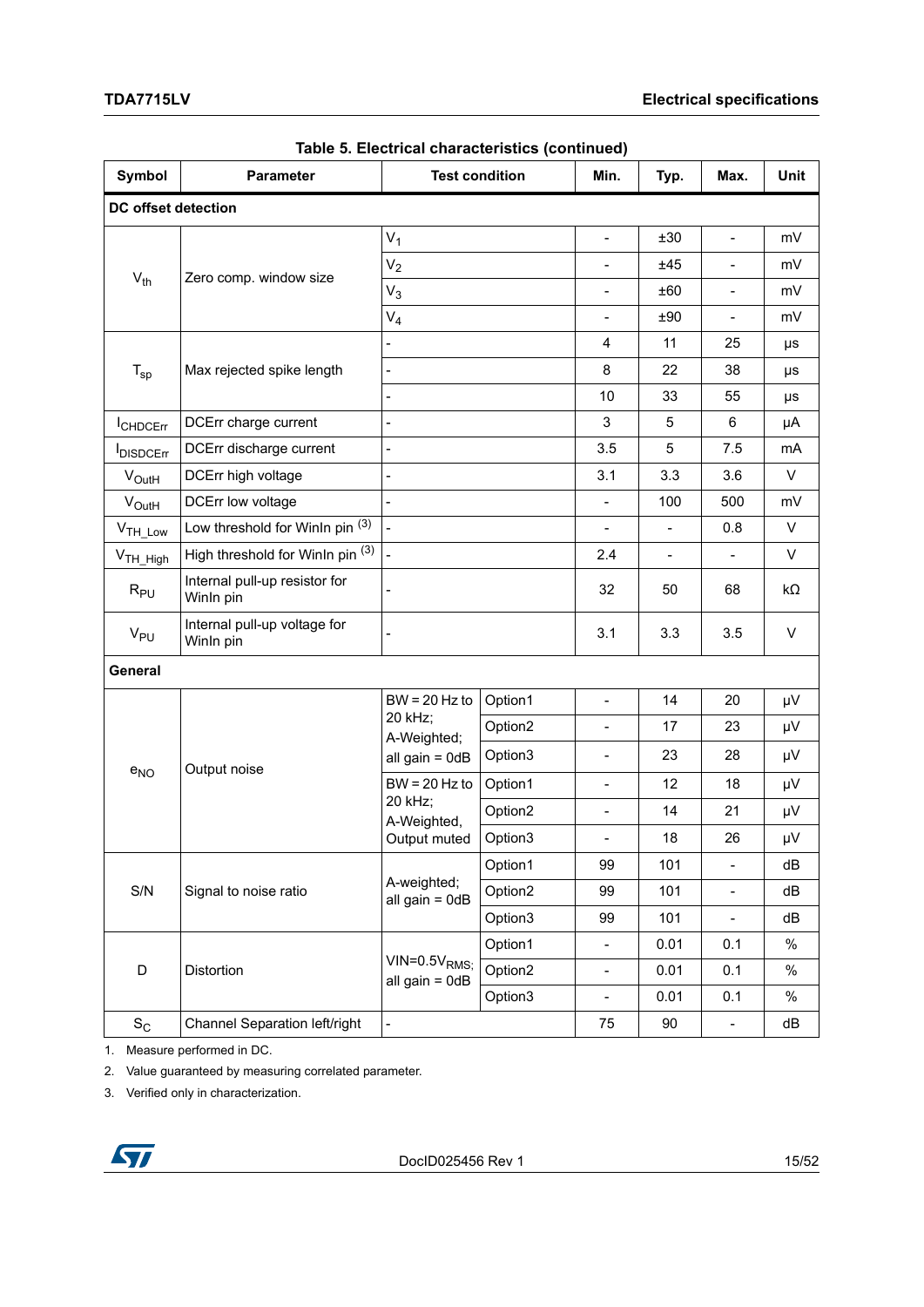### <span id="page-15-0"></span>**4 Description of audio processor**

### <span id="page-15-1"></span>**4.1 Input stage**

Four quasi-differential stereo input and five single-ended inputs are available. The inputsection of the TDA7715LV incorporates three independent stereo signal paths, where each of them can be connected to a variety of inputs. For simplicity only the left inputs are shown.

<span id="page-15-5"></span>

**Figure 3. Input section signal flow**

#### <span id="page-15-2"></span>**4.1.1 Single-ended stereo input (SE0, SE1, SE2, SE3, SE4)**

The input-impedance at each input is 100 kΩ.

#### <span id="page-15-3"></span>**4.1.2 Quasi-differential stereo Input (QD0, QD1, QD2, QD3)**

The QD input is implemented as a buffered quasi-differential stereo stage with 100 kΩ inputimpedance at each input.

#### <span id="page-15-4"></span>**4.1.3 Fast charge**

Each differential input pin features a "fast-charge" switch allowing to quickly charge any external large coupling capacitors upon power-on of the device. When the device is powered-on, the "fast-charge" switches are automatically turned on, for normal operations these switches need to be released by any programming of byte\_0.

16/52 DocID025456 Rev 1

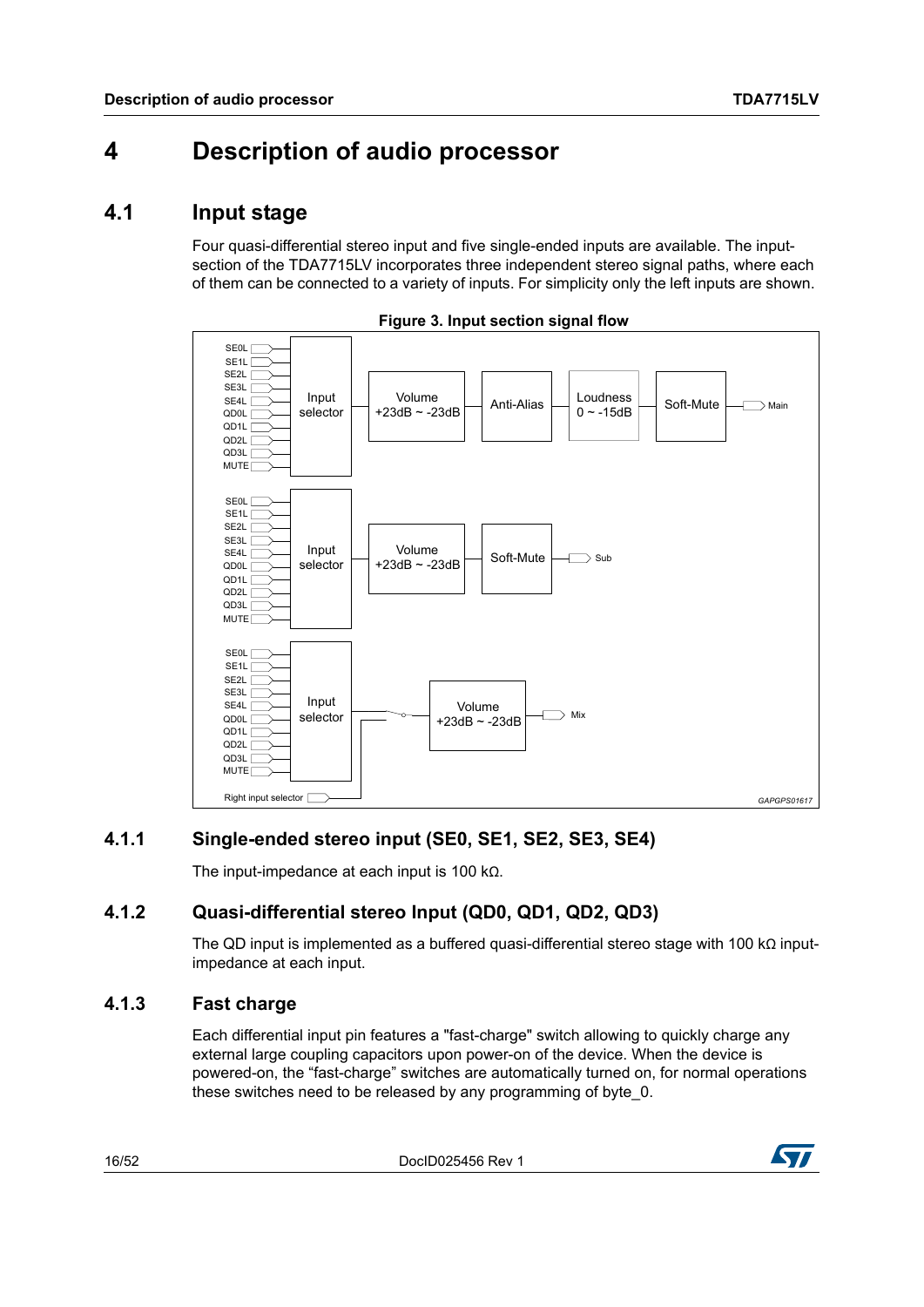#### <span id="page-16-0"></span>**4.2 Volume**

A ±23 dB input gain is selectable in volume stage. When the volume-level is changed audible clicks could appear at the output. The root cause of those clicks could be either a DC-Offset before the volume-stage or the sudden change of the envelope of the audio signal. With the SoftStep feature both kind of clicks could be reduced to a minimum and are no more audible.

The blend-time from one step to the next is programmable as 7.5 ms or 15 ms. The SoftStep control is described in detail in *[Section 4.8](#page-23-1)*.

#### <span id="page-16-1"></span>**4.3 Loudness**

There are four parameters programmable in the loudness stage.

#### <span id="page-16-2"></span>**4.3.1 Loudness attenuation**

*[Figure 4](#page-16-3)* shows the attenuation as a function of frequency at  $f_P$  = 400 Hz

<span id="page-16-3"></span>



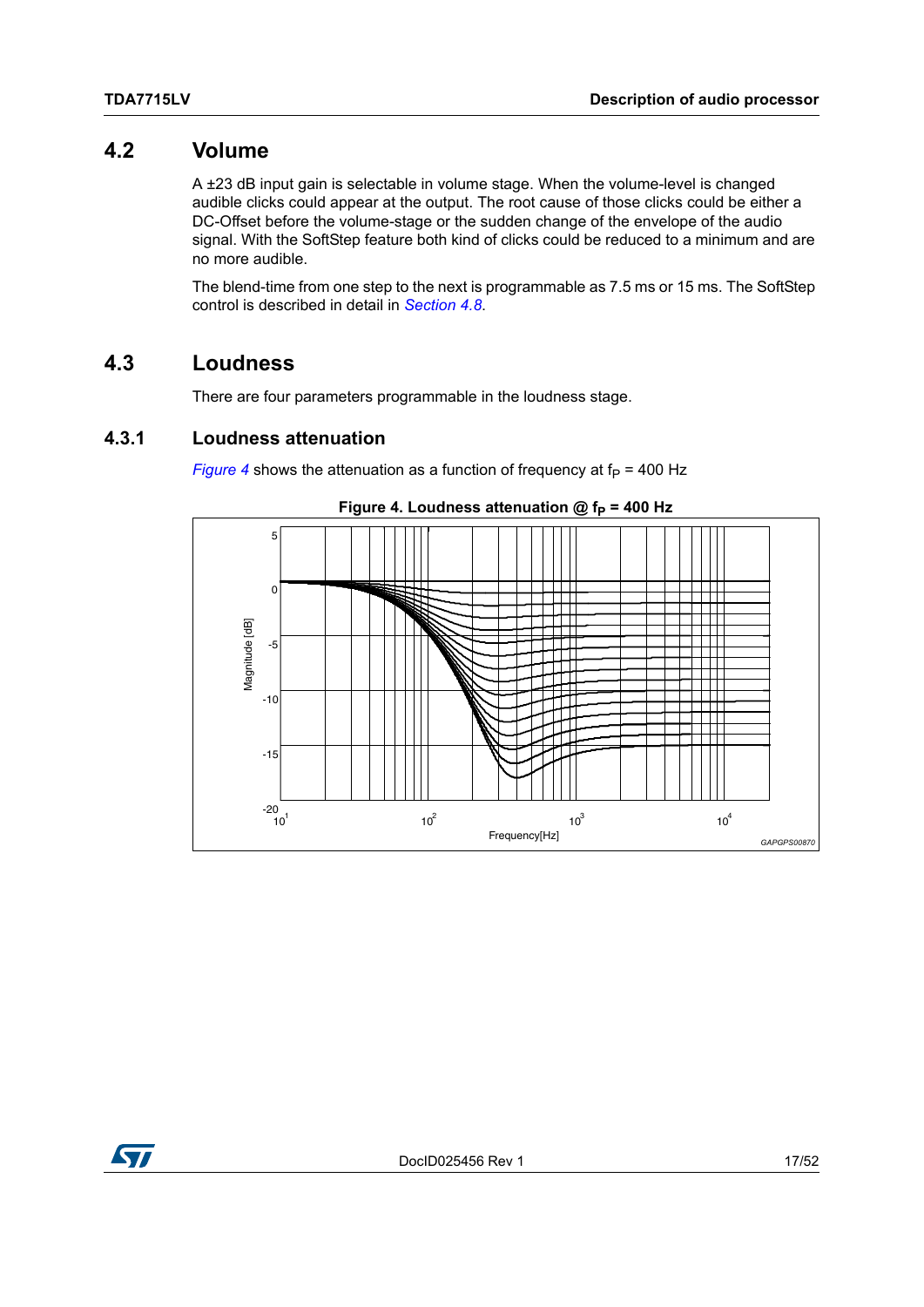#### <span id="page-17-0"></span>**4.3.2 Peak frequency**

*[Figure 5](#page-17-2)* shows the three possible peak-frequencies at 400, 800 and 2400 Hz

<span id="page-17-2"></span>



#### <span id="page-17-1"></span>**4.3.3 High frequency boost**

*[Figure 6](#page-17-3)* shows the different loudness shapes in low & high frequency boost.

<span id="page-17-3"></span>

#### **Figure 6. Loudness attenuation, f<sub>c</sub> = 2.4 kHz**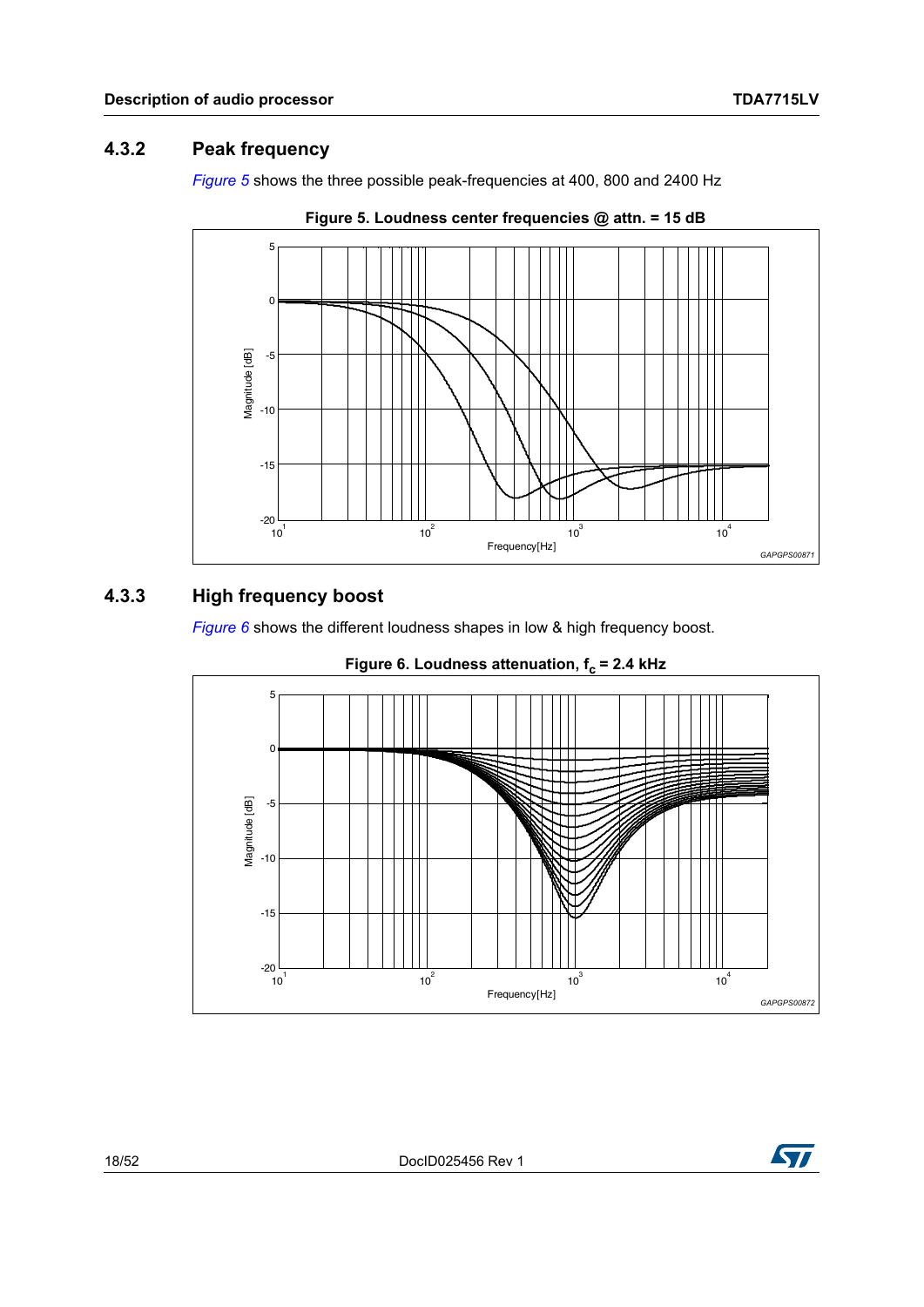#### <span id="page-18-0"></span>**4.3.4 Flat mode**

In flat mode the loudness stage works as a 0 dB to -15 dB attenuator.

### <span id="page-18-1"></span>**4.4 SoftMute**

The digitally controlled SoftMute stage allows muting/de-muting the signal with an  $I^2C$  bus programmable slope. The mute process can be activated either by the SoftMute pin or by the  $I^2C$ -bus. This slope is realized in a special S-shaped curve to mute slowly in the critical regions (see *[Figure 7](#page-18-2)*).

For timing purposes the SoftMute bit of the I<sup>2</sup>C bus output register is set to 1 from the start of muting until the end of de-muting.

<span id="page-18-2"></span>

**Figure 7. SoftMute timing**

*Note: Please note that a started Mute-action is always terminated and could not be interrupted by a change of the mute –signal.*

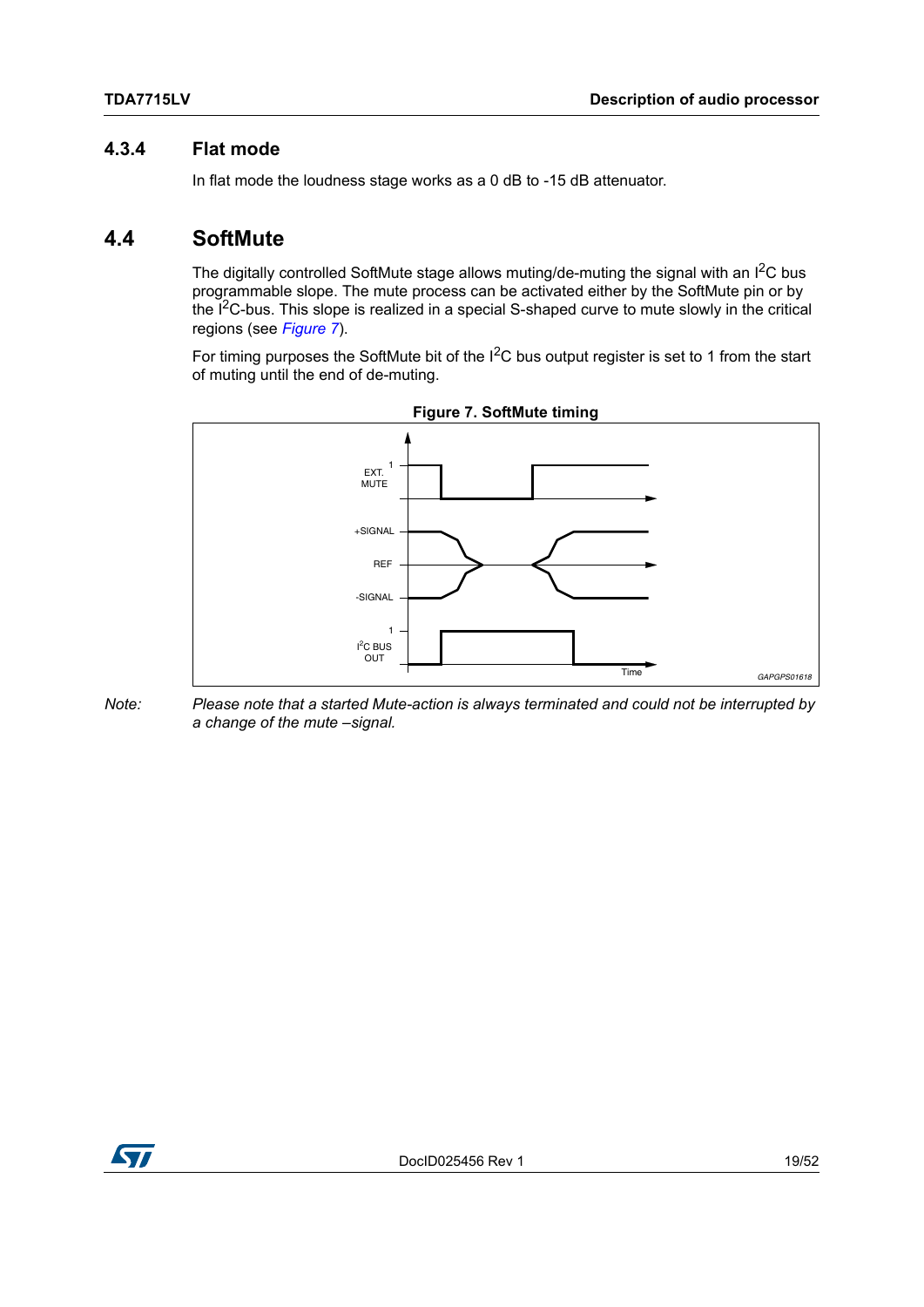#### <span id="page-19-0"></span>**4.5 Bass**

#### <span id="page-19-1"></span>**4.5.1 Bass attenuation**

*[Figure 8](#page-19-3)* shows the control range in the frequency domain at 80 Hz center frequency.

<span id="page-19-3"></span>

#### <span id="page-19-2"></span>**4.5.2 Center frequency**

*[Figure 9](#page-19-4)* shows all the selectable center frequencies at a gain of 14 dB.

<span id="page-19-4"></span>

**Figure 9. Bass center frequencies; gain = 14 dB, Q = 1.0**

20/52 DocID025456 Rev 1

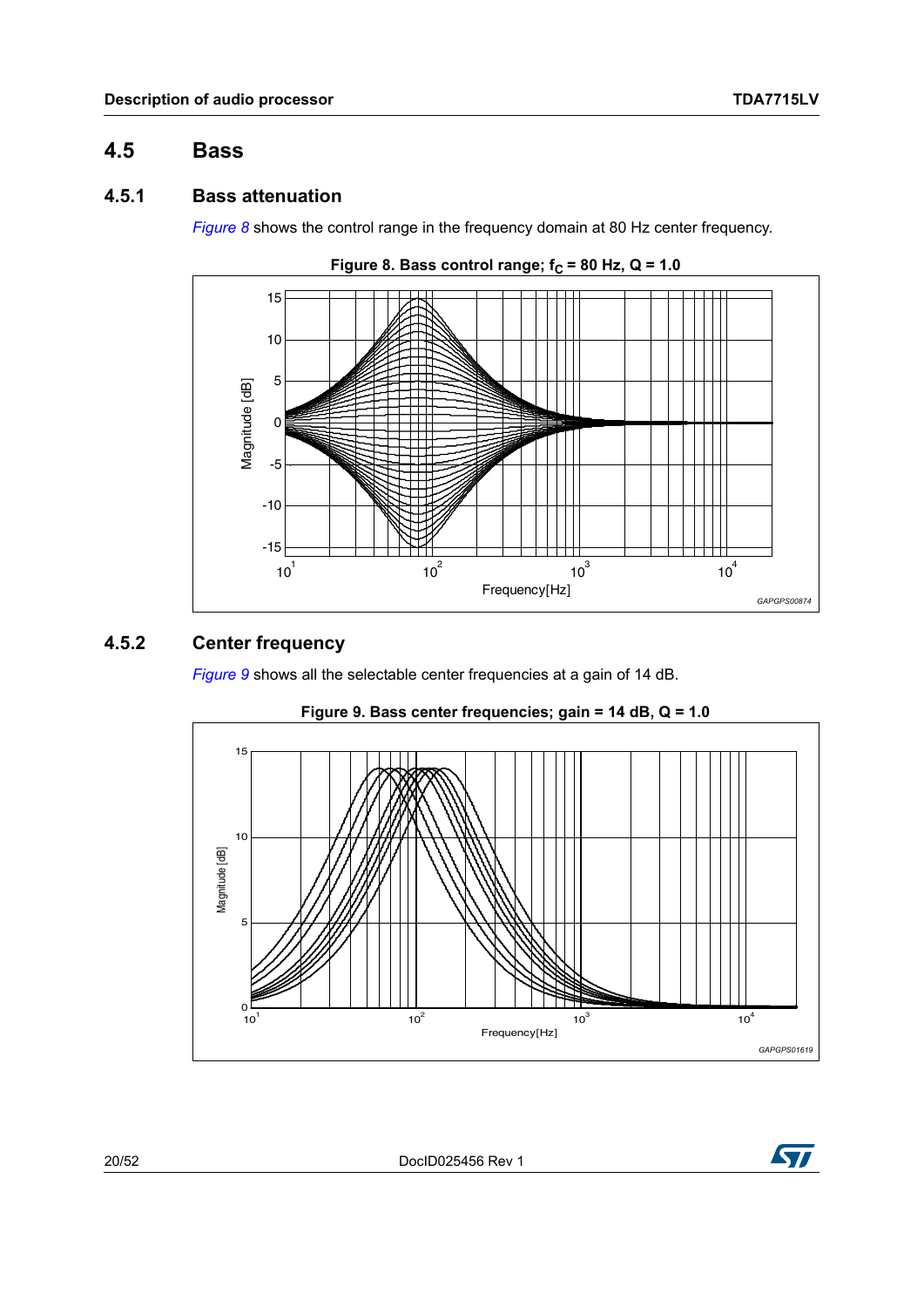#### <span id="page-20-0"></span>**4.5.3 Quality factors**

*[Figure 10](#page-20-2)* shows the four selectable filter quality factors at a gain of 14 dB.

<span id="page-20-2"></span>



#### <span id="page-20-1"></span>**4.5.4 DC Mode**

*[Figure 11](#page-20-3)* shows the effect of the DC-mode at a filter gain of 14 dB. In this mode the DC-gain is increased by 4.4 dB. In addition the programmed center frequencies and quality factors are decreased by 25%, which realize alternative frequency responses.

<span id="page-20-3"></span>



*Note: The center frequency, Q and DC-mode can be independently set.*

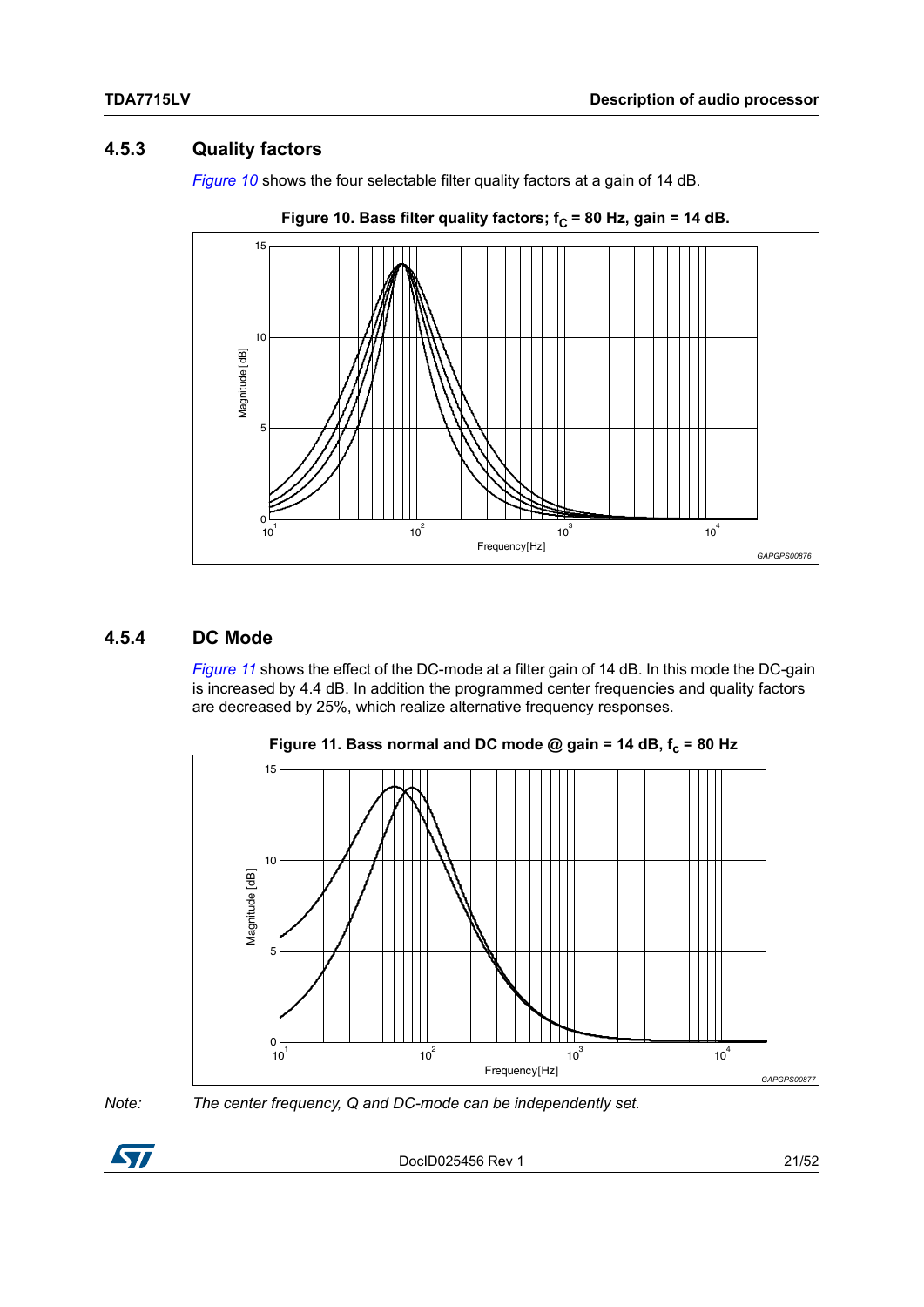#### <span id="page-21-0"></span>**4.6 Middle**

There are three parameters programmable in the mid-filter stage.

#### <span id="page-21-1"></span>**4.6.1 Middle attenuation**

*[Figure 12](#page-21-3)* shows the attenuation as a function of frequency at a center frequency of 1 kHz.

<span id="page-21-3"></span>

#### <span id="page-21-2"></span>**4.6.2 Middle center frequency**

*[Figure 13](#page-21-4)* shows the four possible center frequencies 500 Hz, 1 kHz, 1.5 kHz and 2.5 kHz.

<span id="page-21-4"></span>

**Figure 13. Middle center frequency @ gain = 14 dB, Q = 1**

22/52 DocID025456 Rev 1

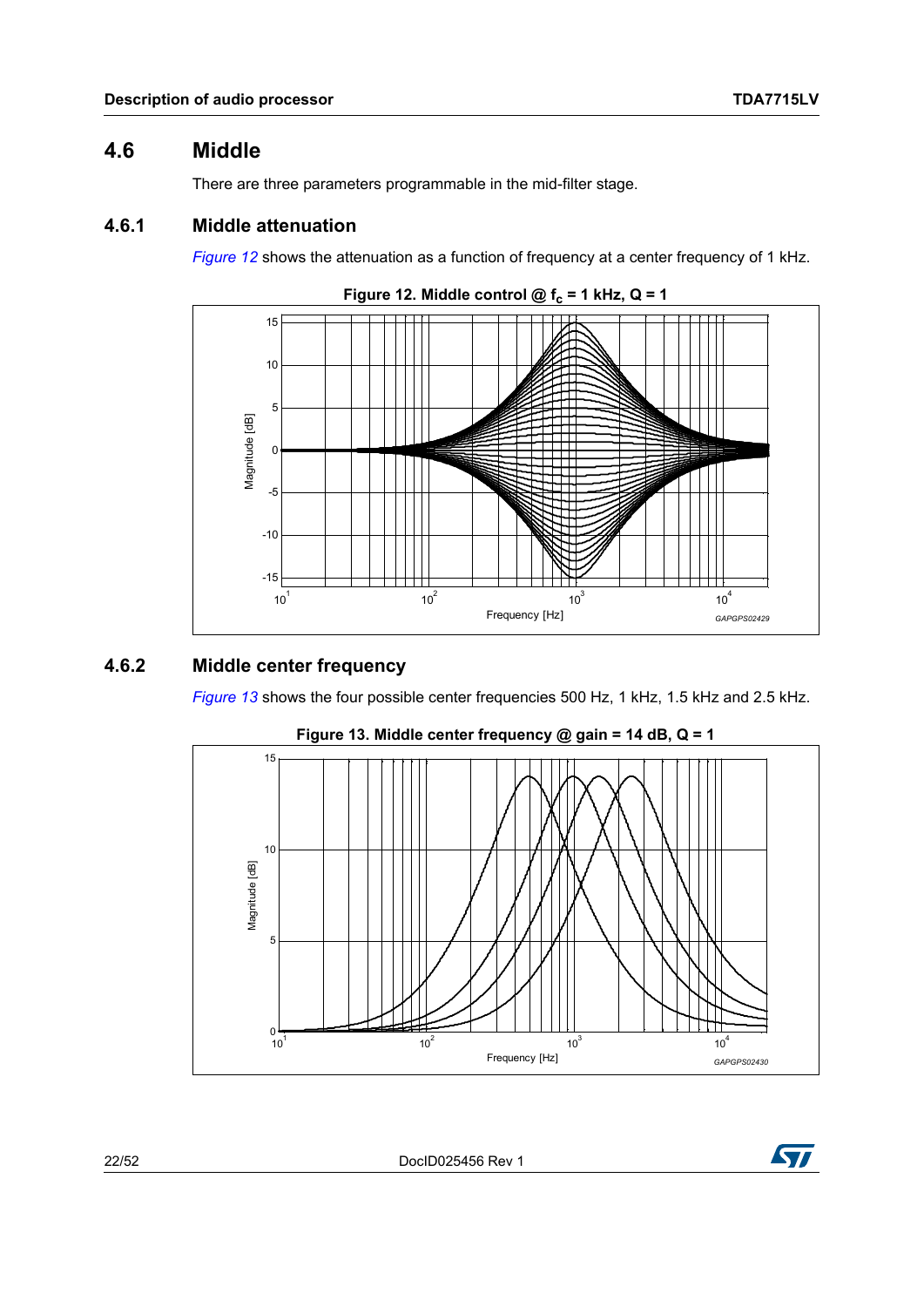#### <span id="page-22-0"></span>**4.6.3 Quality factors**

*[Figure 14](#page-22-3)* shows the two possible quality factors 1 and 2

<span id="page-22-3"></span>

#### <span id="page-22-1"></span>**4.7 Treble**

There are two parameters programmable in the treble stage.

#### <span id="page-22-2"></span>**4.7.1 Treble attenuation**

*[Figure 15](#page-22-4)* shows the attenuation as a function of frequency at a center frequency of 17.5 kHz.

<span id="page-22-4"></span>

Figure 15. Treble control  $@f_c = 17.5$  kHz

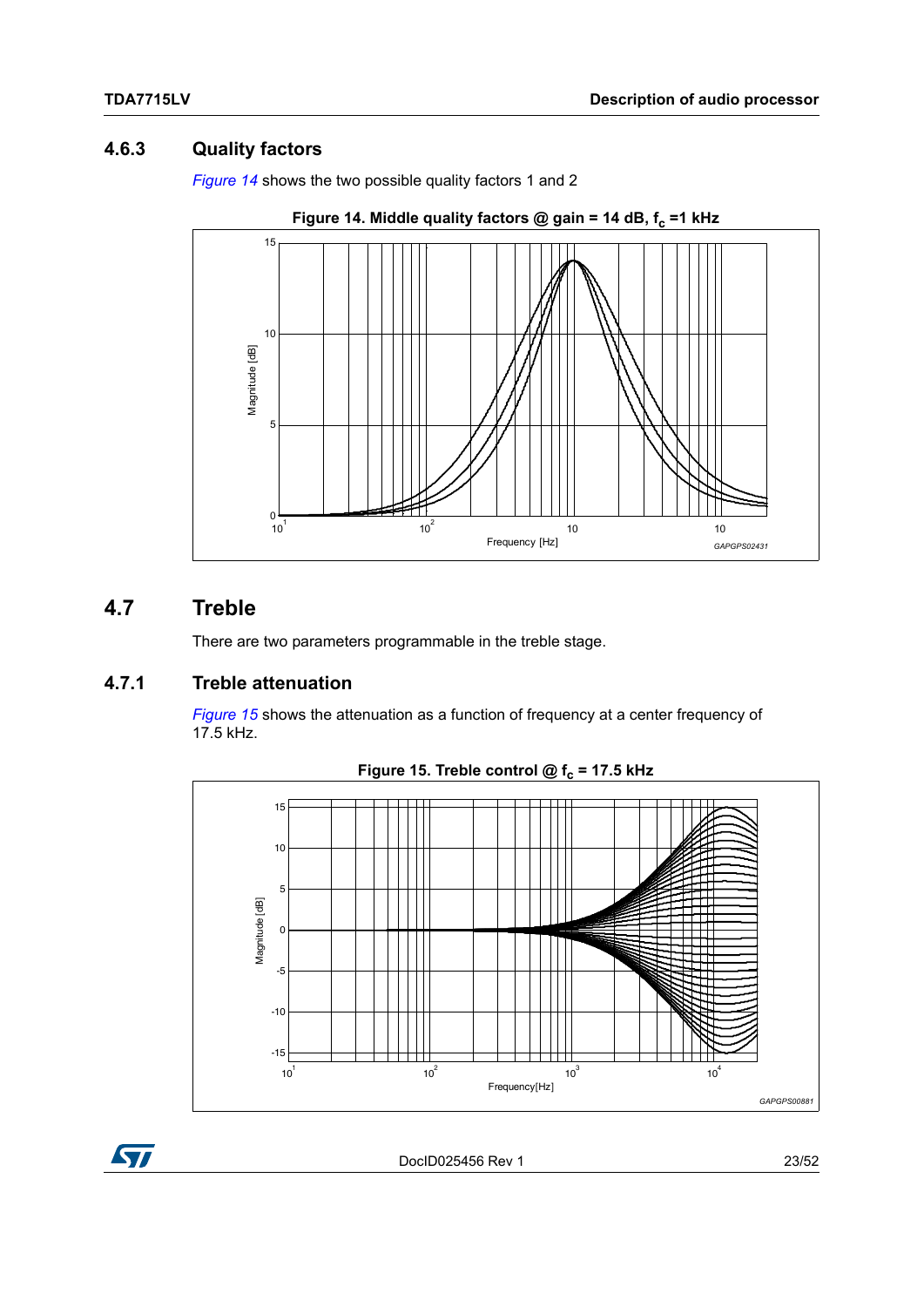### <span id="page-23-0"></span>**4.7.2 Center frequency**

*[Figure 16](#page-23-2)* shows the four possible center frequencies 10k, 12.5k, 15k and 17.5 kHz.

<span id="page-23-2"></span>

**Figure 16. Treble center frequencies @ gain = 14 dB**

### <span id="page-23-1"></span>**4.8 High pass filter**

The high pass filter has 2 order filter characteristics with programmable cut-off frequency (50/60/80/100/120/150/180/220 Hz)

<span id="page-23-3"></span>

**Figure 17. High pass cut frequencies** 

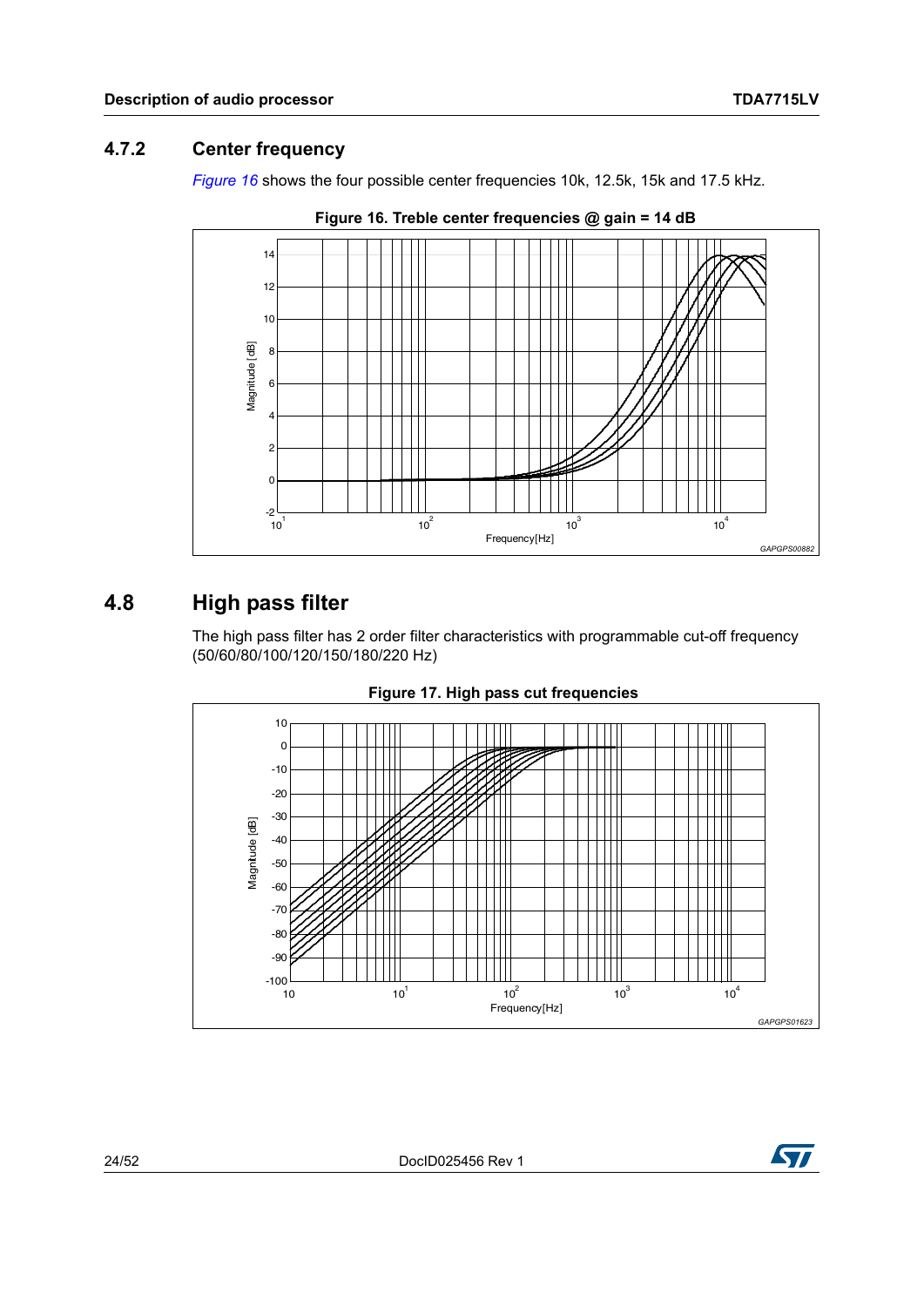### <span id="page-24-0"></span>**4.9 Low pass filter**

The subwoofer low pass filter has Butterworth characteristics with programmable cut-off frequency (50/60/80/100/120 Hz). The output phase can be selected between 0 deg and 180 deg. The input of subwoofer takes signal from bass filter output or output of input MUX.

<span id="page-24-2"></span>



### <span id="page-24-1"></span>**4.10 SoftStep**

In this device, the SoftStep function is available for volume, speaker, loudness, treble, middle and bass block. With the SoftStep function, the audible noise of DC offset or the sudden change of signal can be avoided when adjusting the gain setting of the block.

For each block, the SoftStep function is controlled by SoftStep on/off control bit in the control table. The SoftStep transient time selection (7.5 ms or 15 ms) is common for all blocks and it is controlled by SoftStep time control bit. The SoftStep operation of all blocks has a common centralized control. In this case, a new SoftStep operation will not be started before the completion of the previous SoftStep.

There are two different modes to activate the SoftStep operation. The SoftStep operation can be started right after  $I^2C$  data sending, or the SoftStep can be activated in parallel after data sending of several different blocks. The two modes are controlled by the 'act bit' (it is normally bit7 of the byte.) of each byte. When act bit is '0', which means action, the SoftStep is activated right after the date byte is sent. When the act bit is '1', which means wait, the block goes to wait for SoftStep status. In this case, the block will wait for some other block to activate the operation. The SoftStep operation of all blocks in wait status will be done together with the block which activates the SoftStep. With this mode, all specific blocks can do the SoftStep in parallel. This avoids waiting when the SoftStep is operated one by one. Please note that if a block is set to 'gain1' with act bit = 1, later this block is set to 'gain2' with act bit = 0, in this case the block will do a SoftStep from the currently set gain to 'gain2' but not from the currently set gain to 'gain1' then to 'gain2'.



DocID025456 Rev 1 25/52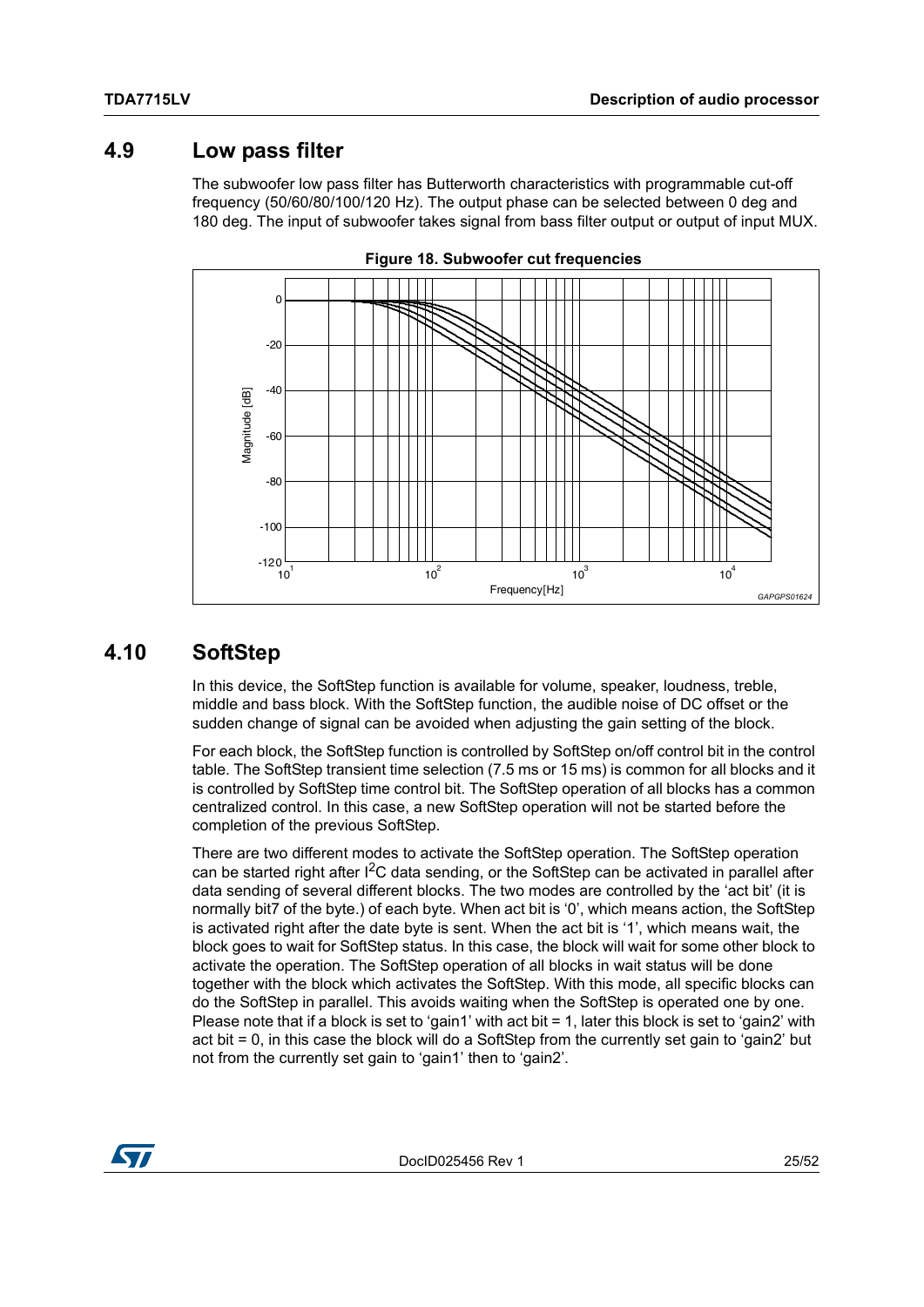| Chip Addr   Sub Addr   0xxxxxxx            |  |                                  |   |                 |                       |
|--------------------------------------------|--|----------------------------------|---|-----------------|-----------------------|
|                                            |  | $\leftarrow$ SoftStep start here |   |                 |                       |
| Chip Addr   Sub Addr   1xxxxxxx   1xxxxxxx |  |                                  | . | <b>OXXXXXXX</b> |                       |
|                                            |  |                                  |   |                 | $\leftarrow$ SoftStep |

start here for all

### <span id="page-25-0"></span>**4.11 DC Offset Detector**

Using the DC offset detection circuit (*[Figure 19](#page-26-1)*) an offset voltage difference between the audio power amplifier and the TDA7715LV's Front and Rear outputs can be detected, preventing serious damage to the loudspeakers. The circuit compares whether the signal crosses the zero level inside the audio power at the same time as in the speaker cell. The output of the zero-window-comparator of the power amplifier must be connected with the WinIn-input of the TDA7715LV. The WinIn-input has a 50 kΩ internal pull-up resistor connected to 3.3 V. It is recommended to drive this pin with open-collector outputs or equivalent.

To compensate for errors at low frequencies the WinTCL/R-pin is implemented, with external capacitors introducing the same delay RC-constant =  $22.5kΩ<sup>*</sup>C<sub>ext</sub>$  as the ACcoupling introduced between the TDA7715LV and the power amplifier. For the zero window comparators, the time constant for spike rejection as well as the threshold are programmable.

See *[Electrical characteristics on page 10](#page-9-6)*.

A low-active DC-offset error signal appears at the DCErr output if the next conditions are both true:

- a) Front and rear outputs are inside zero crossing windows.
- b) The Input voltage Vwinin is logic low whenever at least one output of the power amplifier is outside the zero crossing windows.

After power-on, the external attached capacitor is rapidly charged (fast-charge) to overcome a false indication. For normal operation these switches need to be released by any programming of byte\_0. After that, the "fast-charge" switches can be turned on/off by setting "fast charge = on/off".

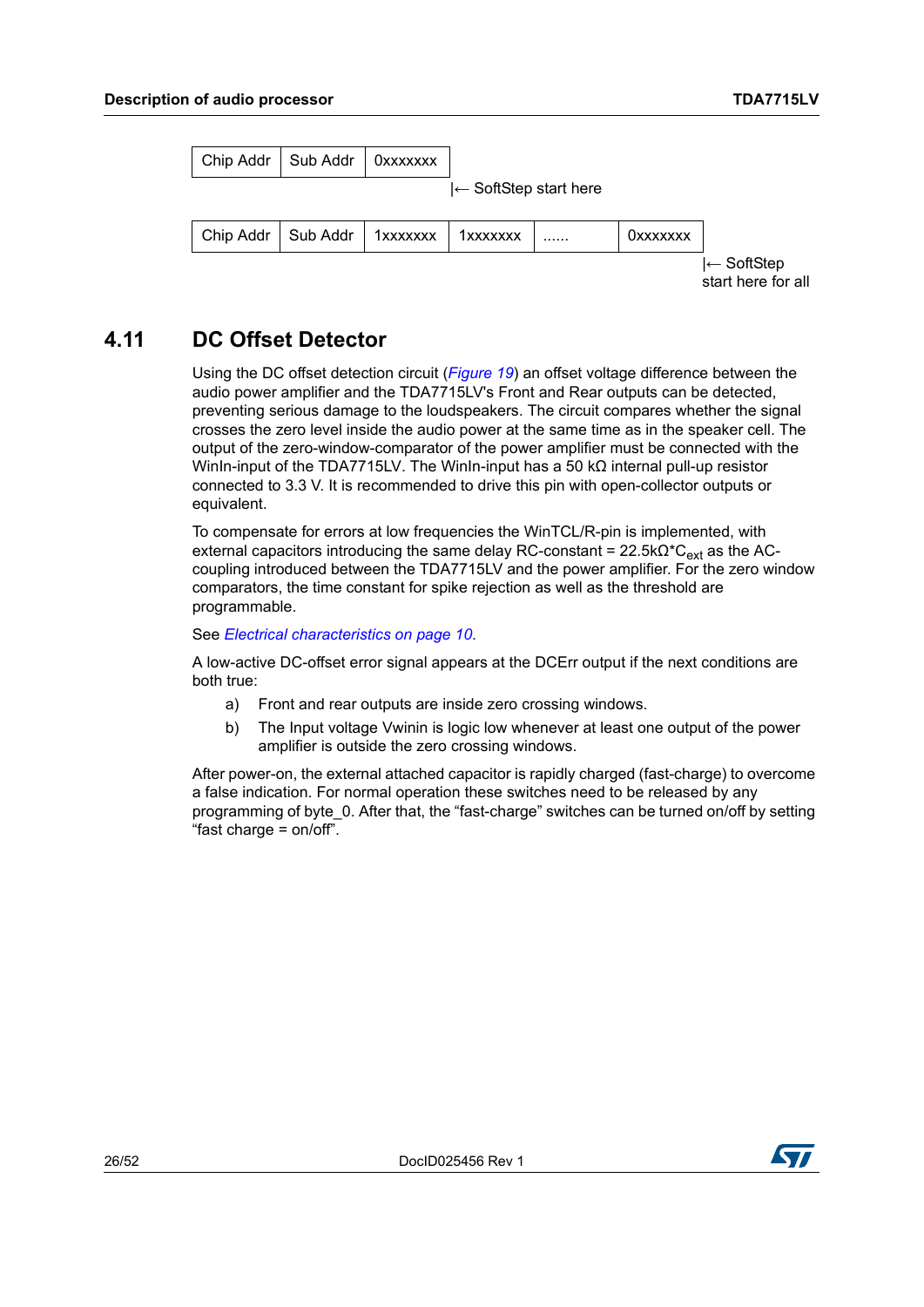<span id="page-26-1"></span>

**Figure 19. DC offset detection circuit (simplified)** 

#### <span id="page-26-0"></span>**4.12 Output stage**

The output-section (*[Figure 20](#page-27-0)*) incorporates three independent stereo signal paths, where each can connect to three AC-coupled, single-ended inputs and to some dedicated signals originating from the input-section and/or main-signal-path. The input-impedance at each AC coupled input is 100 kΩ.

Signal path 0 and 1 (front and rear) may optionally enter high-pass filters whereas signal path 2(other) can be low-pass filtered for subwoofer applications. Anti-radiation filters are integrated for all signal paths. SoftMute stages and a SoftStep volume, that offer fast and click-less muting and/or volume changing follow all three filters.

Five stereo pairs of output buffers finally complete the Output-section: Signal-path 2 exclusively feeds a line driver output which is required by external (remote) power amplifiers. The signalpaths 0 & 1 feature both, a line driver output and a dedicated internal (on board) power amplifier output.

The output gain of line-driver is configurable to fit different applications. A specific pin (DCSEL) is used to make it possible to set correct output setting during power-on of the device. In this case it will avoid big DC jump of speaker output when set it later in application control software. The configuration is made by connecting this pin to ground (AC Gain = 6 dB, DC level = 3 V) or leaving it open (AC Gain = 8.5 dB, DC level = 4 V). The output gain is able to be changed after power-on by DCSEL pin (high or low) with pin influence for

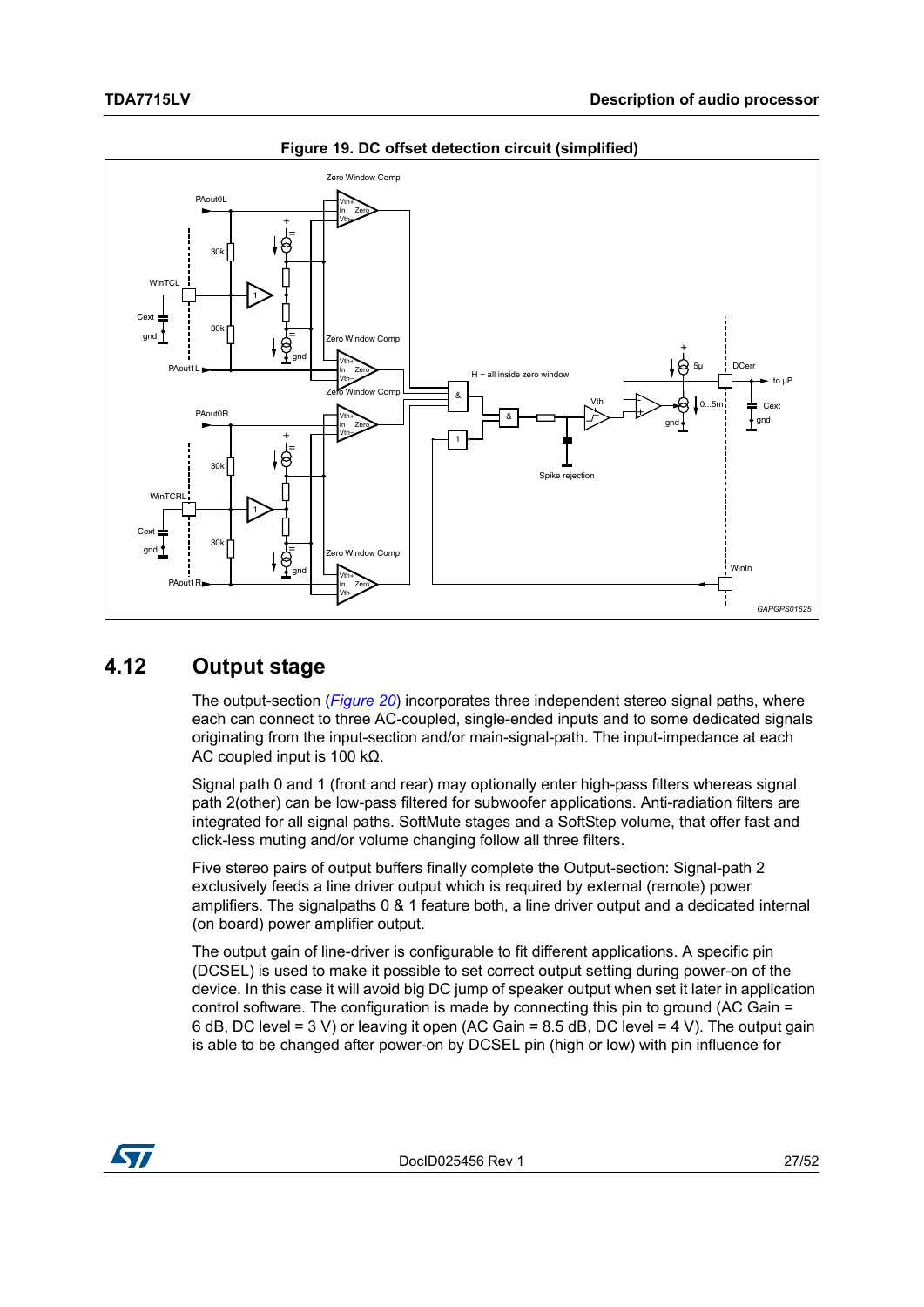output DC level select = PIN, or by I<sup>2</sup>C bus (Output DC level) with pin influence for output DC level select =  $1^2$ C. There are 3 options of DC level and AC gain for different applications:

- a) Typical Vcc = 6.0 V: Byte  $15$  D7D1 = 00, DC level = 3.0 V, AC gain = 6 dB
- b) Typical Vcc = 8.0 V: Byte  $15$  D7D1 = 01, DC level = 4.0 V, AC gain = 8.5 dB
- c) Typical Vcc = 5.0 V: Byte  $15$  D7D1 = 1x, DC level = 2.5 V, AC gain = 3.7 dB

<span id="page-27-0"></span>

**Figure 20. Output-section signal flow**

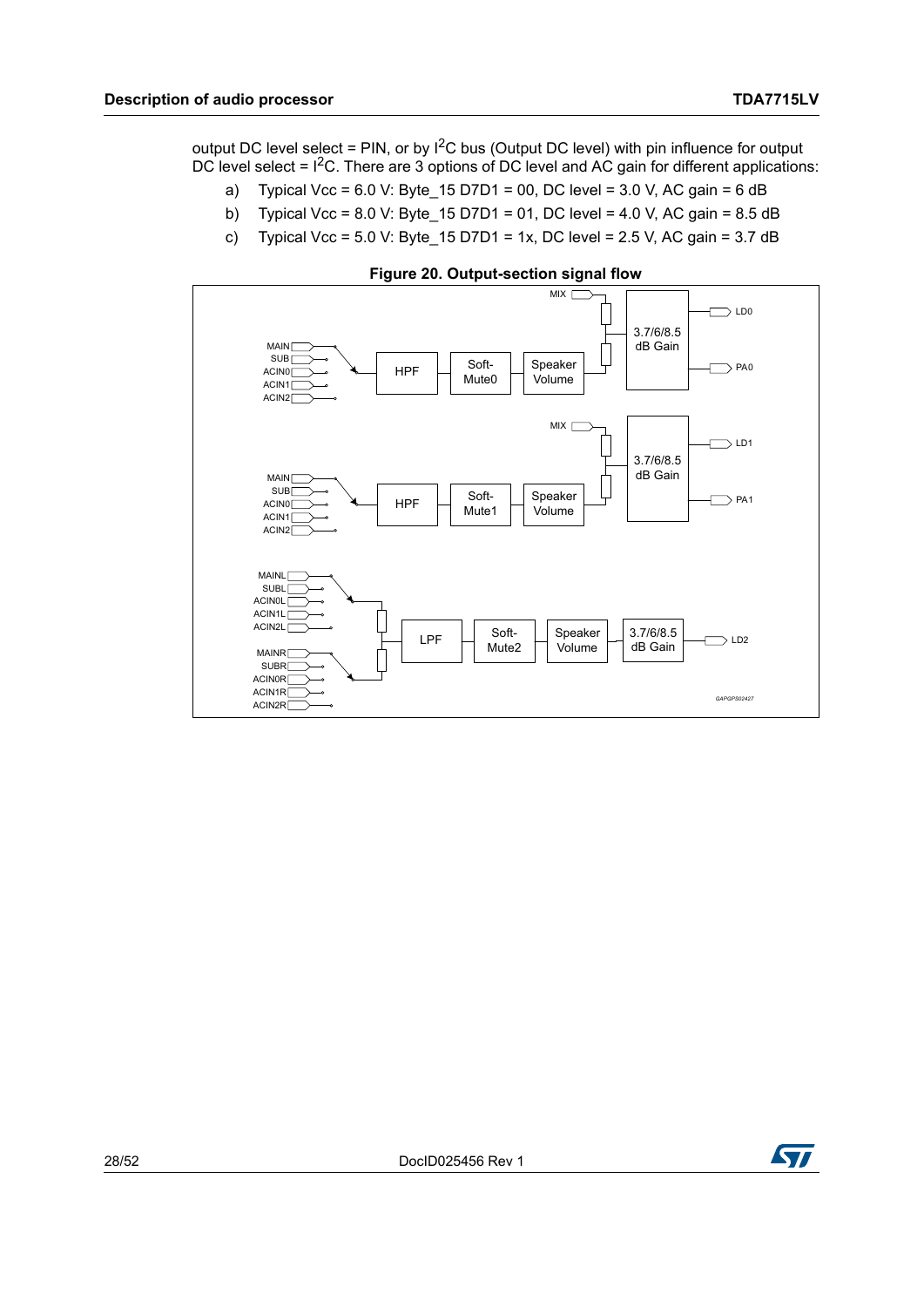#### <span id="page-28-0"></span>**4.13 Mixing**

In this device, a very flexible mixing function (*[Figure 21](#page-28-3)*) is available to meet all kind of applications. The mixing input is selected by a mixing-multiplexer which is described in *[Section 4.1](#page-15-1)*. After mixing multiplexer and mixing volume, the mixing signal is mixed with speaker0 or speaker1 volume output. The following 0/6 dB mixing gain offers 2 kind of mixing option, -6 dB/-6 dB mixing or 0 dB/0 dB mixing. The mixing and un-mixing are executed softly.

<span id="page-28-3"></span>

### <span id="page-28-1"></span>**4.14 Power supply variation**

To meet the requirement of automatic stop of car engine at traffic lights, in order to reduce emission of polluting substances TDA7715LV allows a continuous operation when battery falls down. When power supply is 4.5 V it is still fully operational, only the maximum output signal level is reduced accordingly to the available voltage supply.

For electrical characteristics see *[Section 3.3 on page 10](#page-9-3)*.

#### <span id="page-28-2"></span>**4.15 Testing**

In the test mode, which can be activated by setting bit D7 of the  $I^2C$  subaddress byte and bit D0 of the TEST I byte, several internal signals are available at TESTOUT pin.

External clock can be applied to SMUTEMAIN pin by setting bit D2 of the TEST II byte.

To avoid entering test mode, the following setting is recommended to program the device:

- a) Byte  $27 = 0xFE$
- b) Byte  $28 = 0xDE$
- c) Byte  $29 = 0xFE$
- d) Byte  $30 = 0xFE$
- e) Byte  $31 = 0xFE$

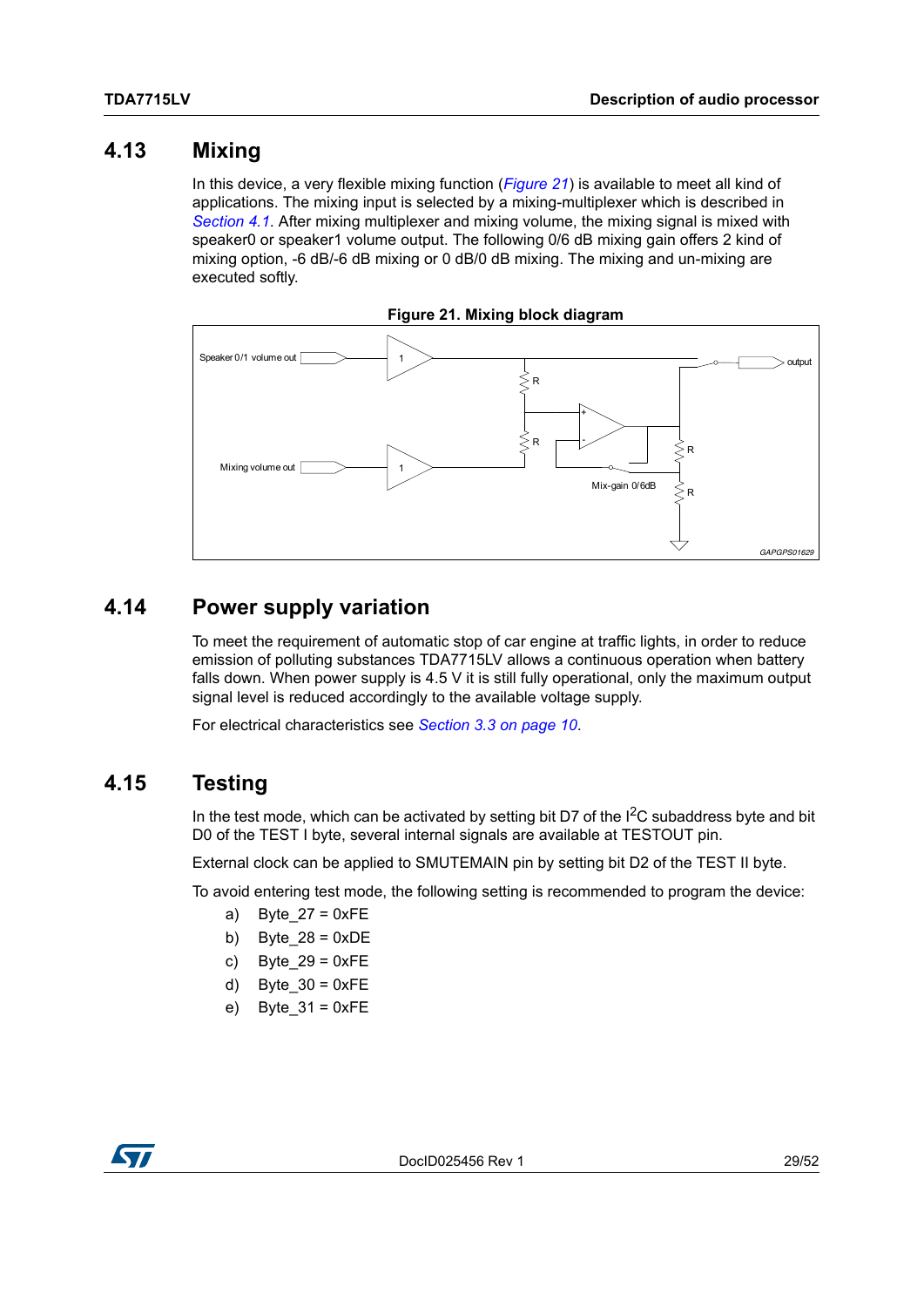### <span id="page-29-0"></span>**4.16 Application note**

<span id="page-29-1"></span>

**Figure 22. Application schematic**

*[Figure 22](#page-29-1)* shows a proposal for a typical application. However, the figure only represents one possible interconnection scheme with other devices (the shaded blocks could represent a complex digital sound reproducing/processing system). All capacitor values are suggestions for their size still being dependant on girdling impedance. This is specially true for capacitors located at the WinTC-pins as it can be read in *[Section 4.11](#page-25-0)*.

In case the DC detector function is not assessed in the application it is recommended to

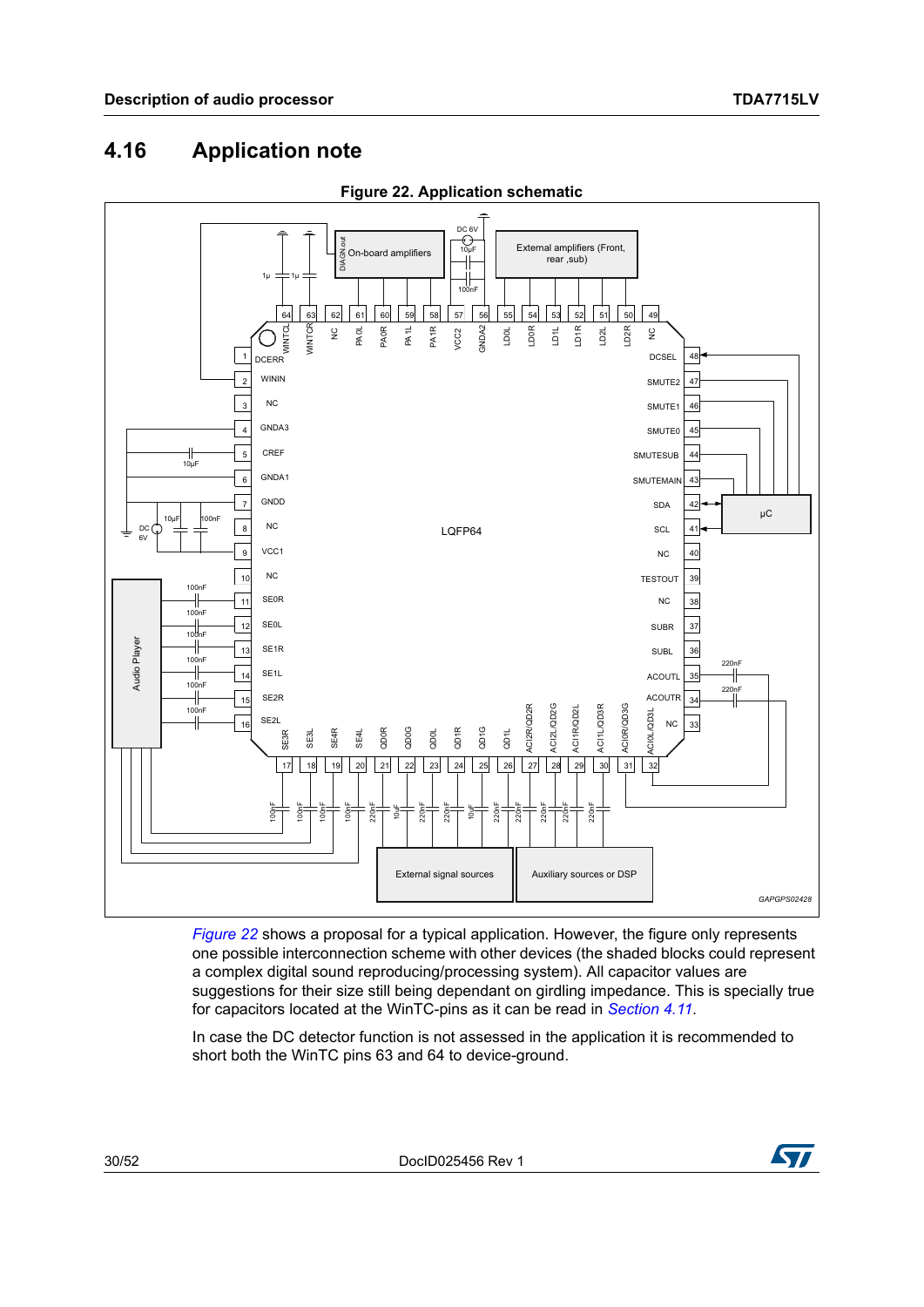# <span id="page-30-0"></span>**5 I2C bus specification**

#### <span id="page-30-1"></span>**5.1 Interface protocol**

The interface protocol comprises:

- a start condition (S)
- a chip address byte (the LSB determines read/write transmission)
- a subaddress byte
- a sequence of data (N-bytes + acknowledge)
- a stop condition (P)
- the max. clock speed is 400kbits/s
- 3.3 V logic compatible

#### **Figure 23. I2C bus interface protocol**

<span id="page-30-4"></span>

S = Start

ACK = Acknowledge

## <span id="page-30-2"></span>**5.2 I2C bus electrical characteristics**

#### **Table 6. I2C bus electrical characteristics**

<span id="page-30-3"></span>

| Symbol               | <b>Parameter</b>          | Min          | Max | Unit   |
|----------------------|---------------------------|--------------|-----|--------|
| $f_{\rm SCL}$        | SCL clock frequency       |              | 400 | kHz    |
| $V_{\text{IH}}$      | High level input voltage  | 2.4          |     | $\vee$ |
| $V_{IL}$             | Low level input voltage   |              | 0.8 | $\vee$ |
| <sup>t</sup> HD, STA | Hold time for START       | 0.6          |     | μs     |
| t <sub>SU,STO</sub>  | Setup time for STOP       | 0.6          |     | μs     |
| t <sub>LOW</sub>     | Low period for SCL clock  | 1.3          |     | μs     |
| $t_{HIGH}$           | High period for SCL clock | 0.6          |     | μs     |
| t <sub>F</sub>       | Fall time for SCL/SDA     |              | 300 | ns     |
| $t_{\mathsf{R}}$     | Rise time for SCL/SDA     |              | 300 | ns     |
| <sup>t</sup> HD,DAT  | Data hold time            | $\mathbf{0}$ |     | ns     |
| t <sub>SU,DAT</sub>  | Data setup time           | 100          |     | ns     |

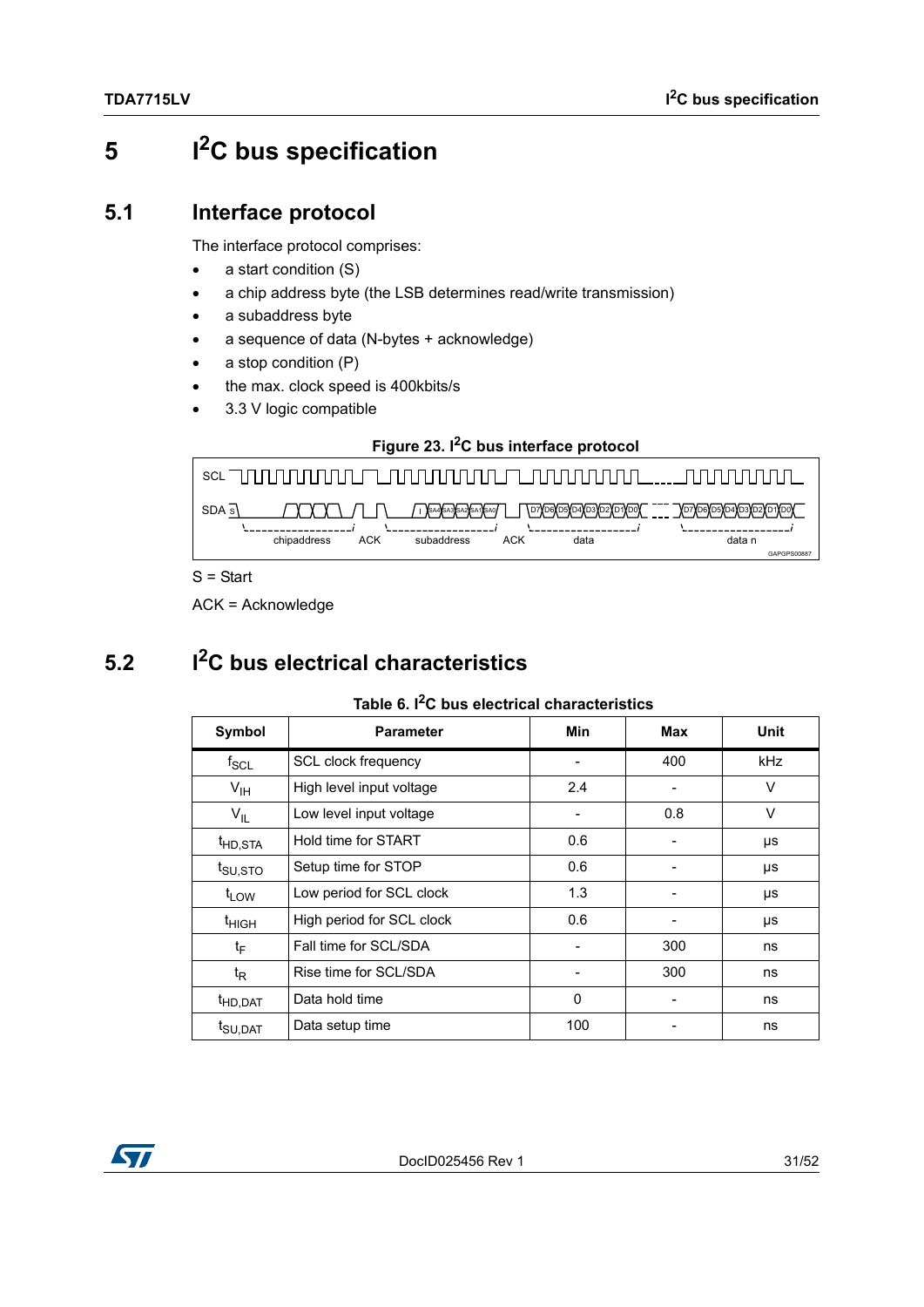<span id="page-31-3"></span>

#### <span id="page-31-0"></span>**5.2.1 Receive mode**



S = Start

 $R/W = "0" \rightarrow$  Receive mode (Chip can be programmed by  $\mu P$ )

"1" -> Transmission mode (Data could be received by µP)

ACK = Acknowledge

 $P =$ Stop

TS = Testing mode

AI = Auto increment

#### <span id="page-31-1"></span>**5.2.2 Transmission mode**

|  |  |  |  | ₹W | $\sim$<br>- ACN |  | DZ | ∍MM | <b>ISMS</b> | SM <sub>2</sub> | SM <sub>1</sub> | SM <sub>0</sub> | $\sim$<br>ACN. |  |
|--|--|--|--|----|-----------------|--|----|-----|-------------|-----------------|-----------------|-----------------|----------------|--|

 $BZ = SoftStep busy('0' = Busy)$ 

SMM = SoftMute activated for main channel ('1' = SoftMuted)

SMS = SoftMute activated for sub channel ('1' = SoftMuted)

SM2 = SoftMute activated for speaker2 ('1' = SoftMuted)

SM1 = SoftMute activated for speaker1 ('1' = SoftMuted)

SM0 = SoftMute activated for speaker0 ('1' = SoftMuted)

 $X = Not$  used

The transmitted data is automatically updated after each ACK. Transmission can be repeated without new chip address.

#### <span id="page-31-2"></span>**5.2.3 Reset condition**

A power-on-reset is invoked if the supply voltage is below than 3.5 V. After that the registers are initialized to the default data written in the following tables.

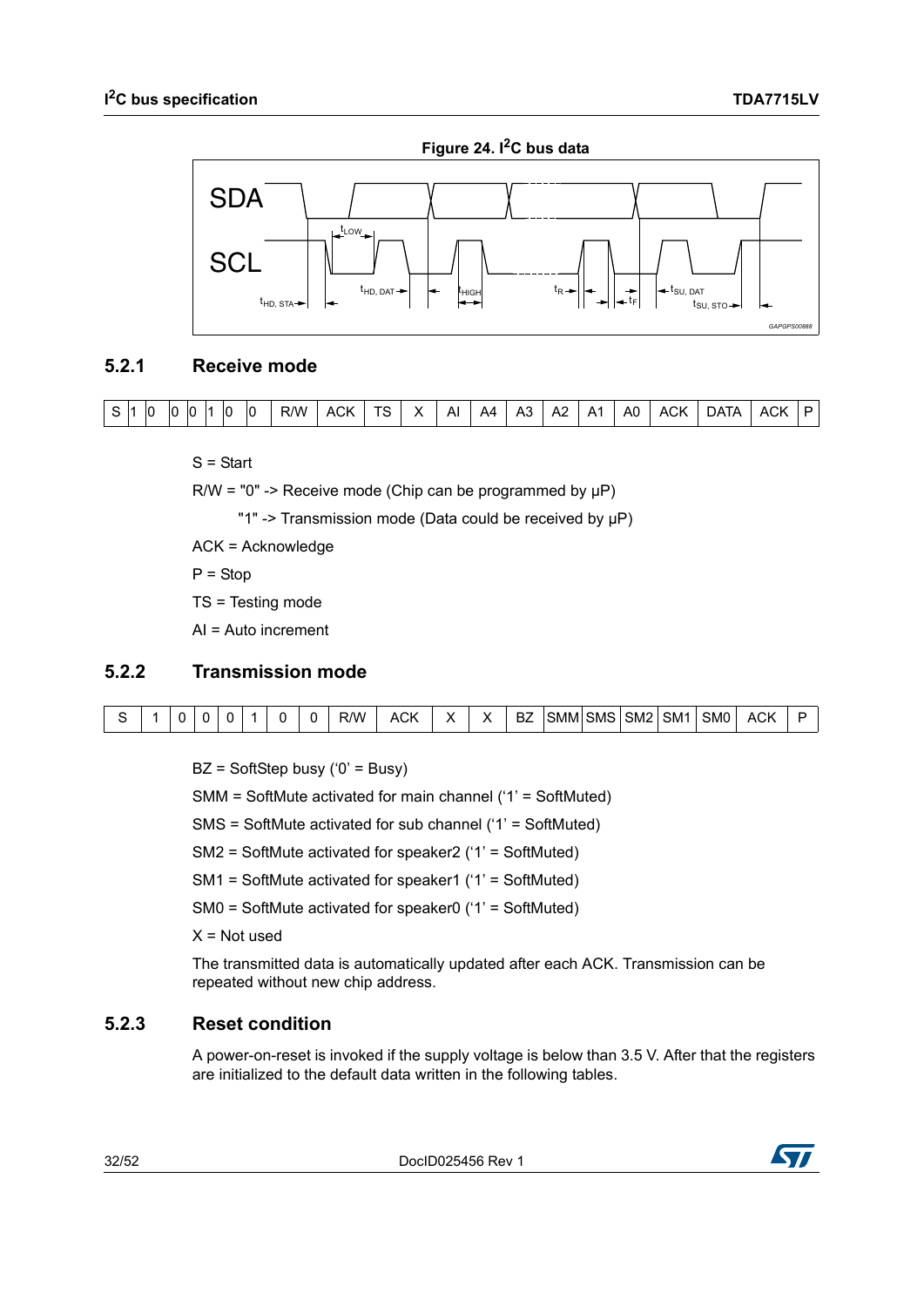<span id="page-32-0"></span>

| <b>MSB</b>               |                              |                          |                          |                          |                   |                | <b>LSB</b>        |                                                 |
|--------------------------|------------------------------|--------------------------|--------------------------|--------------------------|-------------------|----------------|-------------------|-------------------------------------------------|
| 12                       | $\mathbf{I}$                 | 10                       | A4                       | A3                       | A2                | A <sub>1</sub> | A <sub>0</sub>    | <b>Function</b>                                 |
|                          |                              |                          |                          |                          |                   |                |                   | <b>Testing mode</b>                             |
| 0                        | L,                           |                          | -                        | $\overline{a}$           | $\overline{a}$    | $\overline{a}$ | $\qquad \qquad -$ | Off                                             |
| 1                        |                              |                          |                          |                          |                   |                |                   | <b>On</b>                                       |
| $\overline{\phantom{a}}$ | x                            | $\blacksquare$           | $\overline{\phantom{a}}$ | $\overline{\phantom{0}}$ | $\qquad \qquad -$ | $\blacksquare$ | $\blacksquare$    | Not used                                        |
|                          |                              |                          |                          |                          |                   |                |                   | Auto increment mode                             |
|                          | ۰                            | 0<br>1                   | $\overline{a}$           | ۰                        | ۰                 | ۰              | $\qquad \qquad -$ | Off<br>On                                       |
| $\overline{\phantom{a}}$ | $\frac{1}{2}$                | $\overline{a}$           | $\mathbf 0$              | $\pmb{0}$                | 0                 | 0              | 0                 | Main / Sub selector                             |
| $\overline{\phantom{a}}$ | $\overline{a}$               | $\overline{a}$           | $\pmb{0}$                | $\mathbf 0$              | $\mathbf 0$       | $\pmb{0}$      | 1                 | Mix selector / Anti-alias                       |
|                          | $\overline{a}$               | $\overline{\phantom{0}}$ | $\pmb{0}$                | $\pmb{0}$                | $\pmb{0}$         | 1              | 0                 | Volume main                                     |
| $\overline{\phantom{a}}$ | $\overline{a}$               | $\overline{a}$           | $\pmb{0}$                | $\mathsf 0$              | $\mathbf 0$       | 1              | $\mathbf{1}$      | Volume sub                                      |
| ۰                        |                              |                          |                          |                          |                   |                |                   |                                                 |
| ۰                        | $\overline{a}$               | $\overline{\phantom{0}}$ | $\pmb{0}$                | $\pmb{0}$                | $\mathbf{1}$      | $\pmb{0}$      | $\pmb{0}$         | <b>Volume Mix</b>                               |
| ۰                        | $\overline{a}$               | $\overline{\phantom{0}}$ | $\mathbf 0$              | $\pmb{0}$                | $\mathbf{1}$      | $\pmb{0}$      | $\mathbf{1}$      | SoftStep                                        |
| $\overline{\phantom{a}}$ | $\frac{1}{2}$                | $\frac{1}{2}$            | $\pmb{0}$                | 0                        | 1                 | 1              | $\pmb{0}$         | SoftMute I                                      |
|                          | $\overline{a}$               | $\overline{\phantom{0}}$ | $\pmb{0}$                | $\mathbf 0$              | $\mathbf{1}$      | 1              | $\mathbf{1}$      | SoftMute II / Middle                            |
| ۰                        | $\overline{a}$               | $\overline{\phantom{0}}$ | $\pmb{0}$                | $\mathbf{1}$             | $\pmb{0}$         | 0              | $\mathbf 0$       | Loudness                                        |
| ۰                        | $\overline{a}$               | $\overline{\phantom{0}}$ | $\pmb{0}$                | $\mathbf{1}$             | $\mathbf 0$       | $\pmb{0}$      | $\mathbf{1}$      | Treble filter                                   |
| $\qquad \qquad -$        | $\overline{\phantom{a}}$     | $\overline{\phantom{0}}$ | $\pmb{0}$                | 1                        | 0                 | 1              | $\pmb{0}$         | Middle filter                                   |
|                          | $\overline{a}$               | $\overline{a}$           | $\mathbf 0$              | $\mathbf{1}$             | 0                 | $\mathbf{1}$   | $\mathbf{1}$      | <b>Bass filter</b>                              |
|                          | L,                           | $\overline{\phantom{0}}$ | $\pmb{0}$                | $\mathbf{1}$             | $\mathbf{1}$      | 0              | $\pmb{0}$         | Bass / Low pass filter                          |
| ۰                        | $\overline{a}$               |                          | $\pmb{0}$                | $\mathbf{1}$             | $\mathbf{1}$      | $\pmb{0}$      | $\mathbf{1}$      | High pass filter                                |
| $\overline{\phantom{a}}$ | $\frac{1}{2}$                | $\overline{\phantom{0}}$ | $\pmb{0}$                | $\mathbf{1}$             | 1                 | 1              | $\pmb{0}$         | Speaker0/1 source selector                      |
|                          | $\overline{a}$               | $\overline{\phantom{0}}$ | $\pmb{0}$                | $\mathbf{1}$             | $\mathbf{1}$      | 1              | $\mathbf{1}$      | Output gain / Speaker2 source selector / Middle |
|                          | $\overline{a}$               | $\frac{1}{2}$            | 1                        | 0                        | 0                 | 0              | $\pmb{0}$         | Speaker0L attenuation                           |
| ۰                        |                              | $\overline{a}$           | 1                        | $\pmb{0}$                | $\mathbf 0$       | $\pmb{0}$      | $\mathbf{1}$      | Speaker0R attenuation                           |
| ۰                        | $\overline{a}$               | $\overline{\phantom{0}}$ | 1                        | $\pmb{0}$                | $\pmb{0}$         | 1              | $\pmb{0}$         | Speaker1L attenuation                           |
|                          | $\overline{a}$               | $\overline{\phantom{0}}$ | 1                        | $\pmb{0}$                | $\pmb{0}$         | 1              | $\mathbf{1}$      | Speaker1R attenuation                           |
|                          | L,                           | $\overline{\phantom{0}}$ | 1                        | 0                        | $\mathbf{1}$      | 0              | $\pmb{0}$         | Speaker2L attenuation                           |
| ۰                        | $\overline{a}$               | $\overline{a}$           | 1                        | $\pmb{0}$                | 1                 | $\pmb{0}$      | 1                 | Speaker2R attenuation                           |
| $\overline{\phantom{a}}$ | $\frac{1}{2}$                | $\overline{\phantom{a}}$ | 1                        | $\pmb{0}$                | $\mathbf{1}$      | 1              | $\pmb{0}$         | Not used                                        |
| $\blacksquare$           | $\overline{a}$               | $\overline{\phantom{a}}$ | $\mathbf 1$              | $\mathsf 0$              | $\mathbf{1}$      | $\mathbf{1}$   | $\mathbf{1}$      | Not used                                        |
| $\overline{\phantom{a}}$ | $\frac{1}{2}$                | $\overline{\phantom{a}}$ | 1                        | $\mathbf{1}$             | $\pmb{0}$         | $\pmb{0}$      | $\pmb{0}$         | Mix                                             |
| $\overline{\phantom{a}}$ | $\frac{1}{2}$                | $\overline{\phantom{a}}$ | $\mathbf 1$              | $\mathbf{1}$             | $\pmb{0}$         | $\pmb{0}$      | $\mathbf{1}$      | DC-detector                                     |
| $\overline{\phantom{a}}$ | $\blacksquare$               | $\overline{\phantom{a}}$ | 1                        | $\mathbf{1}$             | 0                 | 1              | $\pmb{0}$         | Not used                                        |
| $\blacksquare$           | $\frac{1}{2}$                | $\overline{\phantom{a}}$ | 1                        | $\mathbf{1}$             | $\pmb{0}$         | 1              | $\mathbf{1}$      | Test I                                          |
| $\overline{\phantom{a}}$ | $\frac{1}{2}$                | $\overline{\phantom{a}}$ | 1                        | $\mathbf{1}$             | $\mathbf{1}$      | $\pmb{0}$      | $\pmb{0}$         | Test II                                         |
| $\overline{\phantom{0}}$ | $\overline{a}$               | $\overline{\phantom{a}}$ | $\mathbf 1$              | $\mathbf{1}$             | $\mathbf{1}$      | $\pmb{0}$      | $\mathbf{1}$      | Test III                                        |
| $\overline{\phantom{a}}$ | $\qquad \qquad \blacksquare$ | $\overline{\phantom{a}}$ | $\mathbf 1$              | $\mathbf{1}$             | $\mathbf{1}$      | 1              | $\pmb{0}$         | Reserved                                        |
| $\blacksquare$           | $\frac{1}{2}$                | $\overline{\phantom{a}}$ | $\mathbf{1}$             | $\mathbf{1}$             | $\mathbf{1}$      | $\mathbf{1}$   | $\mathbf{1}$      | Reserved                                        |

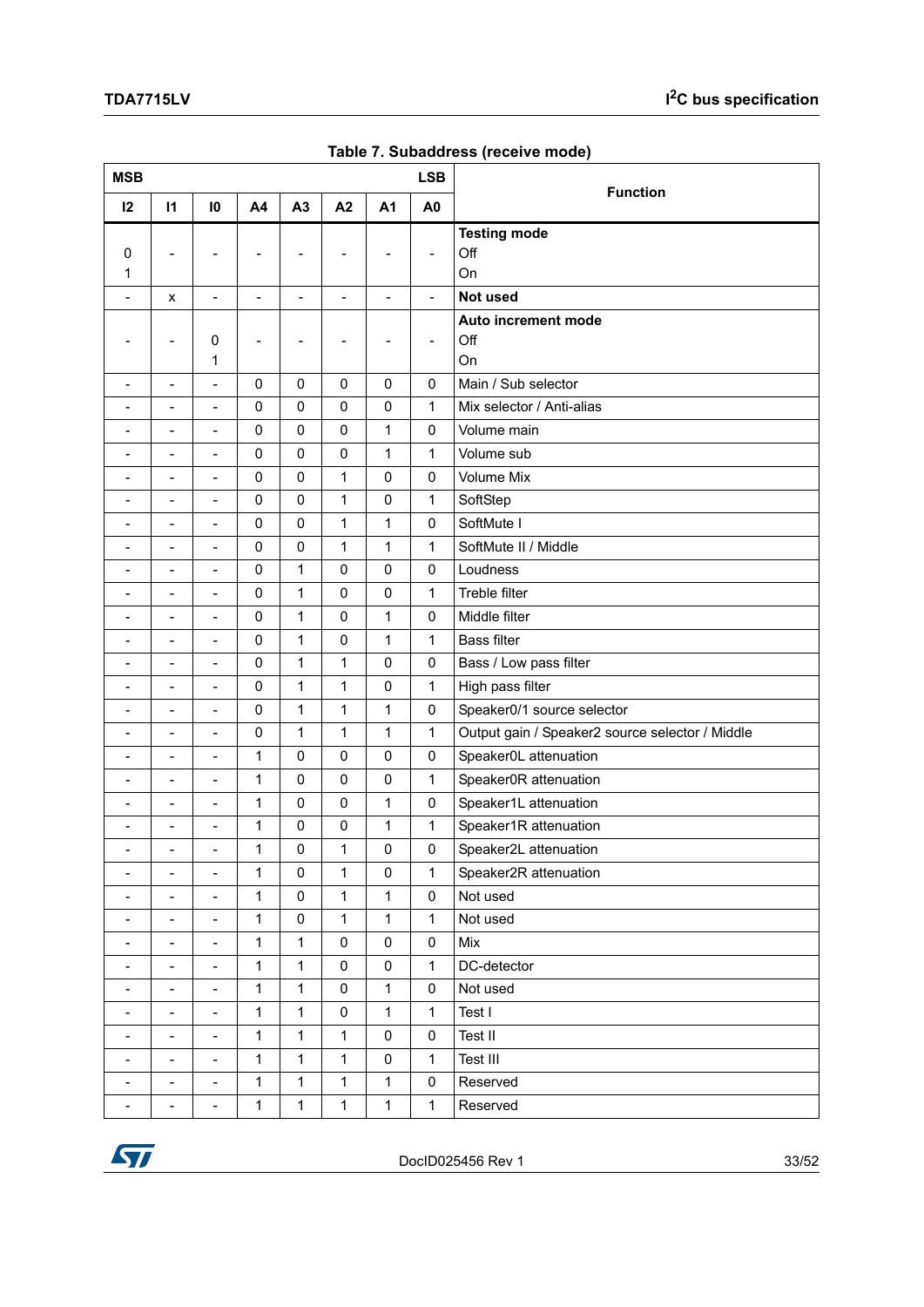## <span id="page-33-0"></span>**5.3 Data byte specification**

<span id="page-33-1"></span>

| <b>MSB</b> |                     |                    |                    |                |                |                    | <b>LSB</b>         | <b>Function</b>             |
|------------|---------------------|--------------------|--------------------|----------------|----------------|--------------------|--------------------|-----------------------------|
| D7         | D <sub>6</sub>      | D <sub>5</sub>     | D4                 | D <sub>3</sub> | D <sub>2</sub> | D <sub>1</sub>     | D <sub>0</sub>     |                             |
|            |                     |                    |                    |                |                |                    |                    | <b>Main Source Selector</b> |
|            |                     |                    |                    | $\pmb{0}$      | $\pmb{0}$      | $\mathbf 0$        | $\mathbf 0$        | SE <sub>0</sub>             |
|            |                     |                    |                    | $\pmb{0}$      | $\pmb{0}$      | $\pmb{0}$          | 1                  | SE <sub>1</sub>             |
|            |                     |                    |                    | $\pmb{0}$      | $\pmb{0}$      | 1                  | $\pmb{0}$          | SE <sub>2</sub>             |
|            |                     |                    |                    | $\pmb{0}$      | $\pmb{0}$      | 1                  | 1                  | SE <sub>3</sub>             |
|            |                     |                    |                    | $\pmb{0}$      | $\mathbf{1}$   | $\pmb{0}$          | $\pmb{0}$          | SE <sub>4</sub>             |
|            |                     |                    |                    | $\pmb{0}$      | 1              | 0                  | 1                  | QD <sub>0</sub>             |
|            |                     |                    |                    | $\pmb{0}$      | 1              | 1                  | $\mathbf 0$        | QD1                         |
|            |                     |                    |                    | $\pmb{0}$      | $\mathbf{1}$   | 1                  | 1                  | QD <sub>2</sub>             |
|            |                     |                    |                    | $\mathbf{1}$   | $\pmb{0}$      | 0                  | 0                  | QD3                         |
|            |                     |                    |                    | 1              | $\pmb{0}$      | $\pmb{0}$          | 1                  | <b>MUTE</b>                 |
|            |                     |                    |                    | 1              | $\pmb{0}$      | 1                  | 0                  | <b>MUTE</b>                 |
|            |                     |                    |                    | 1              | $\pmb{0}$      | $\mathbf 1$        | 1                  | <b>MUTE</b>                 |
|            |                     |                    |                    | $\mathbf 1$    | $\mathbf{1}$   | $\pmb{\mathsf{x}}$ | $\pmb{\mathsf{x}}$ | <b>MUTE</b>                 |
|            |                     |                    |                    |                |                |                    |                    | <b>Sub Source Selector</b>  |
| $\pmb{0}$  | $\mathsf{O}\xspace$ | $\pmb{0}$          | $\pmb{0}$          |                |                |                    |                    | SE <sub>0</sub>             |
| 0          | $\pmb{0}$           | $\pmb{0}$          | 1                  |                |                |                    |                    | SE <sub>1</sub>             |
| $\pmb{0}$  | $\pmb{0}$           | 1                  | $\pmb{0}$          |                |                |                    |                    | SE <sub>2</sub>             |
| $\pmb{0}$  | $\mathsf 0$         | 1                  | $\mathbf{1}$       |                |                |                    |                    | SE3                         |
| 0          | 1                   | $\pmb{0}$          | $\pmb{0}$          |                |                |                    |                    | SE4                         |
| 0          | 1                   | $\pmb{0}$          | 1                  |                |                |                    |                    | QD <sub>0</sub>             |
| 0          | 1                   | 1                  | 0                  |                |                |                    |                    | QD1                         |
| 0          | 1                   | 1                  | 1                  |                |                |                    |                    | QD <sub>2</sub>             |
| 1          | $\mathsf 0$         | $\pmb{0}$          | $\pmb{0}$          |                |                |                    |                    | QD3                         |
| 1          | $\mathbf 0$         | 0                  | $\mathbf{1}$       |                |                |                    |                    | <b>MUTE</b>                 |
| 1          | 0                   | 1                  | 0                  |                |                |                    |                    | <b>MUTE</b>                 |
| 1          | $\pmb{0}$           | 1                  | 1                  |                |                |                    |                    | <b>MUTE</b>                 |
| 1          | 1                   | $\pmb{\mathsf{x}}$ | $\pmb{\mathsf{x}}$ |                |                |                    |                    | <b>MUTE</b>                 |

#### **Table 8. Main / sub selector (0)**

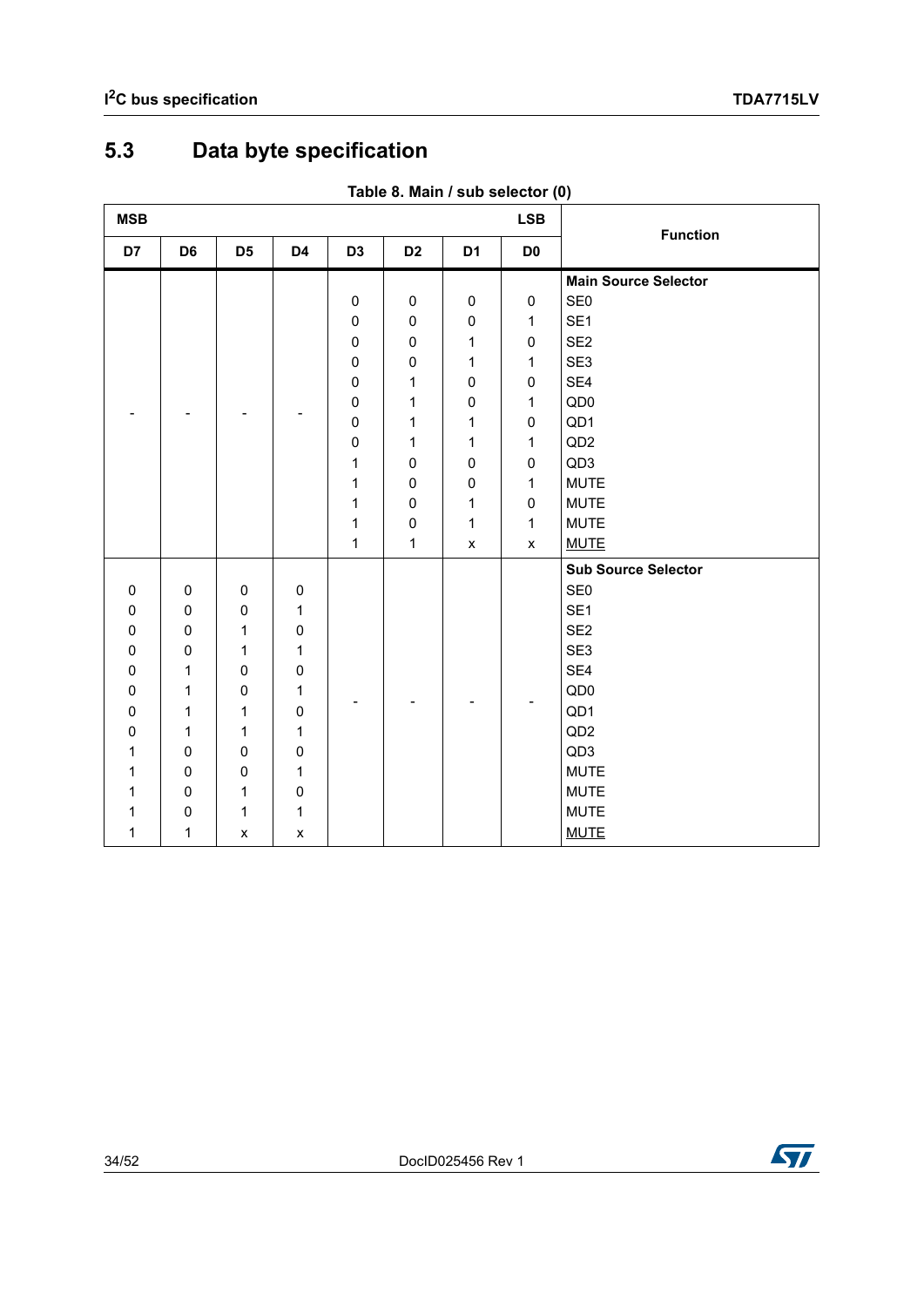<span id="page-34-0"></span>

| <b>MSB</b> |                |                |                |                | <b>LSB</b>     | <b>Function</b> |                |                                   |             |           |   |           |             |
|------------|----------------|----------------|----------------|----------------|----------------|-----------------|----------------|-----------------------------------|-------------|-----------|---|-----------|-------------|
| D7         | D <sub>6</sub> | D <sub>5</sub> | D <sub>4</sub> | D <sub>3</sub> | D <sub>2</sub> | D <sub>1</sub>  | D <sub>0</sub> |                                   |             |           |   |           |             |
|            |                |                |                |                |                |                 |                | <b>Mix Source Selector</b>        |             |           |   |           |             |
|            |                |                |                | $\pmb{0}$      | $\mathsf 0$    | $\pmb{0}$       | $\pmb{0}$      | SE <sub>0</sub>                   |             |           |   |           |             |
|            |                |                |                | $\pmb{0}$      | $\pmb{0}$      | 0               | 1              | SE <sub>1</sub>                   |             |           |   |           |             |
|            |                |                |                | 0              | 0              | 1               | 0              | SE <sub>2</sub>                   |             |           |   |           |             |
|            |                |                |                | $\pmb{0}$      | 0              | 1               | 1              | SE3                               |             |           |   |           |             |
|            |                |                |                | $\pmb{0}$      | 1              | $\pmb{0}$       | 0              | SE4                               |             |           |   |           |             |
|            |                |                |                | $\pmb{0}$      | 1              | $\pmb{0}$       | 1              | QD <sub>0</sub>                   |             |           |   |           |             |
|            |                |                |                | $\pmb{0}$      | 1              | 1               | 0              | QD1                               |             |           |   |           |             |
|            |                |                |                | $\pmb{0}$      | 1              | 1               | 1              | QD <sub>2</sub>                   |             |           |   |           |             |
|            |                |                |                | 1              | $\pmb{0}$      | $\pmb{0}$       | 0              | QD <sub>3</sub>                   |             |           |   |           |             |
|            |                |                |                |                |                |                 |                |                                   | 1           | $\pmb{0}$ | 0 | 1         | <b>MUTE</b> |
|            |                |                |                |                |                |                 |                |                                   | $\mathbf 1$ | $\pmb{0}$ | 1 | $\pmb{0}$ | <b>MUTE</b> |
|            |                |                |                | 1              | $\pmb{0}$      | 1               | 1              | <b>MUTE</b>                       |             |           |   |           |             |
|            |                |                |                | 1              | $\mathbf 1$    | $\pmb{\times}$  | X              | <b>MUTE</b>                       |             |           |   |           |             |
|            |                |                |                |                |                |                 |                | Mix Left channel                  |             |           |   |           |             |
|            |                |                | $\pmb{0}$      |                |                |                 |                | Left                              |             |           |   |           |             |
|            |                |                | $\mathbf{1}$   |                |                |                 |                | Right                             |             |           |   |           |             |
|            |                |                |                |                |                |                 |                | <b>Mix Right channel</b>          |             |           |   |           |             |
|            |                | $\pmb{0}$      |                |                |                |                 |                | Left                              |             |           |   |           |             |
|            |                | $\mathbf{1}$   |                |                |                |                 |                | Right                             |             |           |   |           |             |
|            |                |                |                |                |                |                 |                | <b>Anti-alias filter</b>          |             |           |   |           |             |
|            | $\mathbf 0$    |                |                |                |                |                 |                | Qn                                |             |           |   |           |             |
|            | $\mathbf{1}$   |                |                |                |                |                 |                | Off                               |             |           |   |           |             |
|            |                |                |                |                |                |                 |                | <b>AC-Coupling / QD selection</b> |             |           |   |           |             |
| 0          |                |                |                |                |                |                 |                | AC                                |             |           |   |           |             |
| 1          |                |                |                |                |                |                 |                | QD                                |             |           |   |           |             |

#### **Table 9. Mix selector / anti-alias / fast charge (1)**

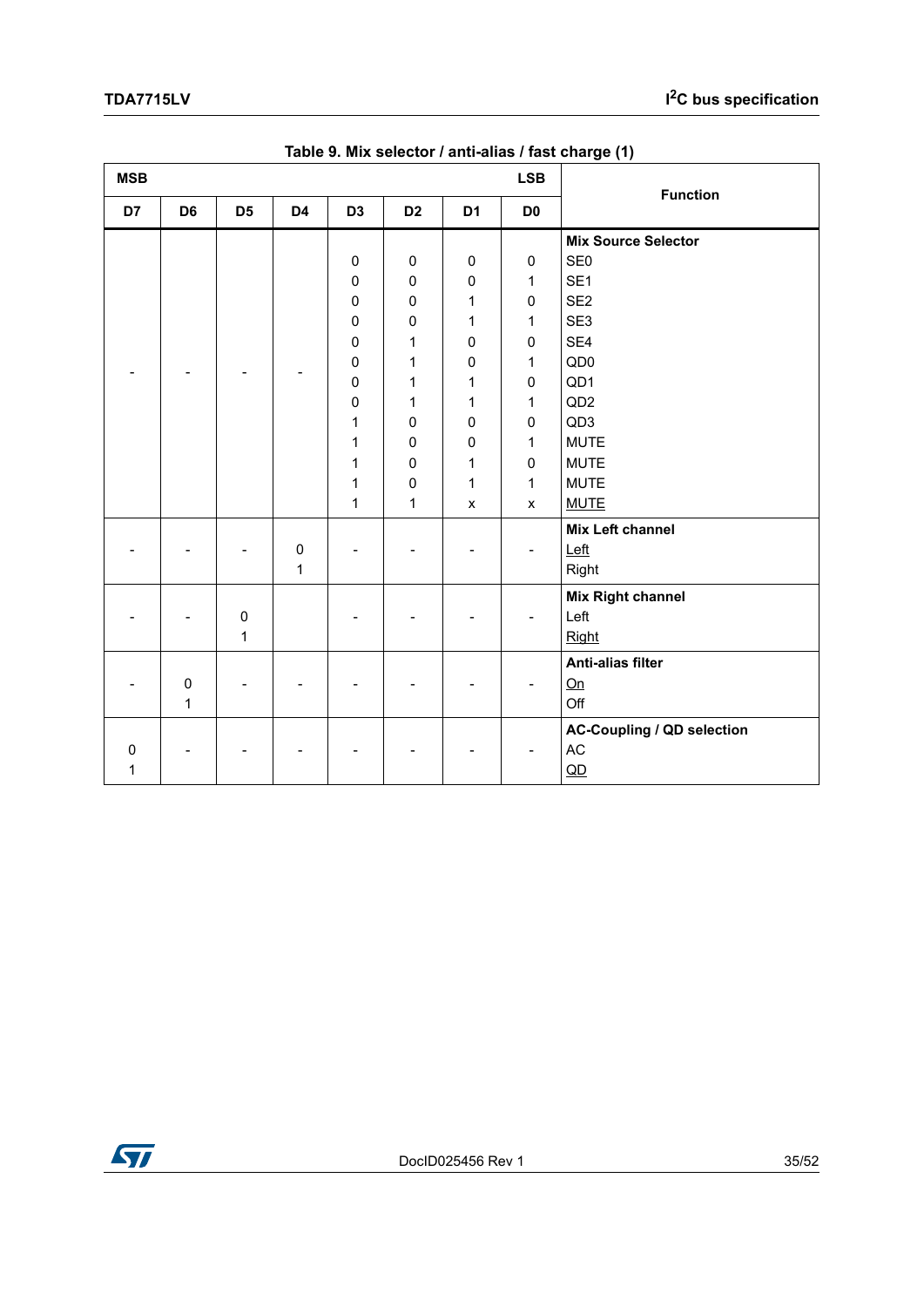<span id="page-35-0"></span>

| <b>MSB</b> |                |                |                |                |                |                      |                          |                         |
|------------|----------------|----------------|----------------|----------------|----------------|----------------------|--------------------------|-------------------------|
| D7         | D <sub>6</sub> | D <sub>5</sub> | D4             | D <sub>3</sub> | D <sub>2</sub> | D <sub>1</sub>       | D <sub>0</sub>           | <b>Function</b>         |
|            |                |                |                |                |                |                      |                          | <b>Gain/Attenuation</b> |
|            |                | $\pmb{0}$      | 0              | $\pmb{0}$      | 0              | 0                    | $\pmb{0}$                | $+0dB$                  |
|            |                | $\pmb{0}$      | $\pmb{0}$      | $\pmb{0}$      | $\pmb{0}$      | $\pmb{0}$            | 1                        | $+1dB$                  |
|            |                | t,             | ÷              | ÷              | ÷              |                      | $\ddot{.}$               | t.                      |
|            |                | $\pmb{0}$      | 0              | 1              | 1              | 1                    | $\mathbf 1$              | $+15dB$                 |
|            |                | $\mathbf 0$    | 1              | $\pmb{0}$      | $\pmb{0}$      | $\mathbf 0$          | $\mathbf 0$              | $+16dB$                 |
|            |                | İ,             | $\ddot{\cdot}$ |                |                | $\ddot{\cdot}$       | ÷                        | t.                      |
|            |                | $\mathbf 0$    | 1              | $\pmb{0}$      | 1              | 1                    | $\mathbf 1$              | $+23dB$                 |
|            |                | $\pmb{0}$      | 1              | 1              | $\pmb{0}$      | $\pmb{0}$            | $\pmb{0}$                | Not used                |
|            |                | t,             | ÷              |                | ÷              | ÷                    | ÷                        | ÷.                      |
|            |                | $\mathbf 0$    | 1              | 1              | 1              | 1                    | $\mathbf{1}$             | Not used                |
|            |                | 1              | $\pmb{0}$      | $\pmb{0}$      | $\pmb{0}$      | $\mathbf 0$          | $\pmb{0}$                | $-0dB$                  |
|            |                |                | ÷              |                | ÷              |                      | $\ddot{.}$               | t.                      |
|            |                | 1              | $\pmb{0}$      | 1              | 1              | 1                    | $\mathbf 1$              | $-15dB$                 |
|            |                | $\ddot{\cdot}$ | $\ddot{\cdot}$ | İ              | $\cdot$        | $\ddot{\phantom{a}}$ | $\ddot{\cdot}$           | t                       |
|            |                | 1              | 1              | $\mathbf 0$    | 1              | 1                    | $\mathbf 1$              | $-23dB$                 |
|            |                |                |                |                |                |                      | $\ddot{\cdot}$           | t.                      |
|            |                | $\mathbf{1}$   | 1              | 1              | 1              | 1                    | $\mathbf{1}$             | Not used                |
|            |                |                |                |                |                |                      |                          | <b>Volume SoftStep</b>  |
|            | $\pmb{0}$      |                |                |                |                |                      | $\overline{\phantom{a}}$ | On                      |
|            | 1              |                |                |                |                |                      |                          | $Off$                   |
|            |                |                |                |                |                |                      |                          | <b>SoftStep action</b>  |
| $\pmb{0}$  |                |                |                |                |                |                      |                          | act                     |
| 1          |                |                |                |                |                |                      |                          | wait                    |

**Table 10. Volume main/sub/mix (2-4)**

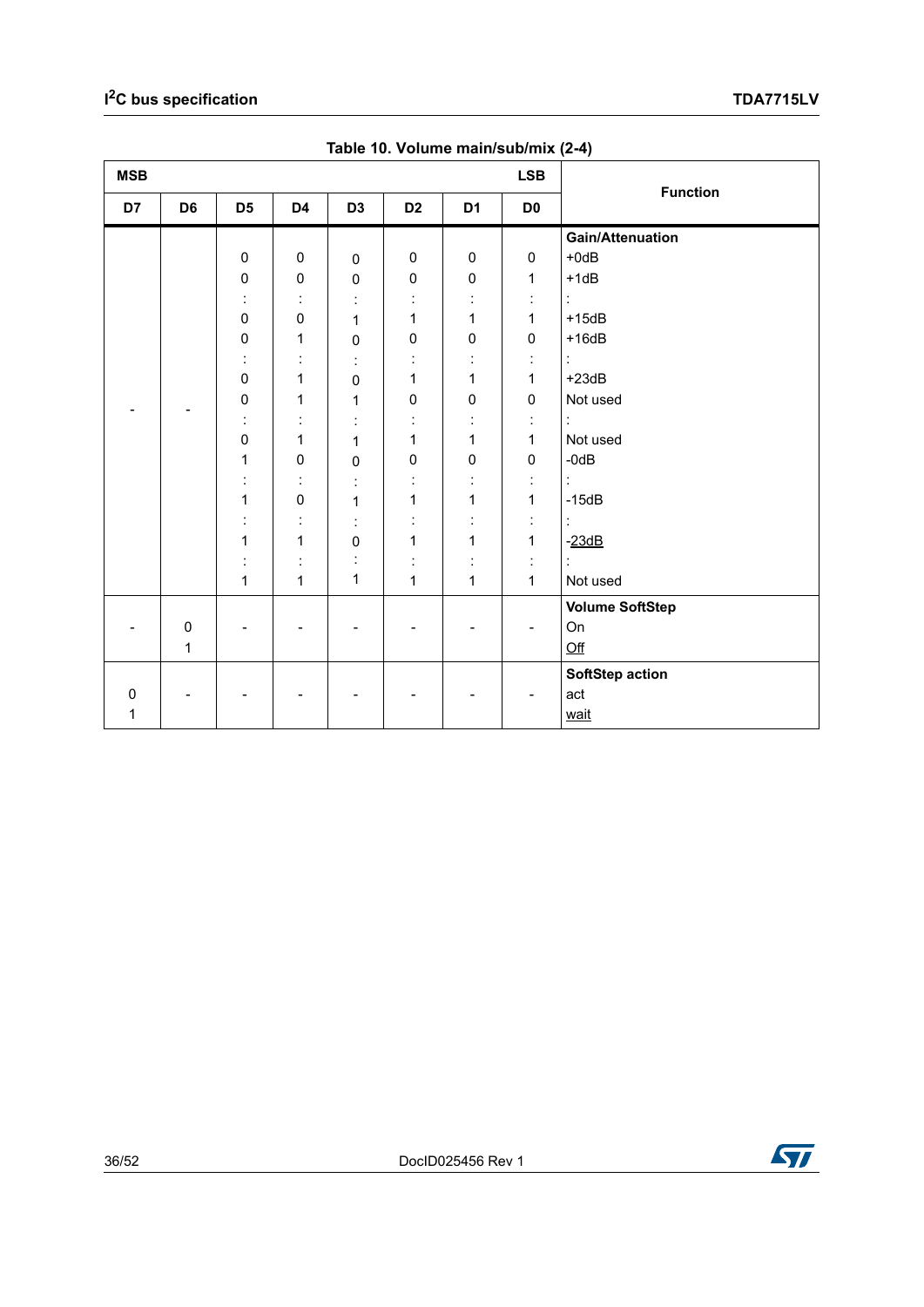<span id="page-36-0"></span>

| <b>MSB</b> | <b>LSB</b>     |                |                |                |                |                |                | <b>Function</b>              |
|------------|----------------|----------------|----------------|----------------|----------------|----------------|----------------|------------------------------|
| D7         | D <sub>6</sub> | D <sub>5</sub> | D <sub>4</sub> | D <sub>3</sub> | D <sub>2</sub> | D <sub>1</sub> | D <sub>0</sub> |                              |
|            |                |                |                |                |                |                |                | <b>Loudness SoftStep</b>     |
|            |                |                |                |                |                |                | $\pmb{0}$      | On                           |
|            |                |                |                |                |                |                | 1              | $\underline{\text{Off}}$     |
|            |                |                |                |                |                |                |                | <b>Treble SoftStep</b>       |
|            |                |                |                |                |                | $\pmb{0}$      | $\overline{a}$ | On                           |
|            |                |                |                |                |                | 1              |                | $Off$                        |
|            |                |                |                |                |                |                |                | <b>Middle SoftStep</b>       |
|            |                |                |                |                | $\mathbf 0$    |                |                | On                           |
|            |                |                |                |                | 1              |                |                | $Off$                        |
|            |                |                |                |                |                |                |                | <b>Bass SoftStep</b>         |
|            |                |                |                | $\pmb{0}$      |                |                |                | On                           |
|            |                |                |                | $\mathbf 1$    |                |                |                | $Off$                        |
|            |                |                |                |                |                |                |                | Speaker0/Mixing SoftStep (1) |
|            |                |                | 0              |                |                |                |                | On                           |
|            |                |                | $\mathbf 1$    |                |                |                |                | Qff                          |
|            |                |                |                |                |                |                |                | <b>Speaker1 SoftStep</b>     |
|            |                | $\mathbf 0$    |                |                |                |                |                | On                           |
|            |                | $\mathbf{1}$   |                |                |                |                |                | $Off$                        |
|            |                |                |                |                |                |                |                | <b>Speaker2 SoftStep</b>     |
|            | $\pmb{0}$      |                |                |                |                |                |                | On                           |
|            | 1              |                |                |                |                |                |                | Qff                          |
|            |                |                |                |                |                |                |                | SoftStep time                |
| 0          |                |                |                |                |                |                |                | 7.5ms                        |
| 1          |                |                |                |                |                |                |                | 15ms                         |

|  |  | Table 11. SoftStep (5) |  |
|--|--|------------------------|--|
|--|--|------------------------|--|

1. Mixing SoftStep need to be turned on/off with speaker0 SoftStep.

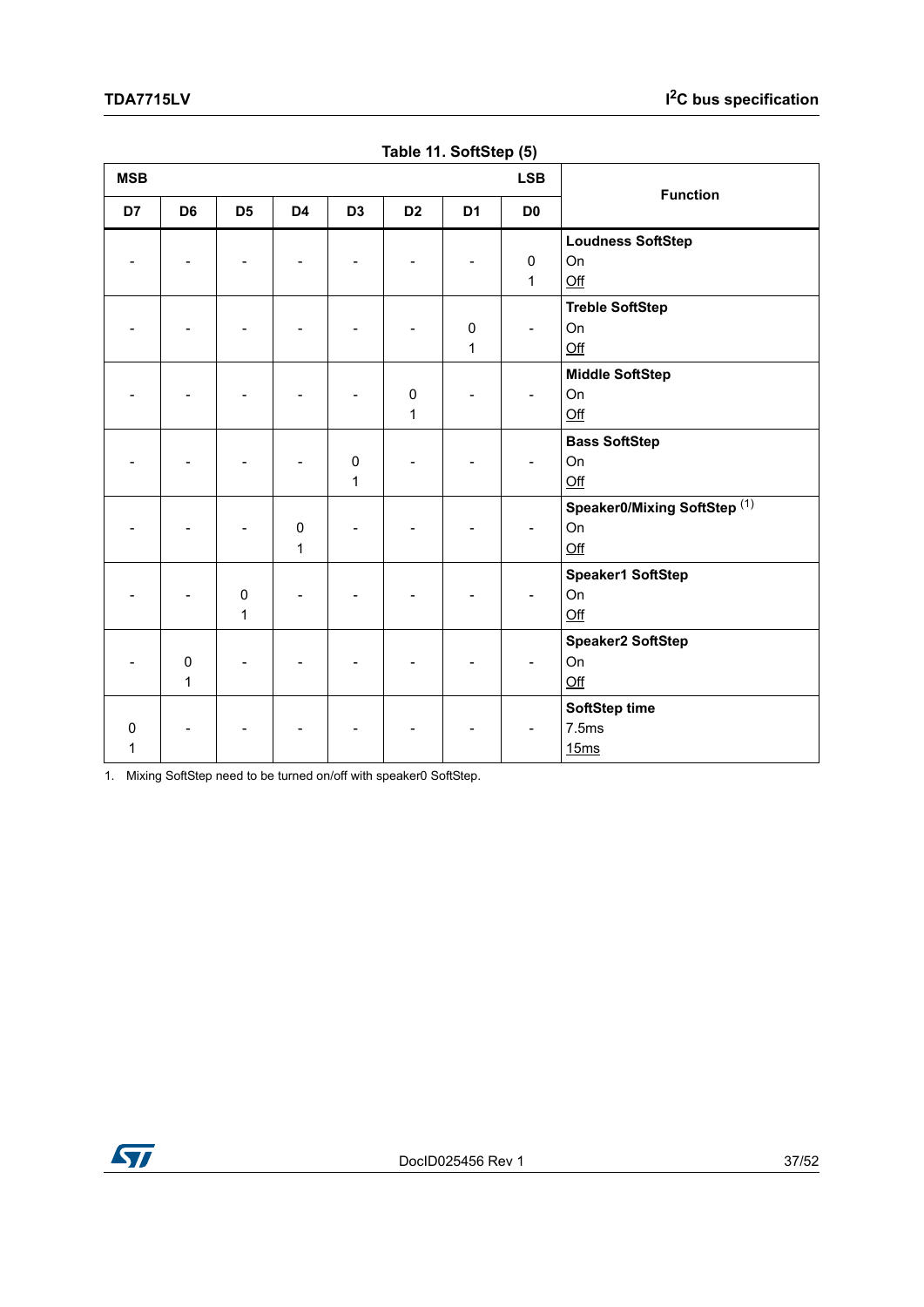<span id="page-37-0"></span>

| <b>MSB</b>         |                                 |                                      |                                      |                | <b>Function</b> |                |                |                                                                                    |  |  |  |  |  |
|--------------------|---------------------------------|--------------------------------------|--------------------------------------|----------------|-----------------|----------------|----------------|------------------------------------------------------------------------------------|--|--|--|--|--|
| D7                 | D <sub>6</sub>                  | D <sub>5</sub>                       | D <sub>4</sub>                       | D <sub>3</sub> | D <sub>2</sub>  | D <sub>1</sub> | D <sub>0</sub> |                                                                                    |  |  |  |  |  |
|                    |                                 | $\overline{\phantom{0}}$             | $\qquad \qquad \blacksquare$         | X              | X               | X              | X              | Not used                                                                           |  |  |  |  |  |
|                    |                                 | $\mathbf 0$<br>$\mathbf 0$<br>1<br>1 | $\mathbf 0$<br>1<br>$\mathbf 0$<br>1 |                |                 |                |                | SoftMute time (Main/SUB)<br>0.5ms<br>4 <sub>ms</sub><br>8 <sub>ms</sub><br>16ms    |  |  |  |  |  |
| 0<br>$\Omega$<br>1 | $\mathbf 0$<br>1<br>$\mathbf 0$ |                                      | ٠                                    |                |                 | ۰              |                | SoftMute time (Speaker0/1/2)<br>4 <sub>ms</sub><br>8 <sub>ms</sub><br>32ms<br>64ms |  |  |  |  |  |

**Table 12. SoftMute I (6)**

|  |  | Table 13. SoftMute II / middle (7) |  |
|--|--|------------------------------------|--|
|--|--|------------------------------------|--|

<span id="page-37-1"></span>

| <b>MSB</b>    |                          |                           |                           |                           |                           |                          | <b>LSB</b>                |                                                     |
|---------------|--------------------------|---------------------------|---------------------------|---------------------------|---------------------------|--------------------------|---------------------------|-----------------------------------------------------|
| D7            | D <sub>6</sub>           | D <sub>5</sub>            | D <sub>4</sub>            | D <sub>3</sub>            | D <sub>2</sub>            | D <sub>1</sub>           | D <sub>0</sub>            | <b>Function</b>                                     |
|               |                          |                           |                           |                           |                           | $\overline{\phantom{a}}$ | $\pmb{0}$<br>$\mathbf{1}$ | Pin influence for mute<br>Pin and IIC<br><b>IIC</b> |
| ۳             | $\overline{\phantom{a}}$ | $\overline{\phantom{a}}$  | $\overline{\phantom{0}}$  | $\overline{\phantom{a}}$  | $\overline{\phantom{a}}$  | $\pmb{\mathsf{X}}$       | $\blacksquare$            | Not used                                            |
|               |                          |                           |                           |                           | $\pmb{0}$<br>$\mathbf{1}$ |                          |                           | SoftMute main<br>On<br>Qff                          |
|               |                          |                           |                           | $\pmb{0}$<br>$\mathbf{1}$ |                           |                          |                           | SoftMute sub<br>On<br>Qff                           |
|               |                          |                           | $\pmb{0}$<br>$\mathbf{1}$ |                           |                           |                          |                           | SoftMute Speaker0<br>On<br>Qff                      |
|               |                          | $\pmb{0}$<br>$\mathbf{1}$ |                           |                           |                           |                          |                           | SoftMute Speaker1<br>On<br>Qff                      |
|               | $\pmb{0}$<br>1           |                           |                           |                           |                           |                          |                           | SoftMute Speaker2<br>On<br>Qff                      |
| $\Omega$<br>1 |                          |                           |                           |                           |                           |                          |                           | <b>Middle quality factor</b><br>$1.0$<br>2.0        |

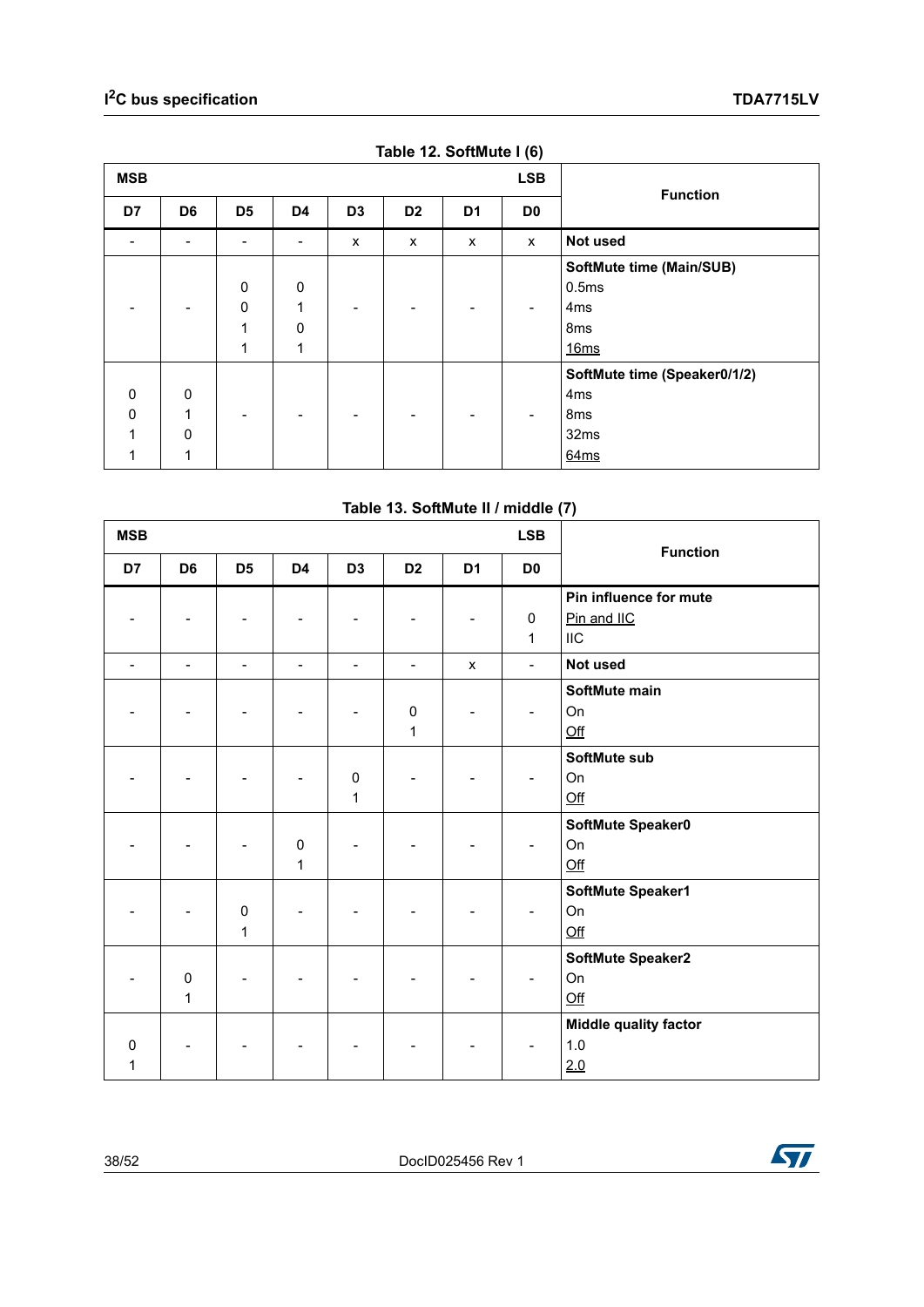<span id="page-38-0"></span>

|            |                |                |              |                |                |                | $\cdot$        |                         |
|------------|----------------|----------------|--------------|----------------|----------------|----------------|----------------|-------------------------|
| <b>MSB</b> |                |                |              |                |                |                | <b>LSB</b>     |                         |
| D7         | D <sub>6</sub> | D <sub>5</sub> | D4           | D <sub>3</sub> | D <sub>2</sub> | D <sub>1</sub> | D <sub>0</sub> | <b>Function</b>         |
|            |                |                |              |                |                |                |                | <b>Attenuation</b>      |
|            |                |                |              | 0              | $\pmb{0}$      | $\pmb{0}$      | 0              | 0dB                     |
|            |                |                |              | $\pmb{0}$      | $\pmb{0}$      | 0              | $\mathbf{1}$   | $-1dB$                  |
|            |                |                |              | ÷              | $\bullet$      | ÷              | ÷              | ÷                       |
|            |                |                |              | 1              | 1              | 1              | $\mathbf 0$    | $-14dB$                 |
|            |                |                |              | 1              | 1              | 1              | $\mathbf{1}$   | $-15dB$                 |
|            |                |                |              |                |                |                |                | <b>Center frequency</b> |
|            |                | $\pmb{0}$      | $\pmb{0}$    |                |                |                |                | Flat                    |
|            |                | $\pmb{0}$      | $\mathbf{1}$ |                |                |                |                | 400Hz                   |
|            |                | $\mathbf{1}$   | $\pmb{0}$    |                |                |                |                | 800Hz                   |
|            |                | 1              | 1            |                |                |                |                | 2400Hz                  |
|            |                |                |              |                |                |                |                | <b>High boost</b>       |
|            | $\pmb{0}$      |                |              |                |                |                |                | On                      |
|            | 1              |                |              |                |                |                |                | Qff                     |
|            |                |                |              |                |                |                |                | <b>SoftStep action</b>  |
| $\Omega$   |                |                |              |                |                |                |                | act                     |
| 1          |                |                |              |                |                |                |                | wait                    |

**Table 14. Loudness (8)**

**Table 15. Treble filter (9)**

<span id="page-38-1"></span>

| <b>MSB</b>   |                |                |                |                     | <b>LSB</b>     | <b>Function</b> |                      |                                |  |  |
|--------------|----------------|----------------|----------------|---------------------|----------------|-----------------|----------------------|--------------------------------|--|--|
| D7           | D <sub>6</sub> | D <sub>5</sub> | D4             | D <sub>3</sub>      | D <sub>2</sub> | D <sub>1</sub>  | D <sub>0</sub>       |                                |  |  |
|              |                |                |                |                     |                |                 |                      | <b>Gain/Attenuation</b>        |  |  |
|              |                |                | $\pmb{0}$      | $\mathbf{1}$        | 1              | $\mathbf{1}$    | 1                    | $+15dB$                        |  |  |
|              |                |                | ٠<br>$\bullet$ | $\,$                | ٠<br>$\cdot$   | $\blacksquare$  | ÷                    | ÷                              |  |  |
|              |                |                | $\pmb{0}$      | 1                   | $\mathbf 0$    | 1               | 0                    | $+10dB$                        |  |  |
|              |                |                | $\blacksquare$ | $\bullet$           | $\blacksquare$ | $\blacksquare$  | $\ddot{\phantom{a}}$ | t                              |  |  |
|              |                |                | $\mathsf 0$    | $\pmb{0}$           | $\mathbf 0$    | $\mathbf 0$     | 1                    | $+1dB$                         |  |  |
|              |                |                | 0              | 0                   | $\pmb{0}$      | 0               | 0                    | 0dB                            |  |  |
|              |                |                | 1              | $\pmb{0}$           | $\pmb{0}$      | $\pmb{0}$       | 0                    | $\underline{0dB}$              |  |  |
|              |                |                | 1              | $\pmb{0}$           | $\pmb{0}$      | 0               | $\mathbf{1}$         | $-1dB$                         |  |  |
|              |                |                | t              | ٠<br>$\blacksquare$ | ٠<br>$\cdot$   | $\ddot{\cdot}$  | $\ddot{\phantom{a}}$ | t                              |  |  |
|              |                |                | 1              | 1                   | $\pmb{0}$      | 1               | 0                    | $-10dB$                        |  |  |
|              |                |                | t              | $\blacksquare$      | ÷              | ٠<br>$\cdot$    | ÷                    | ÷                              |  |  |
|              |                |                | $\mathbf{1}$   | 1                   | 1              | 1               | $\mathbf{1}$         | $-15dB$                        |  |  |
|              |                |                |                |                     |                |                 |                      | <b>Treble center frequency</b> |  |  |
|              | $\pmb{0}$      | $\mathbf 0$    |                |                     |                |                 |                      | 10.0kHz                        |  |  |
|              | $\pmb{0}$      | 1              |                |                     |                |                 |                      | 12.5kHz                        |  |  |
|              | $\mathbf{1}$   | 0              |                |                     |                |                 |                      | 15.0kHz                        |  |  |
|              | $\mathbf{1}$   | 1              |                |                     |                |                 |                      | 17.5kHz                        |  |  |
|              |                |                |                |                     |                |                 |                      | <b>SoftStep action</b>         |  |  |
| $\mathbf{0}$ |                |                |                |                     |                |                 |                      | act                            |  |  |
| 1            |                |                |                |                     |                |                 |                      | wait                           |  |  |

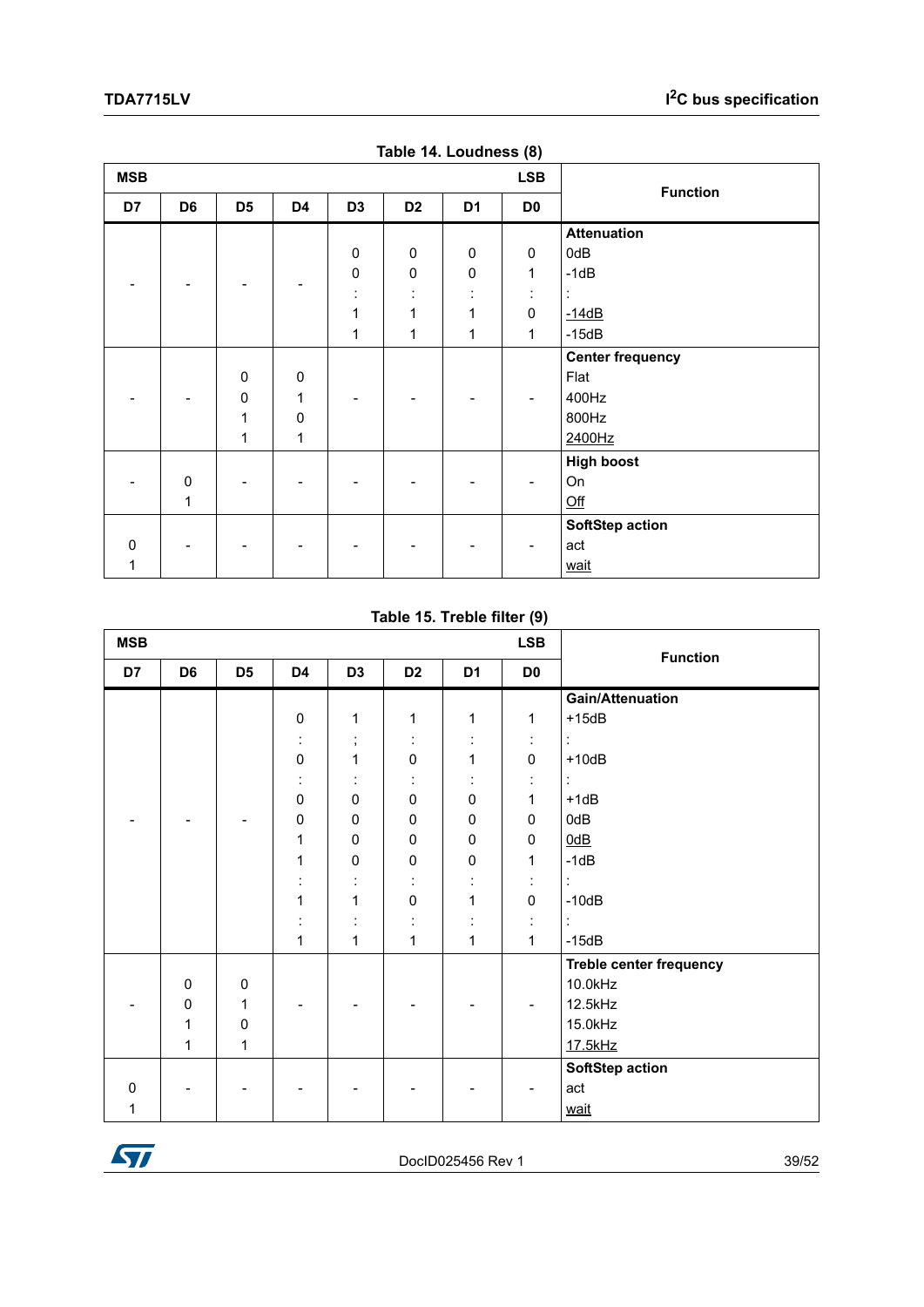<span id="page-39-0"></span>

| <b>MSB</b> |                |                |                |                |                |                | $\overline{\phantom{a}}$<br><b>LSB</b> | <b>Function</b>         |
|------------|----------------|----------------|----------------|----------------|----------------|----------------|----------------------------------------|-------------------------|
| D7         | D <sub>6</sub> | D <sub>5</sub> | D4             | D <sub>3</sub> | D <sub>2</sub> | D <sub>1</sub> | D <sub>0</sub>                         |                         |
|            |                |                |                |                |                |                |                                        | Gain/Attenuation        |
|            |                |                | $\pmb{0}$      | 1              | 1              | 1              | 1                                      | $+15dB$                 |
|            |                |                | $\blacksquare$ | $\,$           | $\blacksquare$ |                | $\ddot{\phantom{a}}$                   | ÷                       |
|            |                |                | $\pmb{0}$      | 1              | $\pmb{0}$      | 1              | $\pmb{0}$                              | $+10dB$                 |
|            |                |                |                |                |                |                | $\blacksquare$                         | ÷                       |
|            |                |                | $\pmb{0}$      | $\pmb{0}$      | $\pmb{0}$      | $\pmb{0}$      | $\mathbf{1}$                           | $+1dB$                  |
|            |                |                | 0              | $\pmb{0}$      | $\pmb{0}$      | $\pmb{0}$      | 0                                      | 0dB                     |
|            |                |                | 1              | $\pmb{0}$      | $\pmb{0}$      | 0              | 0                                      | $\underline{0dB}$       |
|            |                |                | 1              | $\pmb{0}$      | $\pmb{0}$      | $\pmb{0}$      | $\mathbf{1}$                           | $-1dB$                  |
|            |                |                |                | $\blacksquare$ | ÷              | ÷              | ÷                                      | ÷                       |
|            |                |                | 1              | 1              | $\pmb{0}$      | 1              | $\pmb{0}$                              | $-10dB$                 |
|            |                |                |                |                | $\blacksquare$ |                | $\cdot$                                | ÷                       |
|            |                |                | 1              | 1              | 1              | 1              | $\mathbf{1}$                           | $-15dB$                 |
|            |                |                |                |                |                |                |                                        | Middle center frequency |
|            | $\pmb{0}$      | $\pmb{0}$      |                |                |                |                |                                        | 500Hz                   |
|            | 0              | 1              |                |                |                |                |                                        | 1000Hz                  |
|            | 1              | 0              |                |                |                |                |                                        | 1500Hz                  |
|            | 1              | 1              |                |                |                |                |                                        | 2000Hz                  |
|            |                |                |                |                |                |                |                                        | SoftStep action         |
| $\Omega$   |                |                |                |                |                |                |                                        | act                     |
| 1          |                |                |                |                |                |                |                                        | wait                    |

| Table 16. Middle filter (10) |
|------------------------------|
|------------------------------|

#### **Table 17. Bass filter (11)**

<span id="page-39-1"></span>

| <b>MSB</b>   |                |                |              |                |                |                | <b>LSB</b>     | <b>Function</b>            |
|--------------|----------------|----------------|--------------|----------------|----------------|----------------|----------------|----------------------------|
| D7           | D <sub>6</sub> | D <sub>5</sub> | D4           | D <sub>3</sub> | D <sub>2</sub> | D1             | D <sub>0</sub> |                            |
|              |                |                |              |                |                |                |                | <b>Gain/Attenuation</b>    |
|              |                |                | $\pmb{0}$    | 1              | 1              | 1              | 1              | $+15dB$                    |
|              |                |                | $\mathsf 0$  | 1              | 1              | 1              | $\pmb{0}$      | $+14dB$                    |
|              |                |                | ٠<br>$\cdot$ |                |                |                | ٠<br>$\cdot$   | t                          |
|              |                |                | $\mathsf 0$  | $\mathbf 0$    | $\pmb{0}$      | $\pmb{0}$      | 1              | $+1dB$                     |
|              |                |                | $\mathsf 0$  | $\mathbf 0$    | $\pmb{0}$      | $\pmb{0}$      | 0              | 0dB                        |
|              |                |                | 1            | 0              | 0              | $\mathbf 0$    | 0              | 0dB                        |
|              |                |                | 1            | $\mathbf 0$    | $\pmb{0}$      | $\pmb{0}$      | 1              | $-1dB$                     |
|              |                |                | $\cdot$      |                |                | ٠<br>$\bullet$ | ٠<br>$\bullet$ | ÷                          |
|              |                |                | 1            | 1              | 1              | 1              | 0              | $-14dB$                    |
|              |                |                | 1            | 1              | 1              | 1              | 1              | $-15dB$                    |
|              |                |                |              |                |                |                |                | <b>Bass quality factor</b> |
|              | $\mathbf 0$    | $\pmb{0}$      |              |                |                |                |                | 1.0                        |
|              | 0              | 1              |              |                |                |                |                | 1.25                       |
|              | 1              | 0              |              |                |                |                |                | 1.5                        |
|              | 1              | 1              |              |                |                |                |                | 2.0                        |
|              |                |                |              |                |                |                |                | SoftStep action            |
| $\mathbf{0}$ |                |                |              |                |                |                |                | act                        |
|              |                |                |              |                |                |                |                | wait                       |

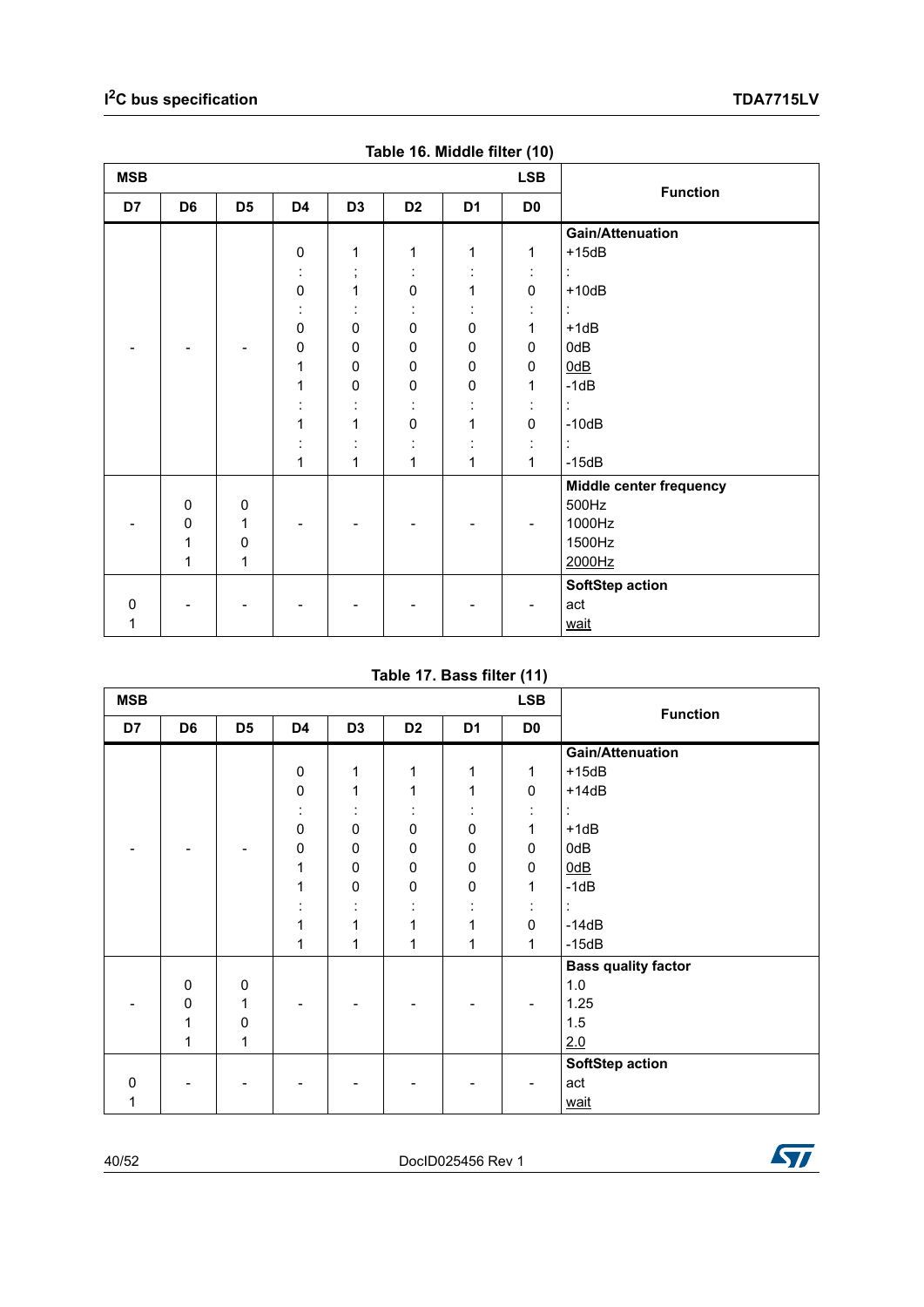<span id="page-40-0"></span>

| <b>MSB</b> |                                                      |                                            |                                        |                |                                                     |                                                  | <b>LSB</b>                                                     | <b>Function</b>                                                                          |
|------------|------------------------------------------------------|--------------------------------------------|----------------------------------------|----------------|-----------------------------------------------------|--------------------------------------------------|----------------------------------------------------------------|------------------------------------------------------------------------------------------|
| D7         | D <sub>6</sub>                                       | D <sub>5</sub>                             | D4                                     | D <sub>3</sub> | D <sub>2</sub>                                      | D <sub>1</sub>                                   | D <sub>0</sub>                                                 |                                                                                          |
|            |                                                      |                                            |                                        |                | $\mathbf 0$<br>0<br>$\mathbf 0$<br>0<br>1<br>1<br>1 | $\mathbf 0$<br>0<br>1<br>1<br>$\Omega$<br>0<br>1 | 0<br>$\mathbf 1$<br>0<br>1<br>$\mathbf{0}$<br>1<br>$\mathbf 0$ | <b>Bass center frequency</b><br>60Hz<br>70Hz<br>80Hz<br>100Hz<br>110Hz<br>120Hz<br>130Hz |
|            |                                                      |                                            |                                        |                | 1                                                   | 1                                                | 1                                                              | 150Hz                                                                                    |
|            |                                                      |                                            |                                        | $\pmb{0}$<br>1 |                                                     |                                                  |                                                                | <b>Bass DC mode</b><br>On<br>Qff                                                         |
|            | $\Omega$<br>$\mathbf 0$<br>$\Omega$<br>$\Omega$<br>1 | $\mathbf 0$<br>0<br>1<br>$\mathbf{1}$<br>X | $\mathbf 0$<br>1<br>$\Omega$<br>1<br>X |                |                                                     |                                                  |                                                                | Low pass filter corner frequency<br>50Hz<br>60Hz<br>80Hz<br>100Hz<br>120Hz               |
| 0<br>1     |                                                      |                                            |                                        |                |                                                     |                                                  |                                                                | Low pass filter output phase<br>180 deg<br>$0$ deg                                       |

**Table 18. Bass / low pass filter (12)**

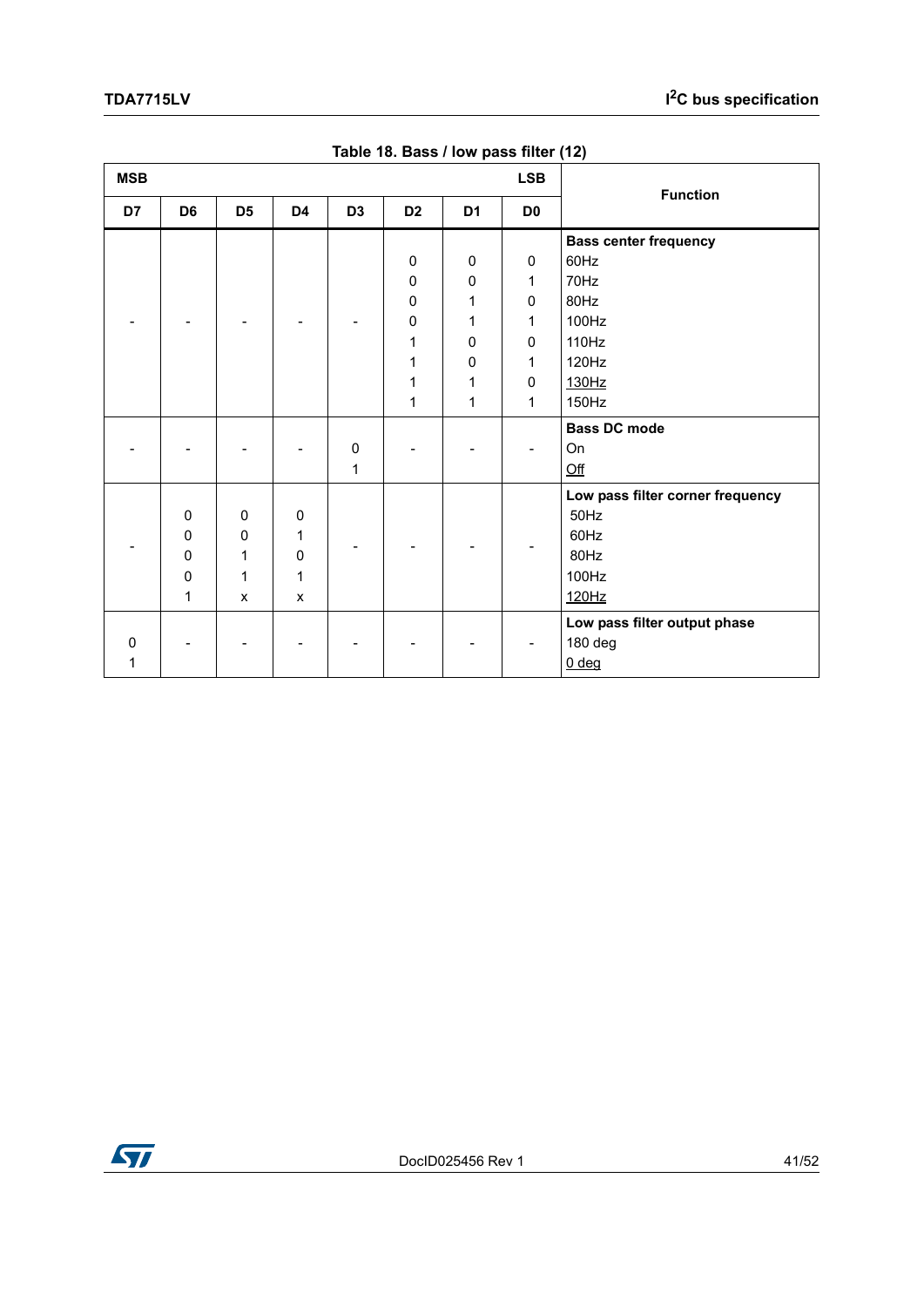<span id="page-41-0"></span>

| <b>MSB</b> |                |                |                |                |                |                | <b>LSB</b>     | <b>Function</b>                      |
|------------|----------------|----------------|----------------|----------------|----------------|----------------|----------------|--------------------------------------|
| D7         | D <sub>6</sub> | D <sub>5</sub> | D <sub>4</sub> | D <sub>3</sub> | D <sub>2</sub> | D <sub>1</sub> | D <sub>0</sub> |                                      |
|            |                |                |                |                |                |                |                | HPF output phase Speaker0            |
|            |                |                |                |                |                |                | 0              | 180 deg                              |
|            |                |                |                |                |                |                | $\mathbf{1}$   | $0$ deg                              |
|            |                |                |                |                |                |                |                | HPF corner frequency Speaker0        |
|            |                |                |                | $\pmb{0}$      | $\pmb{0}$      | $\mathbf 0$    |                | 50Hz                                 |
|            |                |                |                | 0              | $\mathbf 0$    | 1              |                | 60Hz                                 |
|            |                |                |                | 0              | 1              | 0              |                | 80Hz                                 |
|            |                |                |                | 0              | 1              | 1              |                | 100Hz                                |
|            |                |                |                | 1              | 0              | $\mathbf 0$    |                | 120Hz                                |
|            |                |                |                | 1              | 0              | 1              |                | 150Hz                                |
|            |                |                |                | 1              | 1              | 0              |                | 180Hz                                |
|            |                |                |                | 1              | 1              | 1              |                | 220Hz                                |
|            |                |                |                |                |                |                |                | HPF phase Speaker1                   |
|            |                |                | $\pmb{0}$      |                |                |                |                | 180 deg                              |
|            |                |                | 1              |                |                |                |                | $0$ deg                              |
|            |                |                |                |                |                |                |                | <b>HPF corner frequency Speaker1</b> |
| 0          | $\mathbf 0$    | $\mathbf 0$    |                |                |                |                |                | 50Hz                                 |
| 0          | $\Omega$       | 1              |                |                |                |                |                | 60Hz                                 |
| 0          | 1              | 0              |                |                |                |                |                | 80Hz                                 |
| 0          | 1              | 1              |                |                |                |                |                | 100Hz                                |
| 1          | $\mathbf{0}$   | $\mathbf 0$    |                |                |                |                |                | 120Hz                                |
| 1          | $\Omega$       | 1              |                |                |                |                |                | 150Hz                                |
| 1          | 1              | 0              |                |                |                |                |                | 180Hz                                |
| 1          | 1              | 1              |                |                |                |                |                | 220Hz                                |

**Table 19. High pass filter (13)**

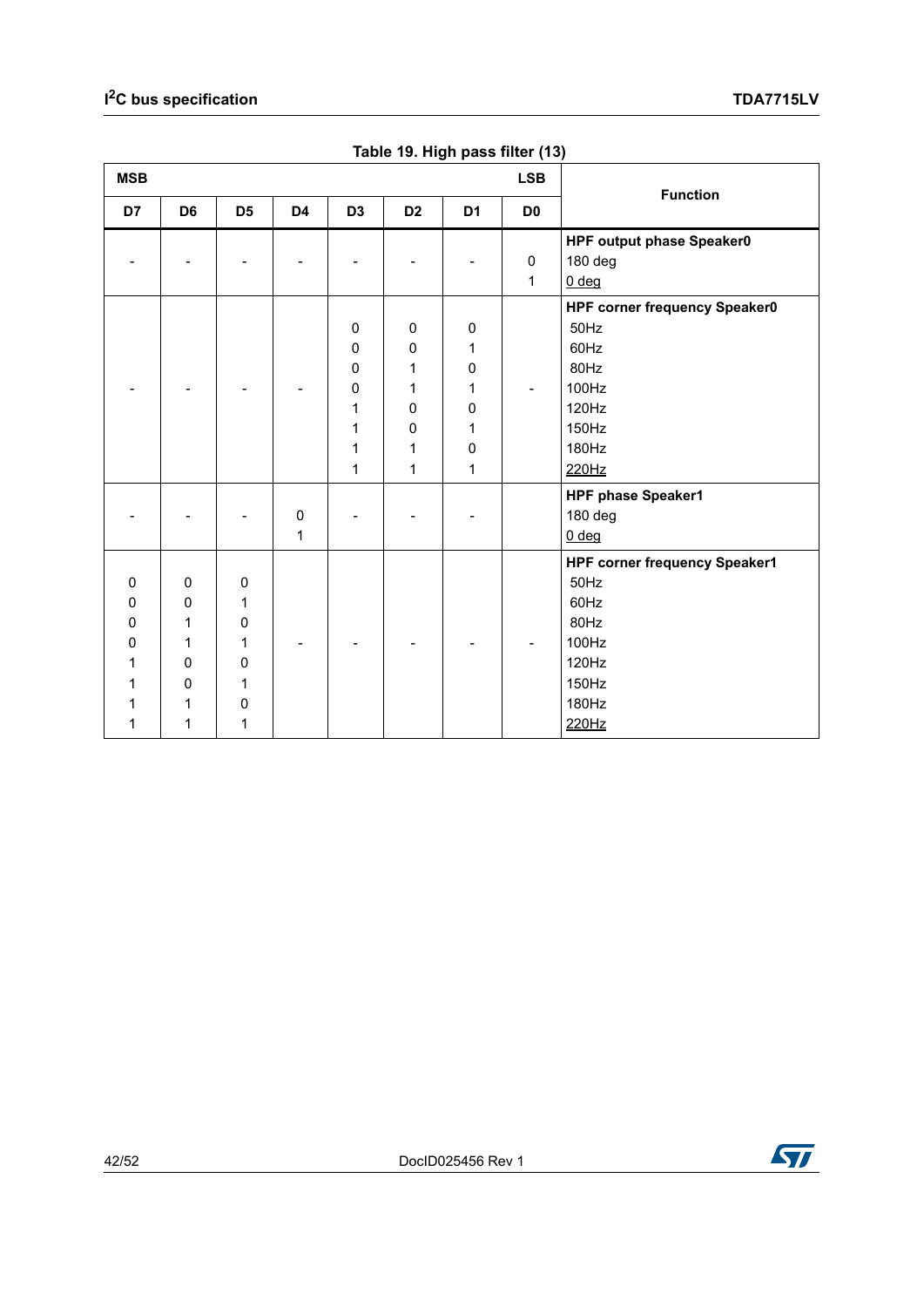<span id="page-42-0"></span>

| <b>MSB</b> |                |                |                |                |                |                | <b>LSB</b>     | <b>Function</b>                  |
|------------|----------------|----------------|----------------|----------------|----------------|----------------|----------------|----------------------------------|
| D7         | D <sub>6</sub> | D <sub>5</sub> | D <sub>4</sub> | D <sub>3</sub> | D <sub>2</sub> | D <sub>1</sub> | D <sub>0</sub> |                                  |
|            |                |                |                |                |                |                |                | Speaker0 source selector         |
|            |                |                |                |                | 0              | 0              | $\mathbf 0$    | acin <sub>0</sub>                |
|            |                |                |                |                | 0              | 0              | 1              | acin1                            |
|            |                |                |                |                | 0              | 1              | $\Omega$       | acin2                            |
|            |                |                |                |                | $\mathbf 0$    | 1              | 1              | sub                              |
|            |                |                |                |                | 1              | X              | X              | main                             |
|            |                |                |                |                |                |                |                | High pass filter bypass Speaker0 |
|            |                |                |                | 0              |                |                |                | <b>Bypass</b>                    |
|            |                |                |                | 1              |                |                |                | High pass filter                 |
|            |                |                |                |                |                |                |                | Speaker1 source selector         |
|            | 0              | $\mathbf 0$    | 0              |                |                |                |                | acin <sub>0</sub>                |
|            | 0              | $\mathbf 0$    | 1              |                |                |                |                | acin1                            |
|            | 0              | 1              | 0              |                |                |                |                | acin2                            |
|            | $\mathbf{0}$   | 1              | 1              |                |                |                |                | sub                              |
|            | 1              | X              | X              |                |                |                |                | main                             |
|            |                |                |                |                |                |                |                | High pass filter bypass Speaker1 |
| O          |                |                |                |                |                |                |                | <b>Bypass</b>                    |
|            |                |                |                |                |                |                |                | High pass filter                 |

| Table 20. Speaker0/1 source selector (14) |  |
|-------------------------------------------|--|
|                                           |  |

|  | Table 21. Output gain / speaker2 source selector (15) |  |  |
|--|-------------------------------------------------------|--|--|
|  |                                                       |  |  |

<span id="page-42-1"></span>

| <b>MSB</b>         |                          |                |                                           |                                 |                                           |                | <b>LSB</b>     |                                                                                                                |
|--------------------|--------------------------|----------------|-------------------------------------------|---------------------------------|-------------------------------------------|----------------|----------------|----------------------------------------------------------------------------------------------------------------|
| D7                 | D <sub>6</sub>           | D <sub>5</sub> | D <sub>4</sub>                            | D <sub>3</sub>                  | D <sub>2</sub>                            | D <sub>1</sub> | D <sub>0</sub> | <b>Function</b>                                                                                                |
|                    |                          |                |                                           |                                 |                                           |                | 0              | Pin Influence for output DC level select<br>Pin                                                                |
|                    |                          |                |                                           |                                 |                                           |                | 1              | <b>IIC</b>                                                                                                     |
| $\Omega$<br>0<br>1 |                          |                |                                           |                                 |                                           | 0<br>1<br>X    |                | <b>Output DC level</b><br>$3.0 V (AC Gain = 6.0 dB)$<br>4.0 V (AC Gain = 8.5 dB)<br>$2.5$ V (AC Gain = 3.7 dB) |
|                    |                          |                | 0<br>0<br>$\mathbf 0$<br>$\mathbf 0$<br>1 | 0<br>$\mathbf 0$<br>1<br>1<br>X | $\mathbf 0$<br>1<br>$\mathbf 0$<br>1<br>X |                |                | Speaker2 source selector<br>acin <sub>0</sub><br>acin1<br>acin2<br>sub<br>main                                 |
|                    | $\mathbf{0}$<br>$\Omega$ | 0<br>1<br>X    |                                           |                                 |                                           |                |                | Low pass filter bypass<br>Low pass filter<br>Mono-sum bypass<br>Stereo bypass                                  |

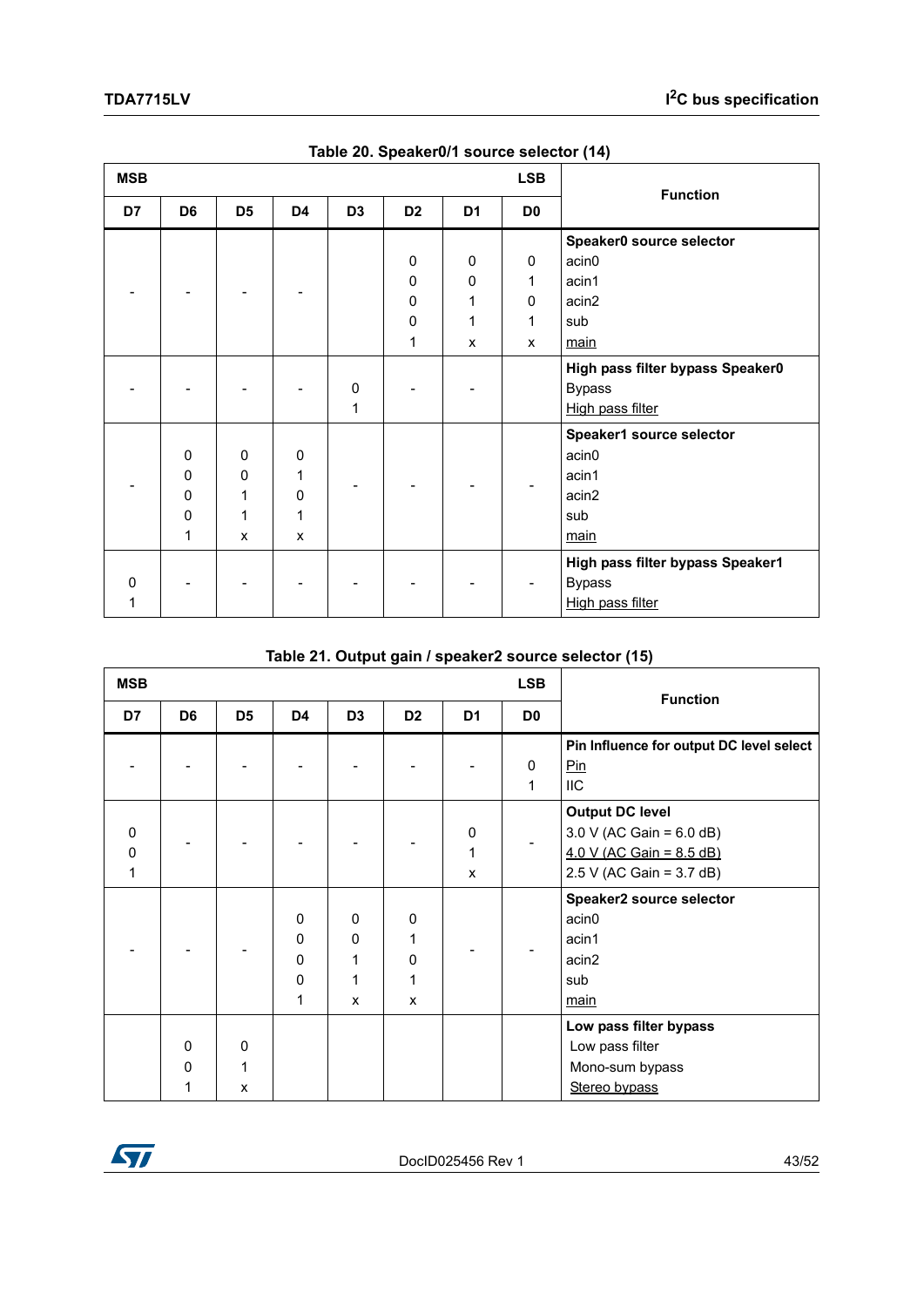<span id="page-43-0"></span>

| <b>MSB</b> |                |                |              |                      |                    | <b>LSB</b>               | <b>Function</b>      |                         |
|------------|----------------|----------------|--------------|----------------------|--------------------|--------------------------|----------------------|-------------------------|
| D7         | D <sub>6</sub> | D <sub>5</sub> | D4           | D <sub>3</sub>       | D <sub>2</sub>     | D <sub>1</sub>           | D <sub>0</sub>       |                         |
|            |                |                |              |                      |                    |                          |                      | <b>Gain/Attenuation</b> |
|            | $\pmb{0}$      | $\pmb{0}$      | $\pmb{0}$    | $\mathsf 0$          | $\pmb{0}$          | $\pmb{0}$                | $\pmb{0}$            | $+0$ d $B$              |
|            | $\pmb{0}$      | $\pmb{0}$      | $\pmb{0}$    | $\pmb{0}$            | $\pmb{0}$          | $\mathsf 0$              | 1                    | $+1dB$                  |
|            | ÷              | t              |              |                      | $\bullet$          | $\blacksquare$           | $\ddot{\phantom{a}}$ | t.                      |
|            | $\mathbf 0$    | $\pmb{0}$      | $\pmb{0}$    | 1                    | 1                  | 1                        | 1                    | $+15dB$                 |
|            | $\pmb{0}$      | 0              | 1            | $\mathbf 0$          | $\pmb{0}$          | $\pmb{0}$                | $\mathbf 0$          | $+16dB$                 |
|            | ÷              | ÷              | İ,           | t                    | $\bullet$          | ÷                        | $\ddot{\cdot}$       | ł,                      |
|            | $\mathbf 0$    | 0              | 1            | $\pmb{0}$            | 1                  | $\mathbf 1$              | 1                    | $+23dB$                 |
|            | $\pmb{0}$      | $\pmb{0}$      | 1            | 1                    | $\pmb{0}$          | $\pmb{0}$                | $\pmb{0}$            | Not used                |
|            | ÷              | ÷              | İ,           |                      | $\blacksquare$     | t,                       | İ,                   | ÷                       |
|            | $\pmb{0}$      | $\pmb{0}$      | 1            | 1                    | 1                  | 1                        | 1                    | Not used                |
| ٠          | $\pmb{0}$      | 1              | $\pmb{0}$    | $\mathbf 0$          | $\pmb{0}$          | $\pmb{0}$                | $\pmb{0}$            | $-0dB$                  |
|            | $\ddot{\cdot}$ | t              | İ.           | t                    | ÷                  | ÷                        | $\ddot{\cdot}$       | ł,                      |
|            | $\mathbf 0$    | $\mathbf{1}$   | $\mathbf 0$  | 1                    | 1                  | 1                        | 1                    | $-15dB$                 |
|            | ÷              | t              | İ,           | ÷                    | ÷                  | ÷                        | $\ddot{\cdot}$       | ł,                      |
|            | $\mathsf 0$    | 1              | 1            | $\pmb{0}$            | 1                  | 1                        | 1                    | $-23dB$                 |
|            | İ              | ÷              | ÷            | $\ddot{\phantom{a}}$ | $\blacksquare$     | $\blacksquare$           | $\ddot{\phantom{a}}$ | t,                      |
|            | 1              | $\mathbf 0$    | $\mathbf 0$  | $\pmb{0}$            | $\pmb{0}$          | $\mathsf 0$              | $\pmb{0}$            | $-32dB$                 |
|            |                | t              | ÷            |                      | t                  | ÷                        | $\ddot{\phantom{a}}$ | Ì.                      |
|            | 1              | $\mathbf{1}$   | $\mathbf 0$  | $\pmb{0}$            | $\pmb{0}$          | $\mathsf 0$              | $\pmb{0}$            | $-64dB$                 |
|            |                | t              | ÷            | İ,                   | ÷                  | ÷                        | $\ddot{\phantom{a}}$ | ÷.                      |
|            | 1              | 1              | $\pmb{0}$    | $\mathbf{1}$         | $\mathbf{1}$       | $\mathbf 1$              | 1                    | $-79dB$                 |
|            | 1              | $\mathbf{1}$   | $\mathbf{1}$ | $\pmb{\mathsf{x}}$   | $\pmb{\mathsf{x}}$ | $\pmb{\mathsf{x}}$       | $\pmb{\mathsf{X}}$   | mute                    |
|            |                |                |              |                      |                    |                          |                      | SoftStep action         |
| 0          |                |                | -            |                      |                    | $\overline{\phantom{a}}$ | $\overline{a}$       | act                     |
| 1          |                |                |              |                      |                    |                          |                      | wait                    |

**Table 22. Speaker attenuation (0L/0R/1L/1R/2L/2R) (16-21)**

*Note: Not used (22-23).*

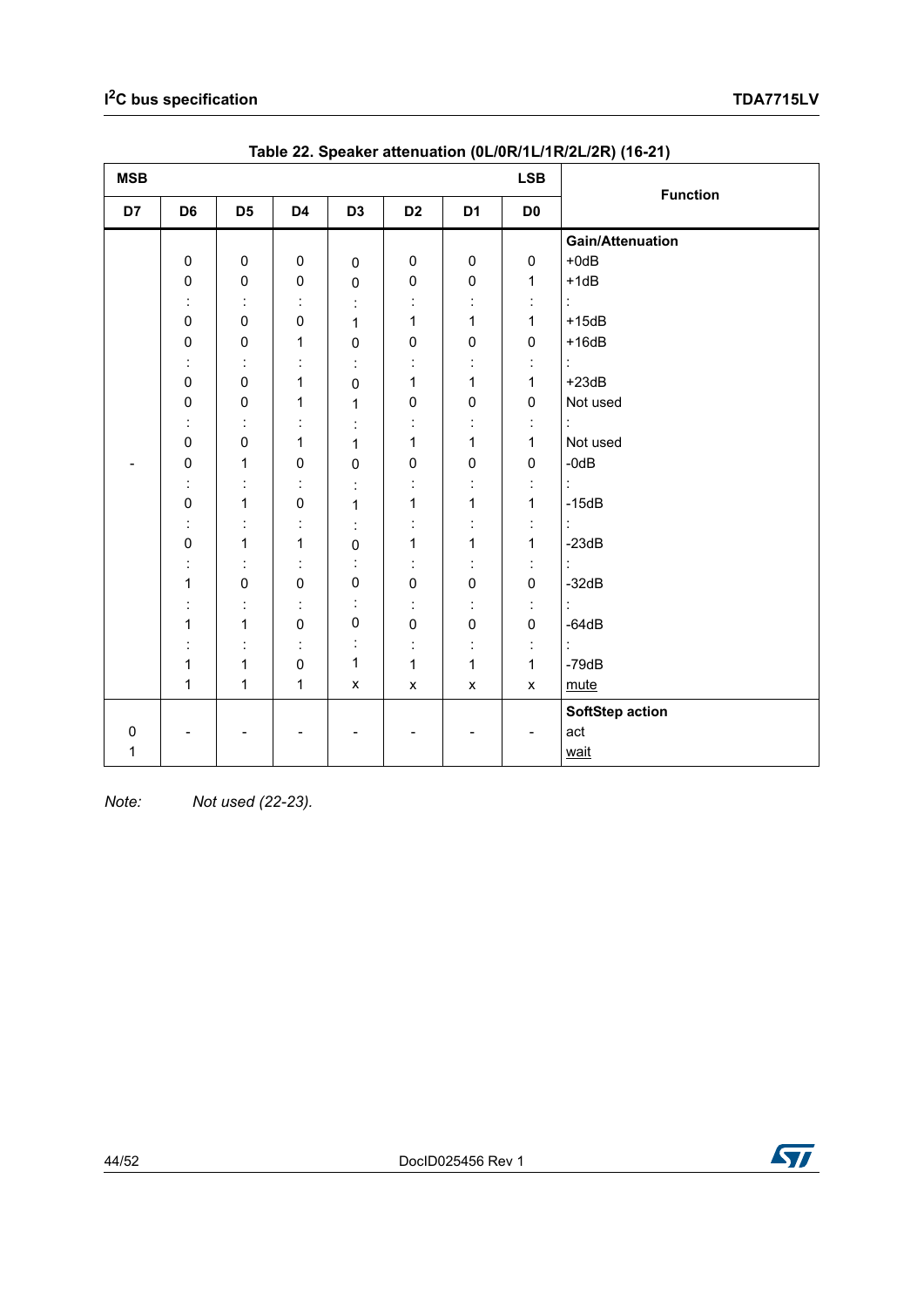<span id="page-44-0"></span>

| <b>MSB</b>    |                |                |                |                          |                  |                   | <b>LSB</b>     | <b>Function</b>                                               |
|---------------|----------------|----------------|----------------|--------------------------|------------------|-------------------|----------------|---------------------------------------------------------------|
| D7            | D <sub>6</sub> | D <sub>5</sub> | D <sub>4</sub> | D <sub>3</sub>           | D <sub>2</sub>   | D <sub>1</sub>    | D <sub>0</sub> |                                                               |
|               |                |                |                |                          |                  |                   | 0<br>1         | IIC mix speaker0<br><b>Bypass</b><br>Mix                      |
|               |                |                |                |                          |                  | 0<br>$\mathbf{1}$ |                | Mix gain speaker0<br>0dB (-6dB/-6dB mix)<br>6dB (0dB/0dB mix) |
|               |                |                |                |                          | $\mathbf 0$<br>1 |                   |                | IIC mix speaker1<br><b>Bypass</b><br>Mix                      |
|               |                |                |                | 0<br>1                   |                  |                   |                | Mix gain speaker1<br>0dB (-6dB/-6dB mix)<br>6dB (0dB/0dB mix) |
|               | X              | X              | $\mathsf{x}$   | $\overline{\phantom{a}}$ |                  |                   |                | Not used                                                      |
| $\Omega$<br>1 |                |                |                |                          |                  |                   |                | <b>SoftStep action</b><br>act<br>wait                         |

**Table 23. Mix (24)**

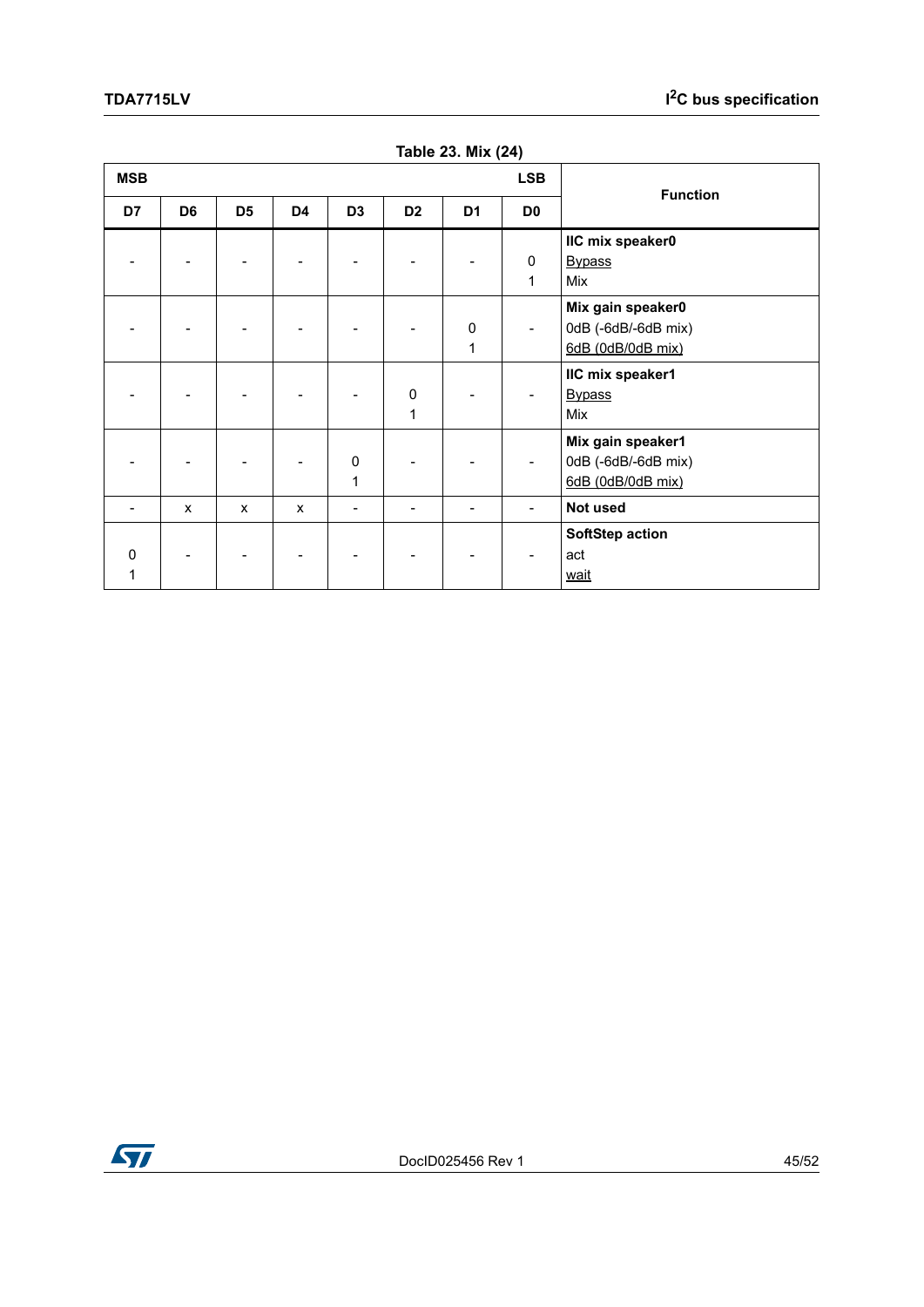<span id="page-45-0"></span>

| <b>MSB</b> |                |                |                |                |                |                | <b>LSB</b>     |                                |
|------------|----------------|----------------|----------------|----------------|----------------|----------------|----------------|--------------------------------|
| D7         | D <sub>6</sub> | D <sub>5</sub> | D <sub>4</sub> | D <sub>3</sub> | D <sub>2</sub> | D <sub>1</sub> | D <sub>0</sub> | <b>Function</b>                |
|            |                |                |                |                |                |                |                | Spike rejection time           |
|            |                |                |                |                |                | $\mathbf 0$    | $\mathbf 0$    | <b>Disable</b>                 |
|            |                |                |                |                |                | $\mathbf 0$    | 1              | $11 \mu s$                     |
|            |                |                |                |                |                | 1              | $\mathbf 0$    | $22 \mu s$                     |
|            |                |                |                |                |                | 1              | 1              | $33 \mu s$                     |
|            |                |                |                |                |                |                |                | Zero-comparator Window size    |
|            |                |                |                | 0              | 0              |                |                | ±90mV                          |
|            |                |                |                | 0              | 1              |                |                | ±60mV                          |
|            |                |                |                | 1              | $\mathbf 0$    |                |                | ±45mV                          |
|            |                |                |                | 1              | 1              |                |                | ±30mV                          |
|            |                |                |                |                |                |                |                | <b>DC-detector fast charge</b> |
|            |                |                | $\mathbf 0$    |                |                |                |                | On                             |
|            |                |                | 1              |                |                |                |                | Qff                            |
| X          | X              | X              |                |                |                |                |                | Not used                       |

**Table 24. DC-detector (25)**

*Note: Not used (26).*

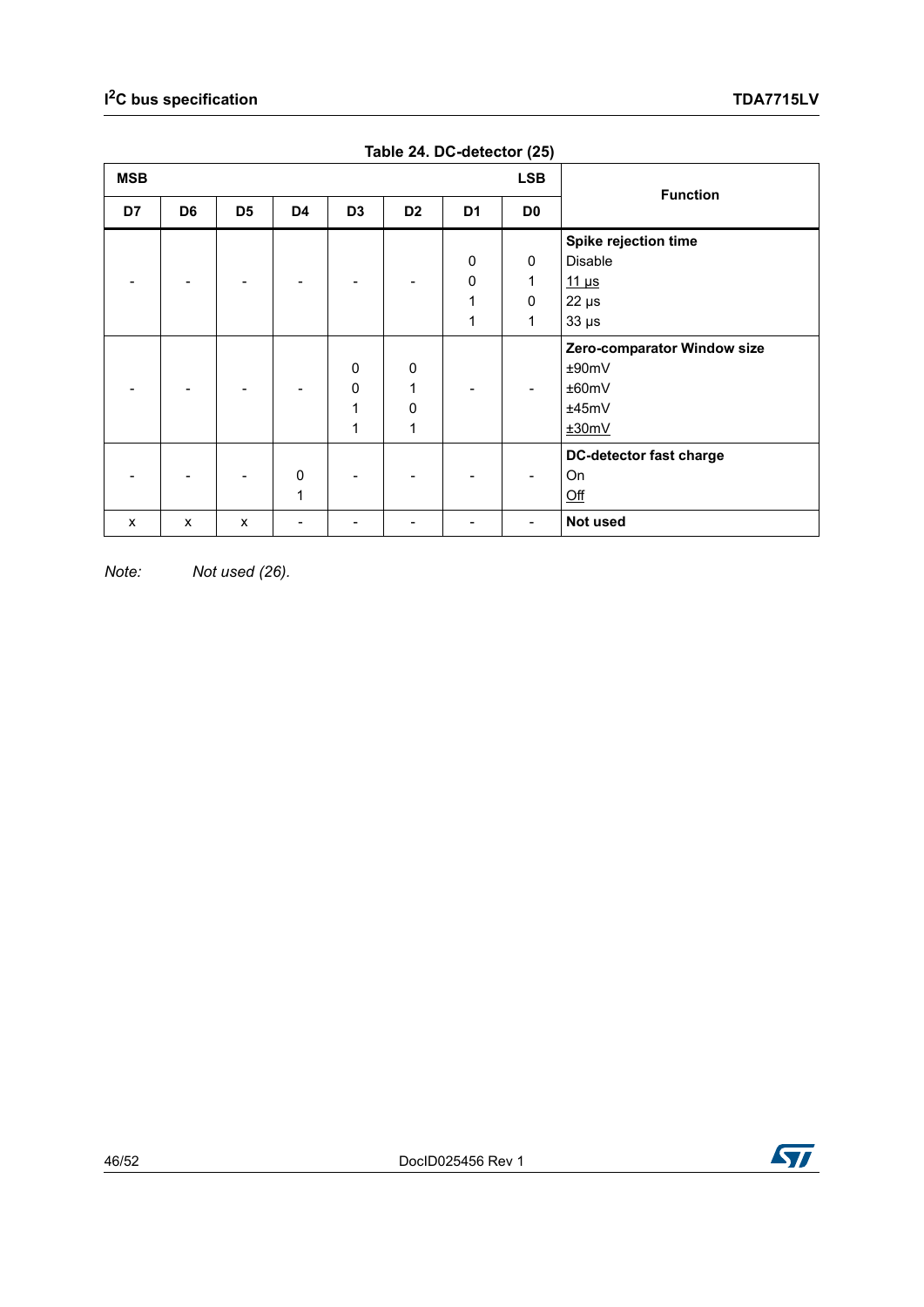<span id="page-46-0"></span>

| <b>MSB</b> |                |                |              |                |                |                | <b>LSB</b>     |                              |
|------------|----------------|----------------|--------------|----------------|----------------|----------------|----------------|------------------------------|
| D7         | D <sub>6</sub> | D <sub>5</sub> | D4           | D <sub>3</sub> | D <sub>2</sub> | D <sub>1</sub> | D <sub>0</sub> | <b>Function</b>              |
|            |                |                |              |                |                |                |                | Audio processor testing mode |
|            |                |                |              |                |                |                | $\mathbf 0$    | Qff                          |
|            |                |                |              |                |                |                | 1              | On                           |
|            |                |                |              |                |                |                |                | Test multiplexer (1)         |
|            |                |                | $\mathbf 0$  | 0              | $\mathbf 0$    | 0              |                | <b>SSCLK</b>                 |
|            |                |                | 0            | $\mathbf 0$    | $\mathbf 0$    | 1              |                | SMCLK1                       |
|            |                |                | 0            | 0              | 1              | 0              |                | SMCLK2                       |
|            |                |                | $\mathbf 0$  | 0              | 1              | 1              |                | VDDd_Test (2.52V)            |
|            |                |                | 0            | 1              | $\mathbf 0$    | 0              |                | <b>LSOUT</b>                 |
|            |                |                | 0            | 1              | 0              | 1              |                | Clock200k                    |
|            |                |                | $\mathbf 0$  | 1              | 1              | 0              |                | V2V                          |
|            |                |                | $\mathbf{0}$ | 1              | 1              | 1              |                | REQ_TEST                     |
|            |                |                |              |                |                |                |                | DCO test multiplexer (1)     |
|            |                |                | 1            | 0              | 0              | 0              |                | SSOUT                        |
|            |                |                | 1            | 0              | 0              | 1              |                | Zero Left                    |
|            |                |                | 1            | $\mathbf 0$    | 1              | 0              |                | Zero Right                   |
|            |                |                | 1            | $\pmb{0}$      | 1              | 1              |                | <b>SDCLK</b>                 |
|            |                |                | 1            | 1              | $\mathbf 0$    | 0              |                | Vthp reference               |
|            |                |                | 1            | 1              | 0              | 1              |                | Vthn reference               |
|            |                |                | 1            | 1              | 1              | 0              |                | IntZeroErr                   |
|            |                |                | 1            | 1              | 1              | 1              |                | <b>VDDa_Test (2.52V)</b>     |
| X          | X              | X              |              |                |                |                |                | Not used                     |

**Table 25. Test I (27)**

1. The control bit needs both  $1^2C$  test mode on & sub-address test mode on.

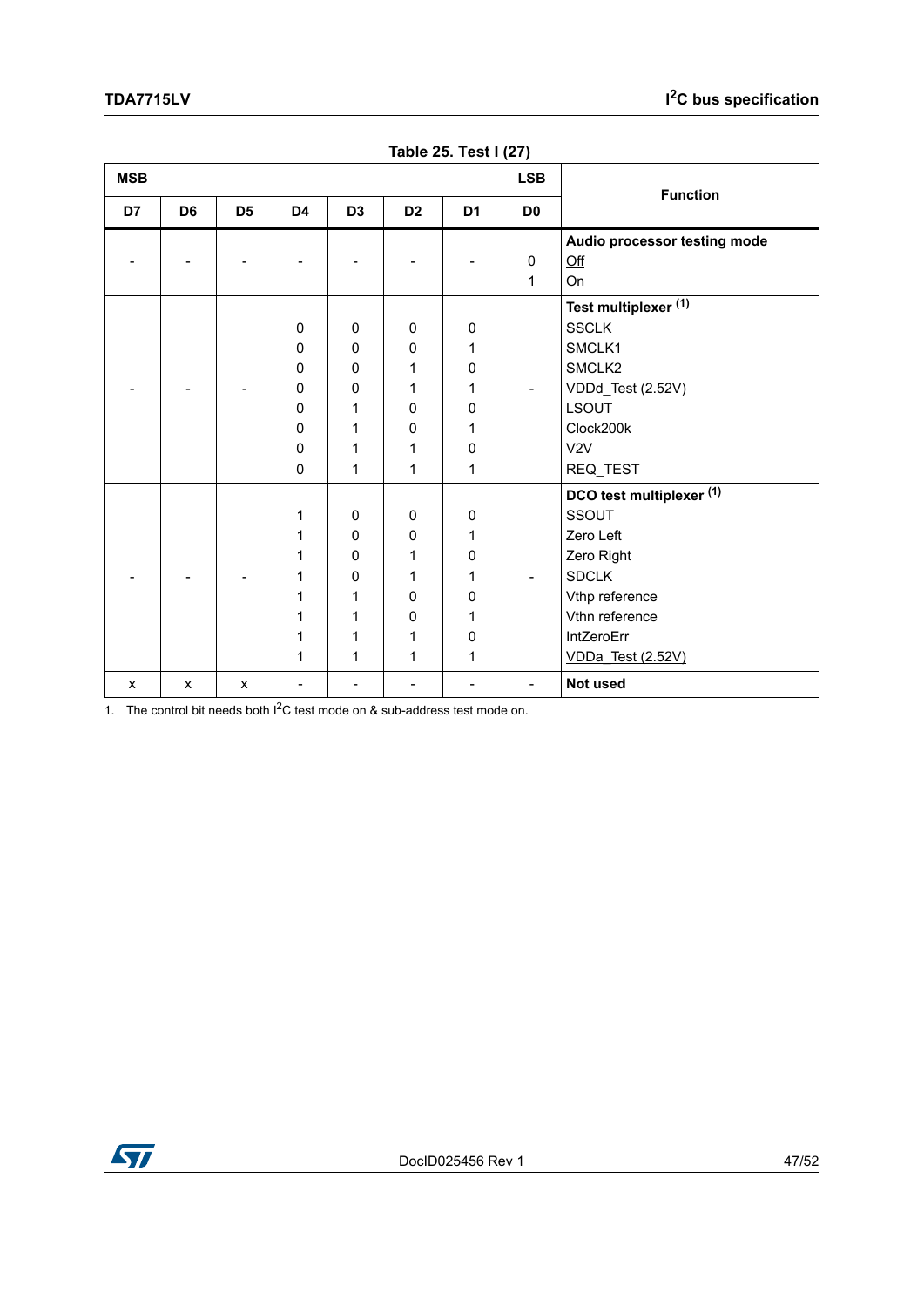<span id="page-47-0"></span>

| <b>MSB</b> | <b>LSB</b>     |                |                |                |                |                |                | <b>Function</b>                        |  |
|------------|----------------|----------------|----------------|----------------|----------------|----------------|----------------|----------------------------------------|--|
| D7         | D <sub>6</sub> | D <sub>5</sub> | D <sub>4</sub> | D <sub>3</sub> | D <sub>2</sub> | D <sub>1</sub> | D <sub>0</sub> |                                        |  |
|            |                |                |                |                |                |                |                | Manual set busy signal (1)             |  |
|            |                |                |                |                |                | 0              | $\mathbf 0$    | Auto                                   |  |
|            |                |                |                |                |                | 0              | 1              | Auto                                   |  |
|            |                |                |                |                |                | 1              | 0              | $\overline{0}$                         |  |
|            |                |                |                |                |                | 1              | 1              | $\mathbf{1}$                           |  |
|            |                |                |                |                |                |                |                | Request for clock generator (1)        |  |
|            |                |                |                |                |                | 0              | $\Omega$       | Allow                                  |  |
|            |                |                |                |                |                | 0              | 1              | Allow                                  |  |
|            |                |                |                |                |                | 1              | 0              | Stopped                                |  |
|            |                |                |                |                |                | 1              | 1              | Stopped                                |  |
|            |                |                |                |                |                |                |                | Clock source <sup>(2)</sup>            |  |
|            |                |                |                |                | 0              |                |                | External                               |  |
|            |                |                |                |                | 1              |                |                | Internal (200kHz)                      |  |
|            |                |                |                |                |                |                |                | Oscillator clock <sup>(2)</sup>        |  |
|            |                |                |                | $\pmb{0}$      |                |                |                | 400kHz                                 |  |
|            |                |                |                | 1              |                |                |                | 800kHz                                 |  |
|            |                |                |                |                |                |                |                | Clock fast mode <sup>(2)</sup>         |  |
|            |                |                | $\mathbf 0$    |                |                |                |                | On                                     |  |
|            |                |                | 1              |                |                |                |                | Off                                    |  |
|            |                |                |                |                |                |                |                | SoftStep curve <sup>(2)</sup>          |  |
|            |                | 0              |                |                |                |                |                | S-Curve (soft step time 7.5ms/15ms)    |  |
|            |                | 1              |                |                |                |                |                | Linear Curve (soft step time 5ms/10ms) |  |
| X          | X              |                |                |                |                |                |                | Not used                               |  |

**Table 26. Test II (28)**

1. The control bit needs sub-address test mode on.

2. The control bit does not depend on test mode.

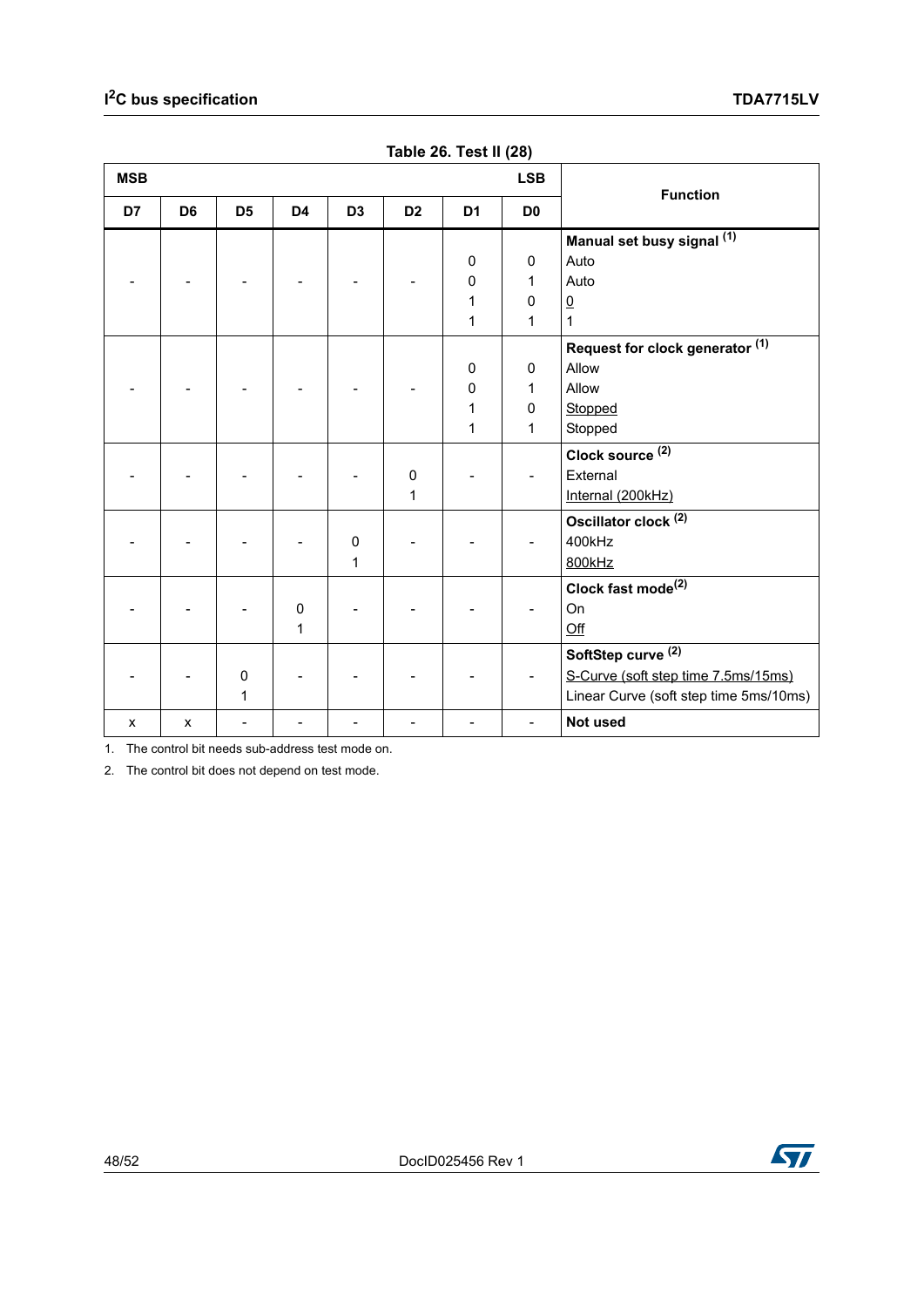<span id="page-48-0"></span>

| <b>MSB</b> |                |                  |                |                |                |                | <b>LSB</b>     |                                                        |
|------------|----------------|------------------|----------------|----------------|----------------|----------------|----------------|--------------------------------------------------------|
| D7         | D <sub>6</sub> | D <sub>5</sub>   | D <sub>4</sub> | D <sub>3</sub> | D <sub>2</sub> | D <sub>1</sub> | D <sub>0</sub> | <b>Function</b>                                        |
|            |                |                  |                |                |                |                | $\Omega$<br>1  | Test architecture <sup>(1)</sup><br>Normal<br>Split    |
|            |                |                  |                |                |                | 0<br>1         |                | Attenuators gain clock control (2)<br>On<br>Qff        |
|            |                |                  |                |                | 0<br>1         |                |                | Enable clock for speaker volume<br>On<br>Qff           |
|            |                |                  |                | 0<br>1         |                |                |                | Enable clock for volume<br>On<br>Qff                   |
|            |                |                  | 0<br>1         |                |                |                |                | Enable clock for treble & bass<br>On<br>Qff            |
|            |                | $\mathbf 0$<br>1 |                |                |                |                |                | Enable clock for loudness & middle<br><b>On</b><br>Qff |
| X          | X              |                  |                |                |                |                |                | Not used                                               |

**Table 27. Test III (29)**

1. The control bit needs sub-address test mode on.

2. The control bit does not depend on test mode.

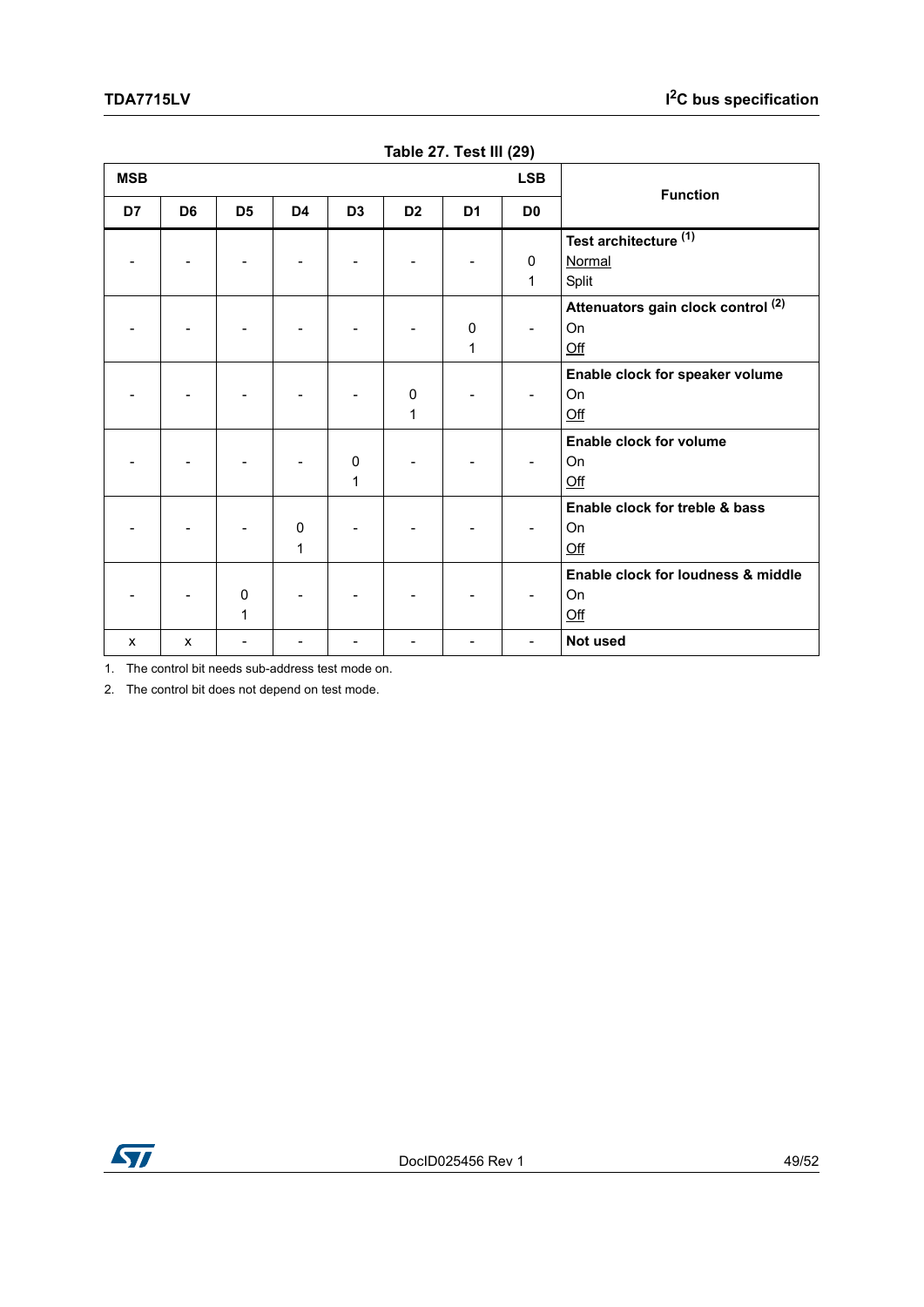## <span id="page-49-0"></span>**6 Package information**

In order to meet environmental requirements, ST offers these devices in different grades of ECOPACK<sup>®</sup> packages, depending on their level of environmental compliance. ECOPACK<sup>®</sup> specifications, grade definitions and product status are available at: *[www.st.com](http://www.st.com)*.

ECOPACK<sup>®</sup> is an ST trademark.

<span id="page-49-1"></span>

| DIM.           | mm                                                                                                                                  |                         |                            | inch                                                    |                      |                                                                                           |                                                                                                                         |  |  |
|----------------|-------------------------------------------------------------------------------------------------------------------------------------|-------------------------|----------------------------|---------------------------------------------------------|----------------------|-------------------------------------------------------------------------------------------|-------------------------------------------------------------------------------------------------------------------------|--|--|
|                | MIN.                                                                                                                                | TYP.                    | MAX.                       | MIN.                                                    | TYP.                 | MAX.                                                                                      | <b>OUTLINE AND</b><br><b>MECHANICAL DAT A</b>                                                                           |  |  |
| A              |                                                                                                                                     |                         | 1.60                       |                                                         |                      | 0.063                                                                                     |                                                                                                                         |  |  |
| A <sub>1</sub> | 0.05                                                                                                                                |                         | 0.15                       | 0.002                                                   |                      | 0.006                                                                                     |                                                                                                                         |  |  |
| A <sub>2</sub> | 1.35                                                                                                                                | 1.40                    | 1.45                       | 0.053                                                   | 0.055                | 0.057                                                                                     |                                                                                                                         |  |  |
| B              | 0.17                                                                                                                                | 0.22                    | 0.27                       | 0.0066                                                  | 0.0086               | 0.0106                                                                                    |                                                                                                                         |  |  |
| C              | 0.09                                                                                                                                |                         | 0.20                       | 0.0035                                                  |                      | 0.0079                                                                                    |                                                                                                                         |  |  |
| D              | 11.80                                                                                                                               | 12.00                   | 12.20                      | 0.464                                                   | 0.472                | 0.480                                                                                     |                                                                                                                         |  |  |
| D <sub>1</sub> | 9.80                                                                                                                                | 10.00                   | 10.20                      | 0.386                                                   | 0.394                | 0.401                                                                                     |                                                                                                                         |  |  |
| D <sub>3</sub> |                                                                                                                                     | 7.50                    |                            |                                                         | 0.295                |                                                                                           | <b>SSSSSSSSSSSS</b>                                                                                                     |  |  |
| е              |                                                                                                                                     | 0.50                    |                            |                                                         | 0.0197               |                                                                                           |                                                                                                                         |  |  |
| E              | 11.80                                                                                                                               | 12.00                   | 12.20                      | 0.464                                                   | 0.472                | 0.480                                                                                     |                                                                                                                         |  |  |
| E <sub>1</sub> | 9.80                                                                                                                                | 10.00                   | 10.20                      | 0.386                                                   | 0.394                | 0.401                                                                                     |                                                                                                                         |  |  |
| E <sub>3</sub> |                                                                                                                                     | 7.50                    |                            |                                                         | 0.295                |                                                                                           |                                                                                                                         |  |  |
| Г              | 0.45                                                                                                                                | 0.60                    | 0.75                       |                                                         | 0.0177 0.0236        | 0.0295                                                                                    |                                                                                                                         |  |  |
| L1             |                                                                                                                                     | 1.00                    |                            |                                                         | 0.0393               |                                                                                           |                                                                                                                         |  |  |
| κ              |                                                                                                                                     |                         |                            | 0° (min.), 3.5° (min.), 7° (max.)                       |                      |                                                                                           | LQFP64 (10 x 10 x 1.4mm)                                                                                                |  |  |
| $_{\rm ccc}$   |                                                                                                                                     |                         | 0.080                      |                                                         |                      | 0.0031                                                                                    |                                                                                                                         |  |  |
|                | 49<br>┯<br>$\Box$<br>$\Box$<br>LТ.<br>$\Box$<br>$\Box$<br>$\bf{m}$<br>щ<br>$\Box$<br>$\frac{1}{\sqrt{2}}$<br>$\Box$<br>$\Box$<br>64 | 48<br>€<br>1<br>ПU<br>e | Н<br>H<br>Н<br>H<br>b<br>П | D1<br>D <sub>3</sub><br>Н<br>HН<br>HAA<br>$\frac{1}{1}$ | Н<br>.<br>.<br>日日日16 | 33<br>$rac{32}{1}$<br>D<br>$\overline{\Box}$<br>H<br>H<br>Γ<br>┯<br>Þ<br>┯<br>П<br>П<br>뮤 | А<br>A <sub>2</sub><br>A <sub>1</sub><br>$\overline{D}$ 0.08mm $\cos$<br>Seating Plane<br>$\bf{m}$<br>Ш<br>E3<br>풉<br>ш |  |  |
|                |                                                                                                                                     |                         |                            |                                                         |                      |                                                                                           | Z.                                                                                                                      |  |  |

**Figure 25. LFQP64 mechanical data and package dimensions**

50/52 DocID025456 Rev 1

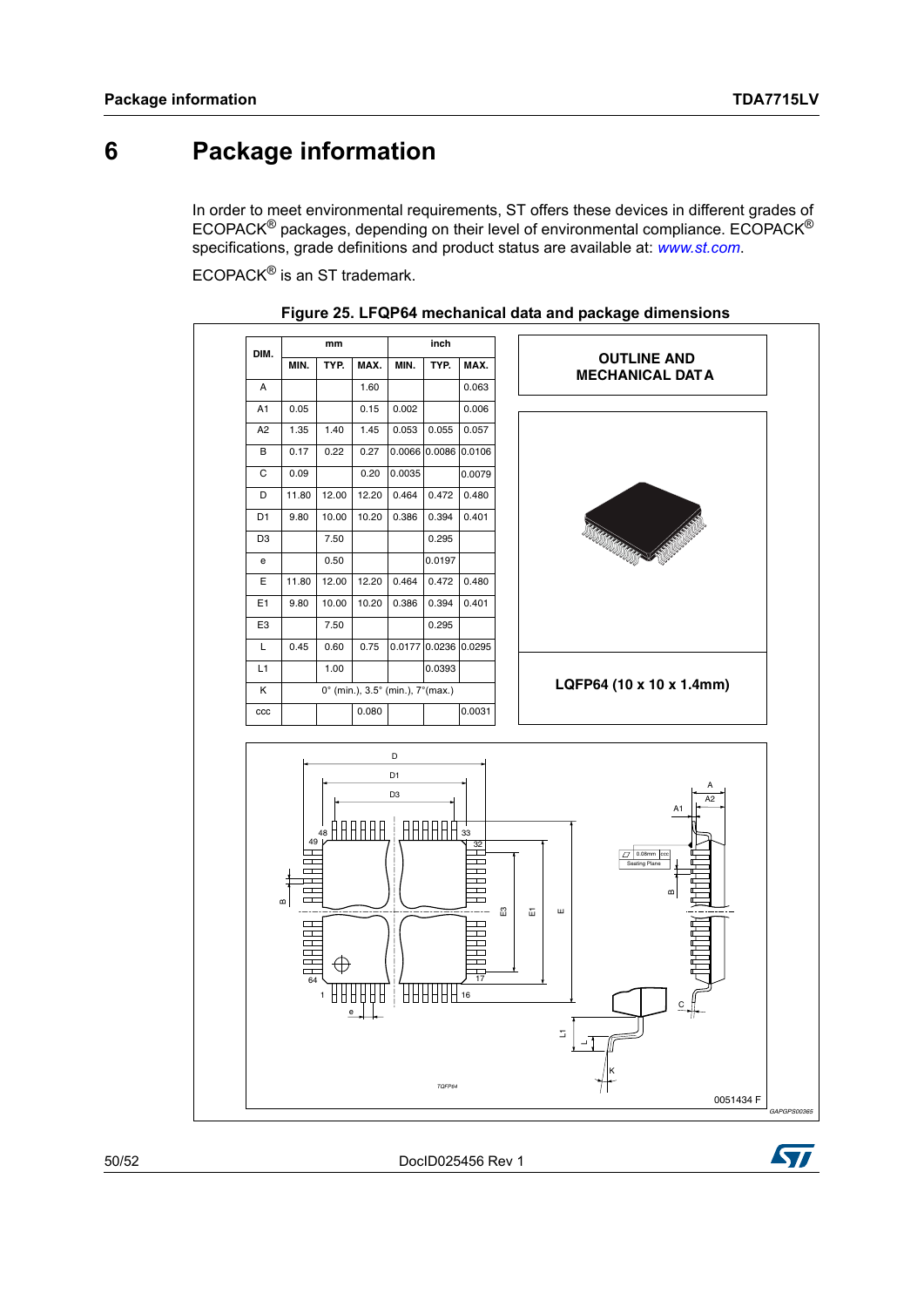# <span id="page-50-0"></span>**7 Revision history**

| Table 28. Document revision history |
|-------------------------------------|
|-------------------------------------|

<span id="page-50-1"></span>

| Date        | <b>Revision</b> | Changes          |
|-------------|-----------------|------------------|
| 31-Oct-2013 |                 | Initial release. |